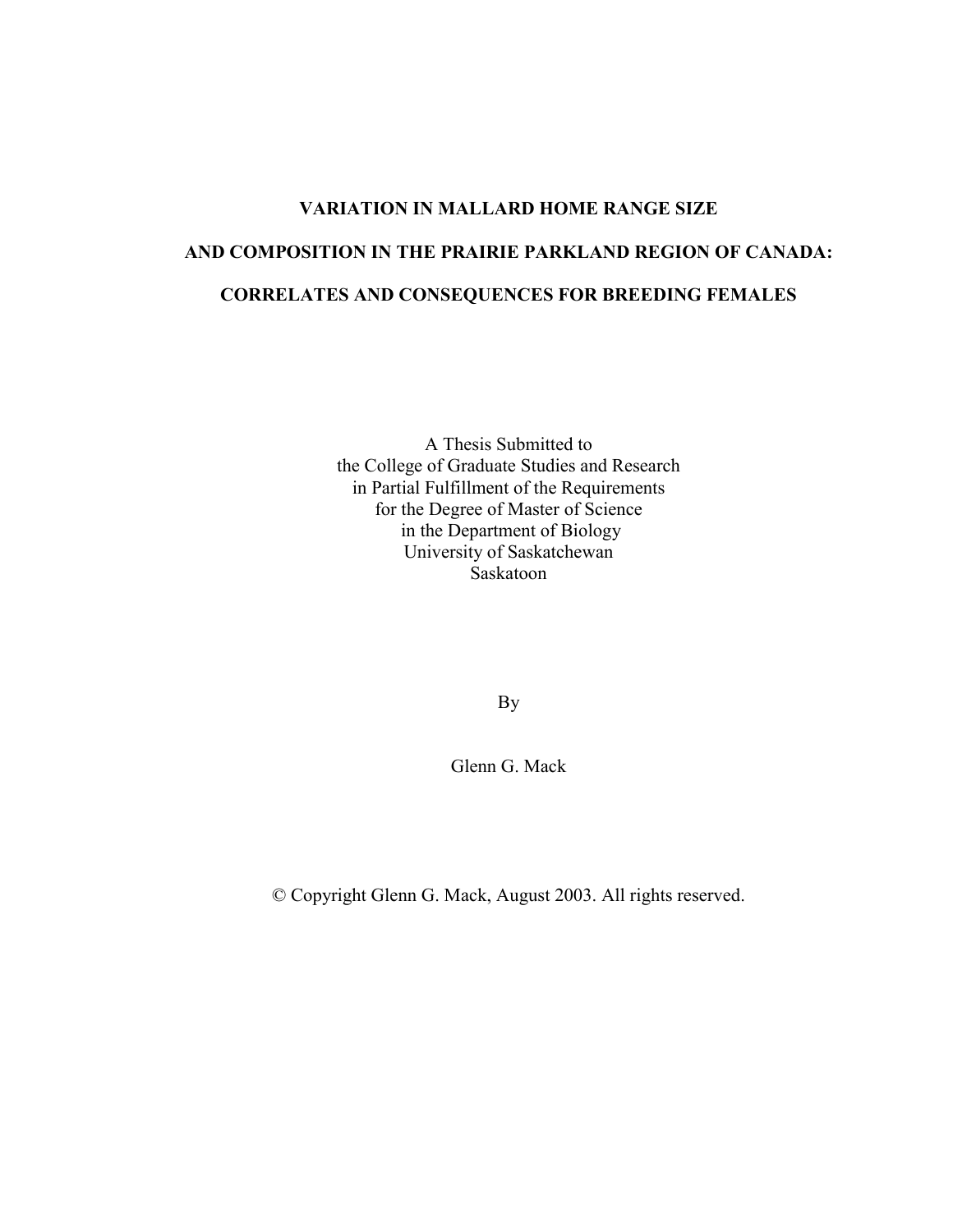### **PERMISSION TO USE**

In presenting this thesis in partial fulfillment of the requirements for a Postgraduate degree from the University of Saskatchewan, I agree that the Libraries of this University may make it freely available for inspection. I further agree that permission for copying of this thesis in any manner, in whole or in part, for scholarly purposes may be granted by the professor or professors who supervised my thesis work or, in their absence, by the Head of the Department or the Dean of the College in which my thesis work was done. It is understood that any copying or publication or use of this thesis or parts thereof for financial gain shall not be allowed without my written permission. It is also understood that due recognition shall be given to me and to the University of Saskatchewan in any scholarly use which may be made of any material in my thesis.

Requests for permission to copy or to make other use of material in this thesis in whole or part should be addressed to:

> Head of the Department of Biology 112 Science Place University of Saskatchewan Saskatoon, Saskatchewan S7N 5E2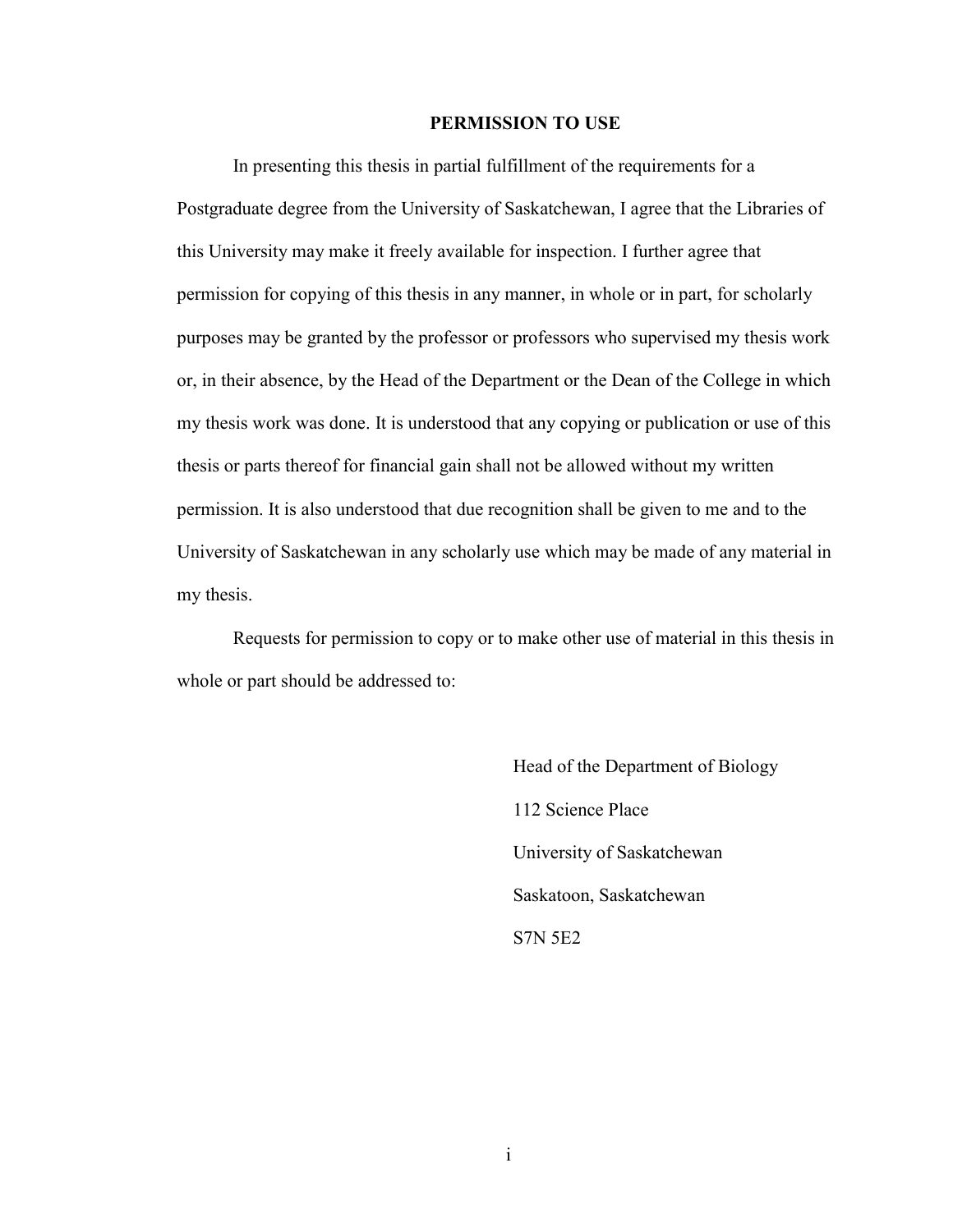### **ABSTRACT**

Wetland density is believed to be an important determinant of home range size variation in mallards (*Anas platyrhynchos*), but hypothesized effects of upland habitat and female size and age have not been adequately evaluated. Thus, I investigated correlates and consequences of home range size variation using radio-tracking data for 131 female mallards studied on 12 Canadian prairie parkland sites, 1995-1998. Home range size and habitat composition varied within and among study areas; overall, home range size variation was best modeled to include effects of seasonal and semi-permanent wetlands ( $\beta$  = -0.06  $\pm$  0.01 SE) and wood-shrub habitat ( $\beta$  = -0.03  $\pm$  0.01 SE). Contrary to predictions, I obtained no support for a positive association between home range size and female body size or a negative relationship between home range size and female age. After controlling effects of wetland density, mean home range sizes were larger on study areas with lower mallard breeding pair densities. I suspect that individual home ranges were smaller in areas of high pair density because of increased intraspecific competition for breeding space. A higher proportion of wood-shrub habitat may have contributed to smaller individual home range sizes because of greater relative availability of preferred nesting habitat. Likewise, a high proportion of wetlands in home ranges could enhance access to important resources such as food, leading to smaller home range sizes.

Reproductive and survival consequences were investigated using 8 variables to distinguish between three reproductive categories (females that either did not nest, nested but failed, or nested successfully) and two survival categories (dead versus alive) with discriminant function analysis. Successful females were clearly separated from

ii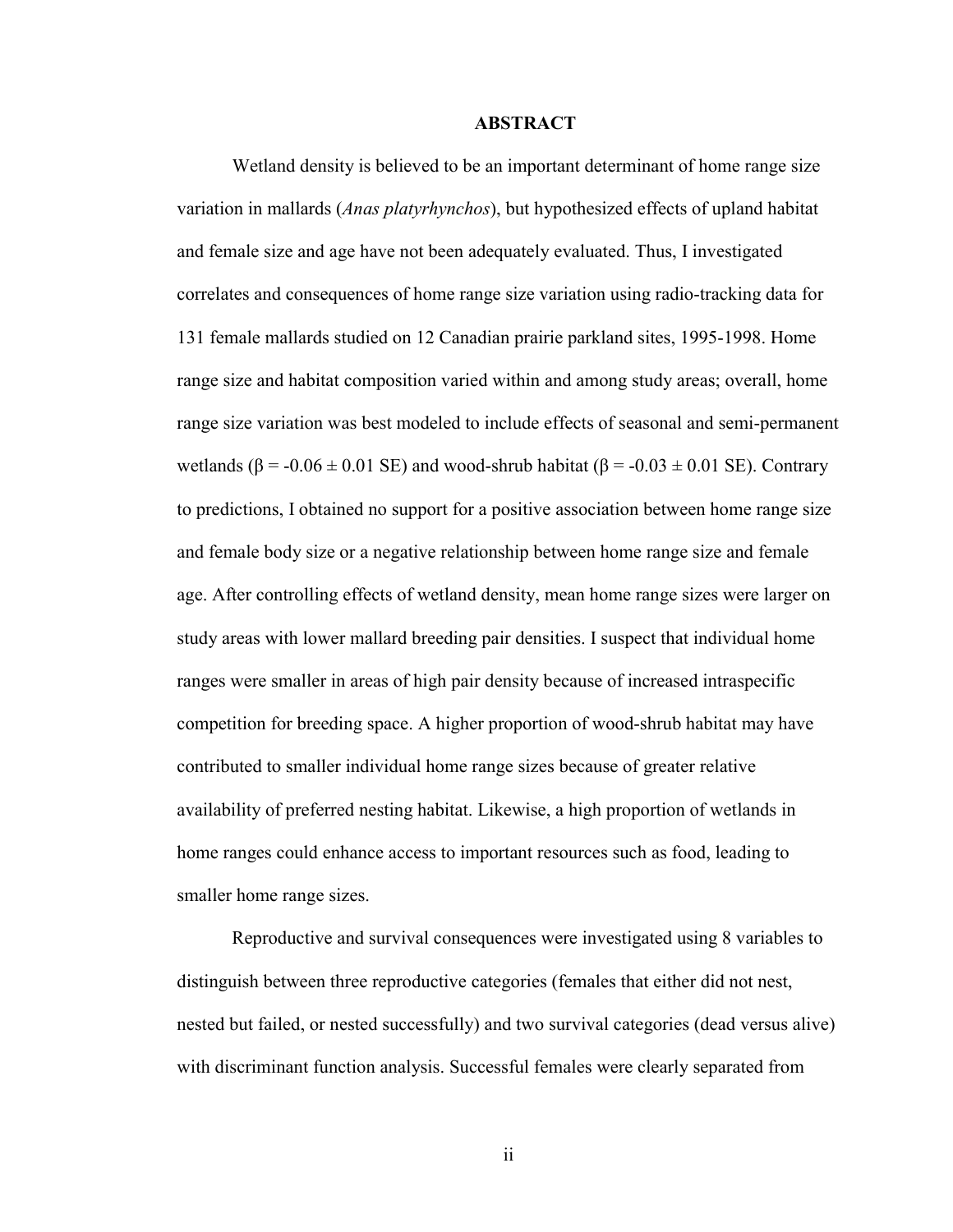non-nesting females by having smaller home ranges (95% kernel estimate) with higher percentages of wood-shrub and habitat treatment but lower percentages of seasonal and semi-permanent wetlands. Females that did not nest were further distinguished from nesting females by being younger, structurally smaller and having larger home ranges composed of higher percentages of seasonal and semi-permanent wetlands. Date of first nesting (standardized by study area) was not associated with home range composition. Survival was also unrelated to either home range composition or female attributes. Overall, breeding performance was better described by variation in landscape characteristics than by female attributes, a finding that is consistent with other recent evidence from breeding ducks.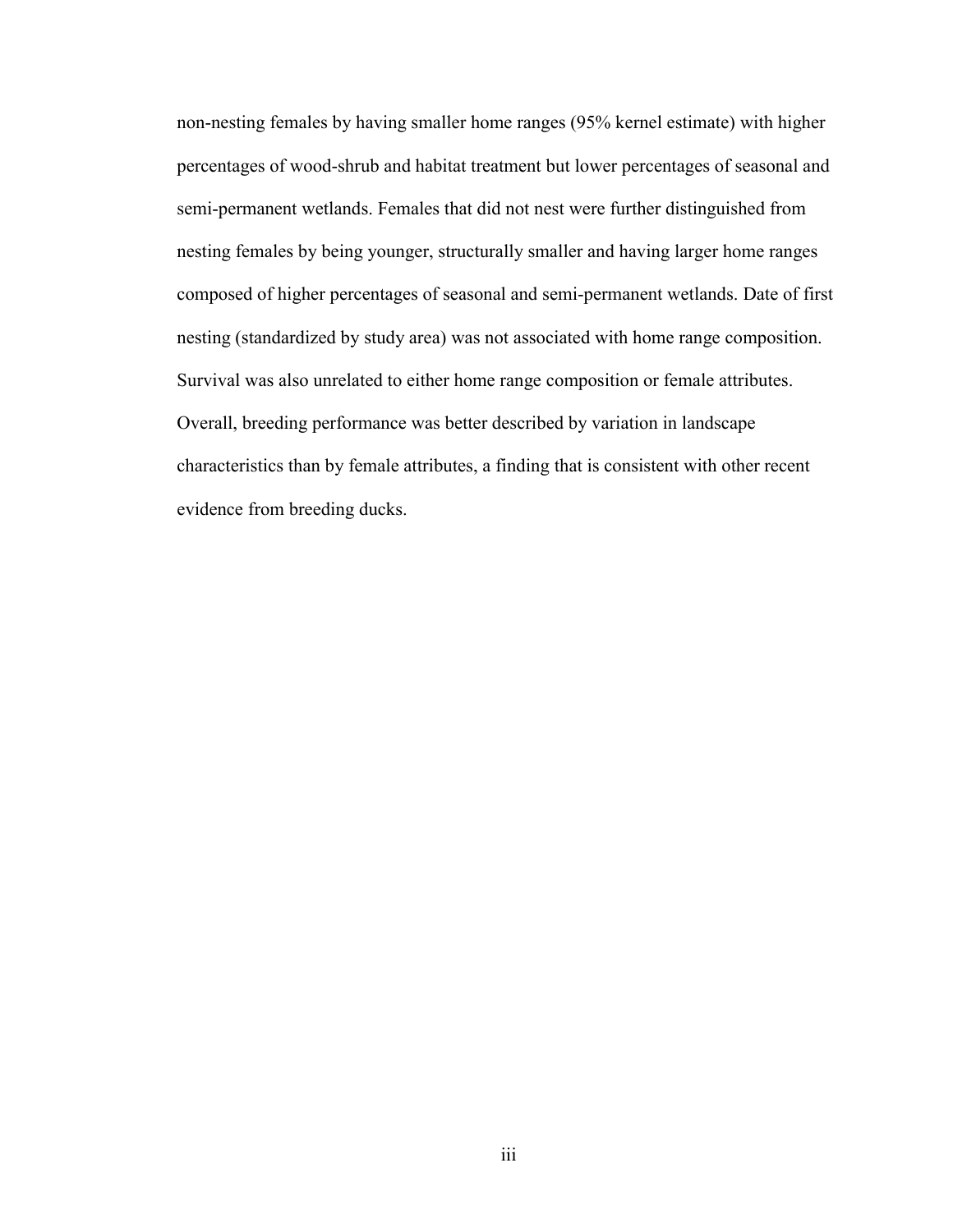### **ACKNOWLEDGMENTS**

 First and foremost, I thank my family... To my parents, Ron and Kathy, their never-ending love and encouragement have been beacons throughout my life. I can only hope that I am as patient, understanding and supportive with my children as they have been with me! I thank them for all they have done! I sincerely thank my brother and his family, Randy, Jan, Phillip and Elizabeth Mack, their support and guidance have helped me throughout my life as I've been living my dream; not to mention their willingness to dog sit whenever I have decided to work in a remote part of the world. Also, they should always take some responsibility for Delta's ability to "chase" down a rooster! To my sister and her family, Rhonda, Todd and Zach Sellin, they too have provided me with stability and support throughout my career, and for that I am extremely grateful! I also thank them for helping me keep the 'old-Ranger' running in top form so I could always get to the next adventure on time! I also thank Leahann Kitagawa, my best friend and confidant, her sense of humor (I mean humour) and ability to help me realize there is more to life than work has made the last few years more enjoyable. Finally, I thank Delta, not only for the companionship in the field, but more importantly for helping me realize when it was time to get out of the office and go for a walk. Thanks again, everyone!

 Next, I want to extend my deepest appreciation to those that have given me opportunities to work on their waterfowl projects over the past eleven or so years (in chronological order): Gary Krapu and Pam Pietz, Bill Chipley, Joseph Robb, Jerry Longcore, Jane Austin, Stuart Slattery and Ray Alisauskas, and Mike Anderson and Dave Howerter. I also acknowledge those that have shared their knowledge and

iv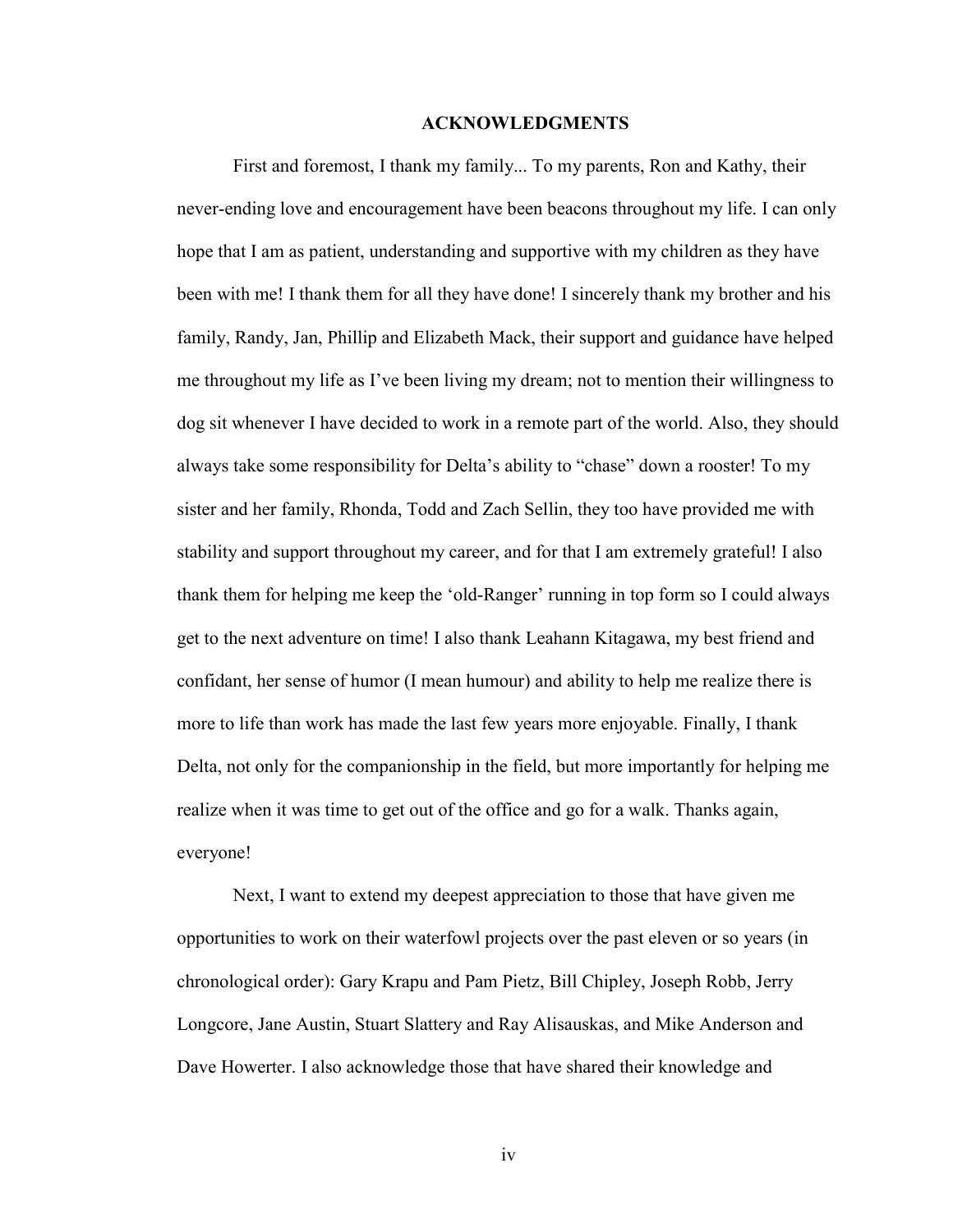experience about waterfowl ecology over the years, especially D. Brandt, J. Devries, B. Emery, J. Guidice, D. Howerter, B. Joynt, B. Pollard, D. Shaw, R. Speer, and J. Trevor. Without the opportunities and advice provided by these individuals, I would not have had the chance to pursue my dreams. For this, I am forever grateful!

 I was fortunate to get an opportunity to supervise several Prairie Habitat Joint Venture (PHJV) Assessment sites and with this came the opportunity to use some of the data I collected for this thesis. I thank Ducks Unlimited Canada and the Institute for Wetland and Waterfowl Research (IWWR) for this opportunity. I also extend my thanks for the financial and technical support provided by these organizations during the duration of my graduate training. I also thank the Canadian Wildlife Service (CWS) and its staff for providing office space, an incredible library, and a warm, hospitable environment to complete the thesis.

 There were over 100 technicians that collected data from the 12 PHJV Assessment sites incorporated in my thesis. I thank them for their dedication and commitment to the Assessment. I gratefully acknowledge other IWWR Biologists J. Devries, B. Emery, P. Gudehus, D. Howerter, B. Joynt, and D. Shaw along with my crew leaders T. Kowalchuk, R. Miedinger, A. Puchniak, and J. Warren for their assistance throughout the duration of the field seasons. B. Mooney, M. Rowan, D. Shaw and K. Wudkevich were responsible for painstakingly preparing the majority of the GIS layers used for habitat descriptions. I sincerely thank them for their cooperation. I also acknowledge the numerous landowners for granting access to their property.

 Special thanks go to my supervisor, Dr. Robert (Bob) Clark for not only giving me the opportunity to learn from his vast experience; but most importantly, for his

v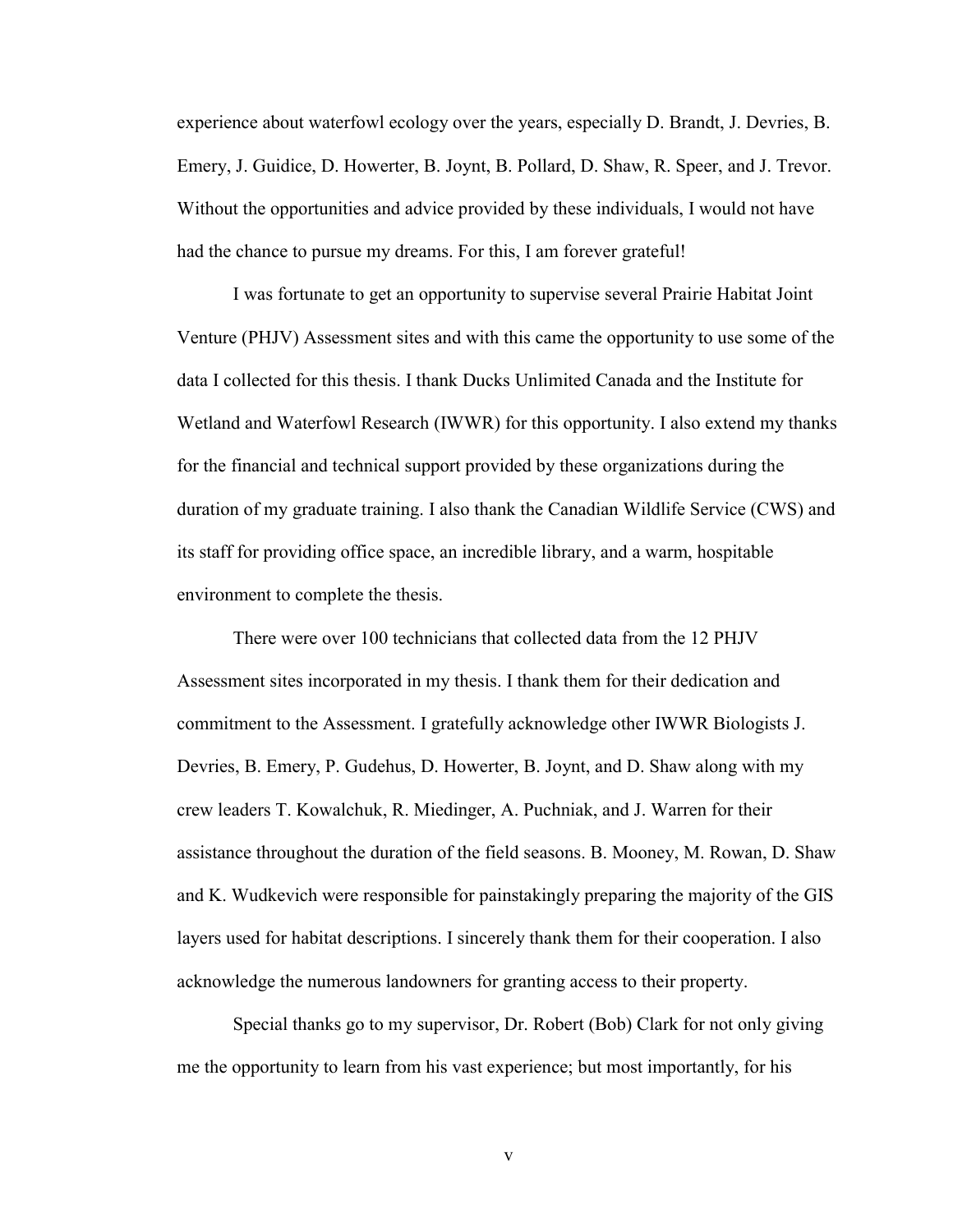steadfast encouragement, belief, and support for me and my research. I will always remember his generosity, optimism and dedication to educating the "up-and-comers", but most of all, his inspiration. Thanks again Bob! Additional thanks go to my committee members, Drs. Mike Anderson, Francois Messier, and Gary Wobeser for the valuable suggestions, patience, and willingness to serve on my committee. I also thank my external examiner, Dr. Robert Brua, for asking provocative questions and providing new insight on my work. Drs. Kevin Dufour and Dave Howerter provided critical comments at various stages during the 'roller coaster ride' and Dr. Dufour provided valuable statistical advice. Beers are on me…at Lydia's of course! And finally, I thank my fellow grad-students from the Clark, Alisauskas and Hobson labs for their camaraderie, suggestions, assistance, and discussions along the way. Cheers to all!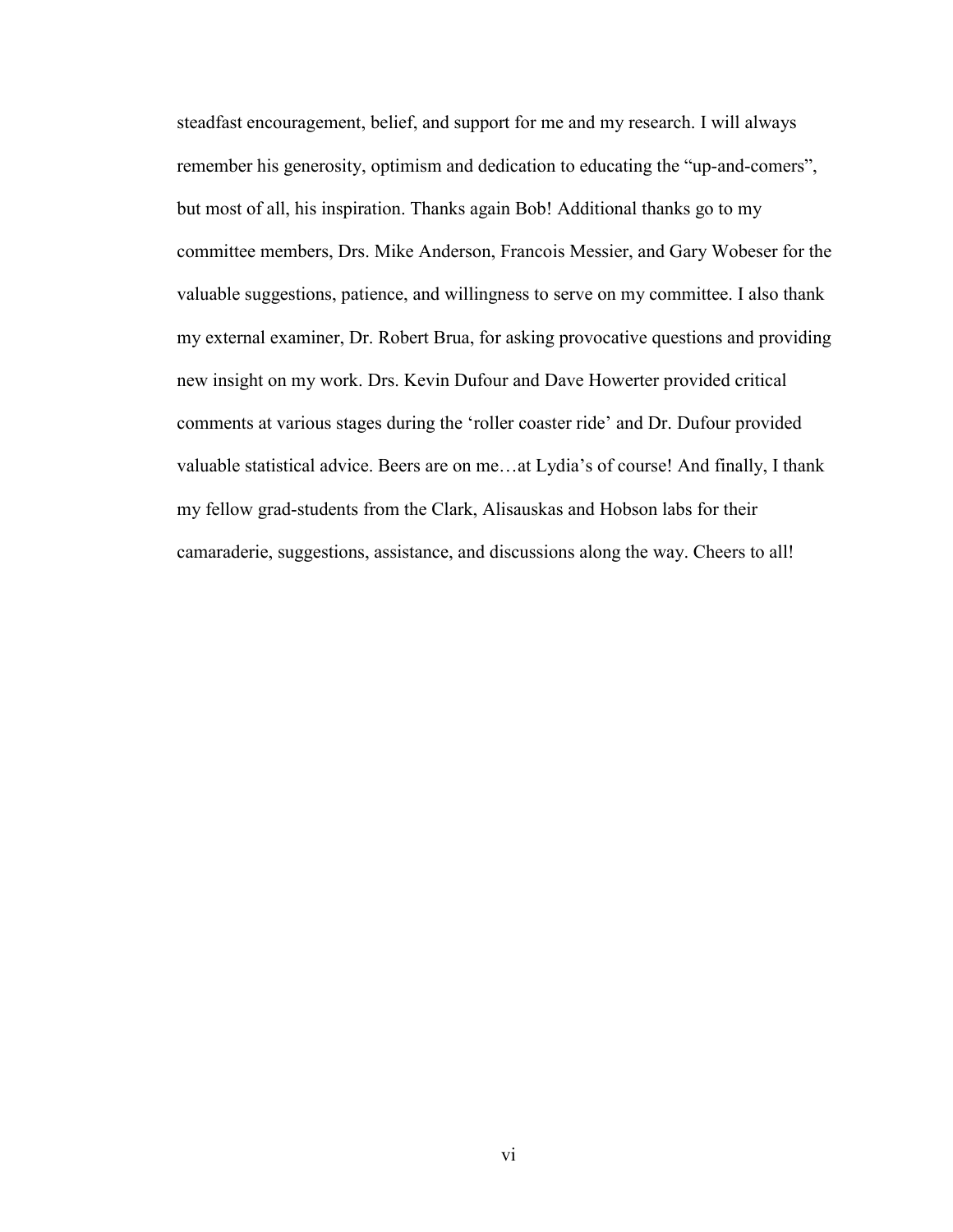## **DEDICATION**

To my late grandfather, Jerome Mack, who provided me with opportunities and experiences that initially fostered my love and fascination for the out-of-doors and most importantly, waterfowl. The experiences of watching the spectacle of spring and fall migrations, and duck hunting in the Nebraska Sandhills with him will be forever etched in my memory.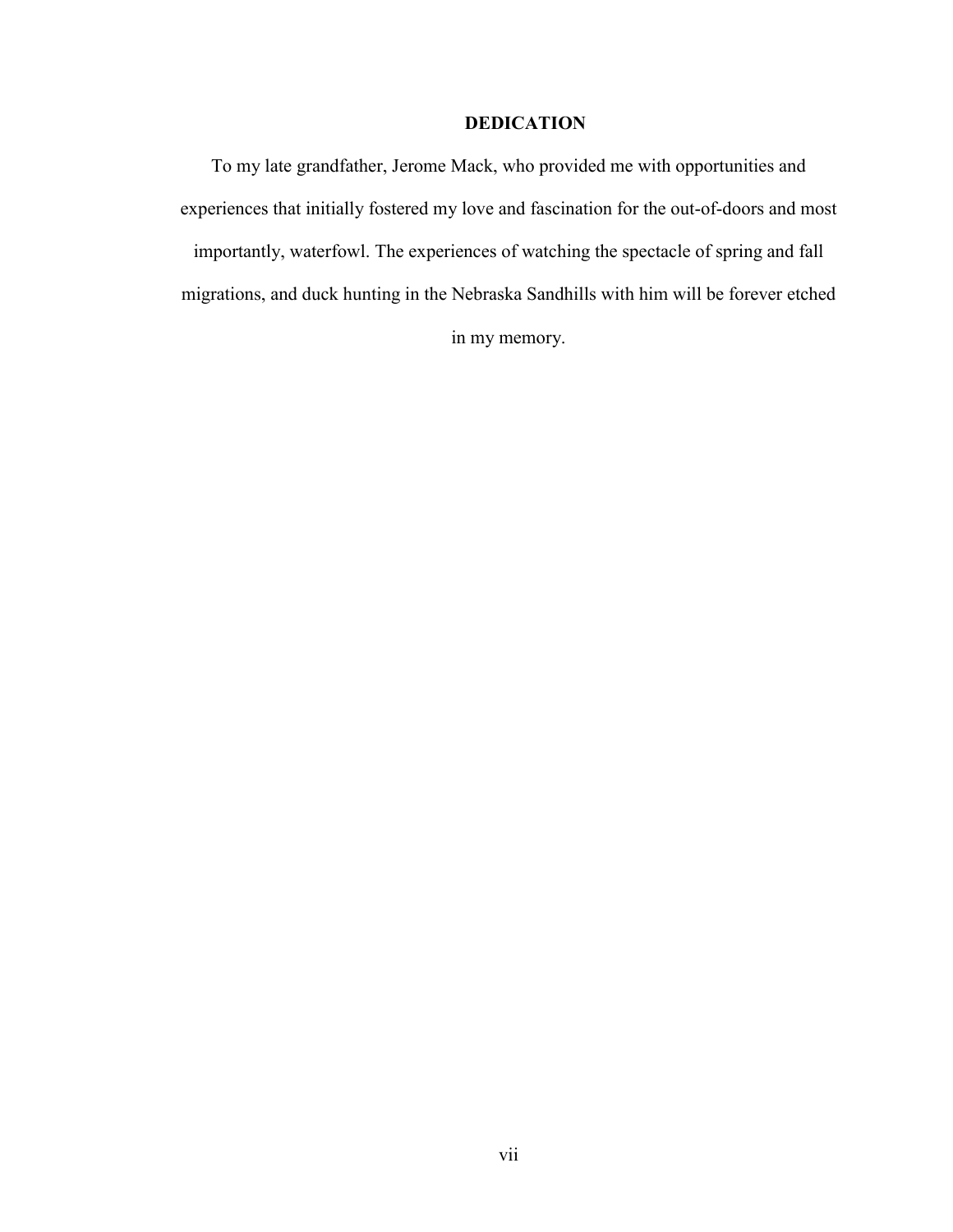# **QUOTATION**

"Underlying the beauty of the spectacle there is meaning and significance. It is the elusiveness of that meaning that haunts us, that sends us again and again into the natural world where the key to the riddle is hidden."

Rachael Carson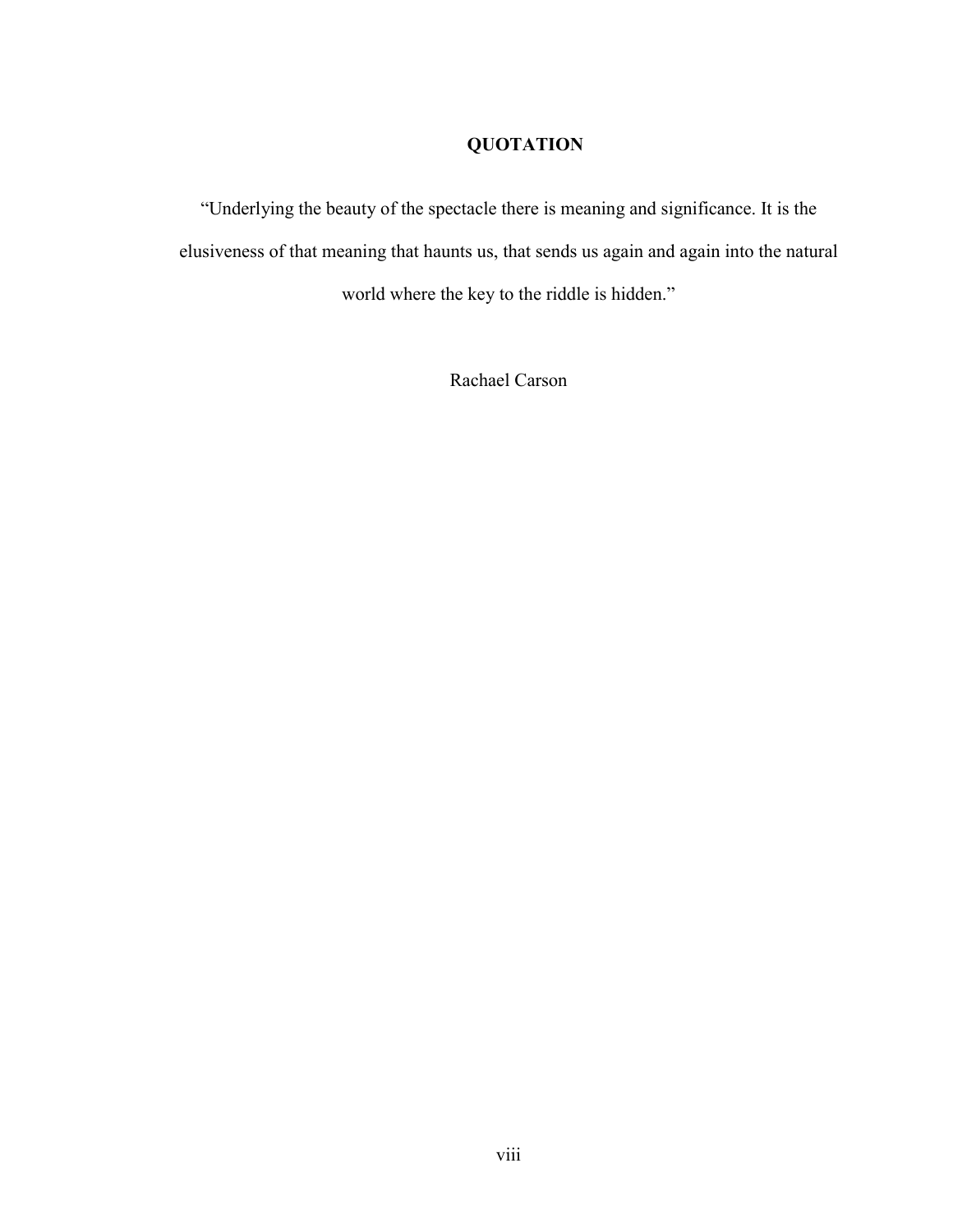| 1.1<br>1.2                                                                                              |  |
|---------------------------------------------------------------------------------------------------------|--|
| 21                                                                                                      |  |
| 2.2                                                                                                     |  |
| 2.2.1                                                                                                   |  |
| 2.2.2                                                                                                   |  |
| 2.2.3                                                                                                   |  |
| 2.2.4                                                                                                   |  |
| 2.2.5                                                                                                   |  |
| 2.2.6                                                                                                   |  |
| <b>CHAPTER 3: SIZE AND HABITAT COMPOSITION OF FEMALE</b><br>MALLARD HOME RANGES IN THE PRAIRIE PARKLAND |  |
|                                                                                                         |  |
| 3.1                                                                                                     |  |
| 3.2                                                                                                     |  |
| 3.2.1                                                                                                   |  |
| 3.2.1.1                                                                                                 |  |
| 3.2.1.2                                                                                                 |  |
| 3.2.1.3                                                                                                 |  |
| 3.2.1.4                                                                                                 |  |

# **TABLE OF CONTENTS**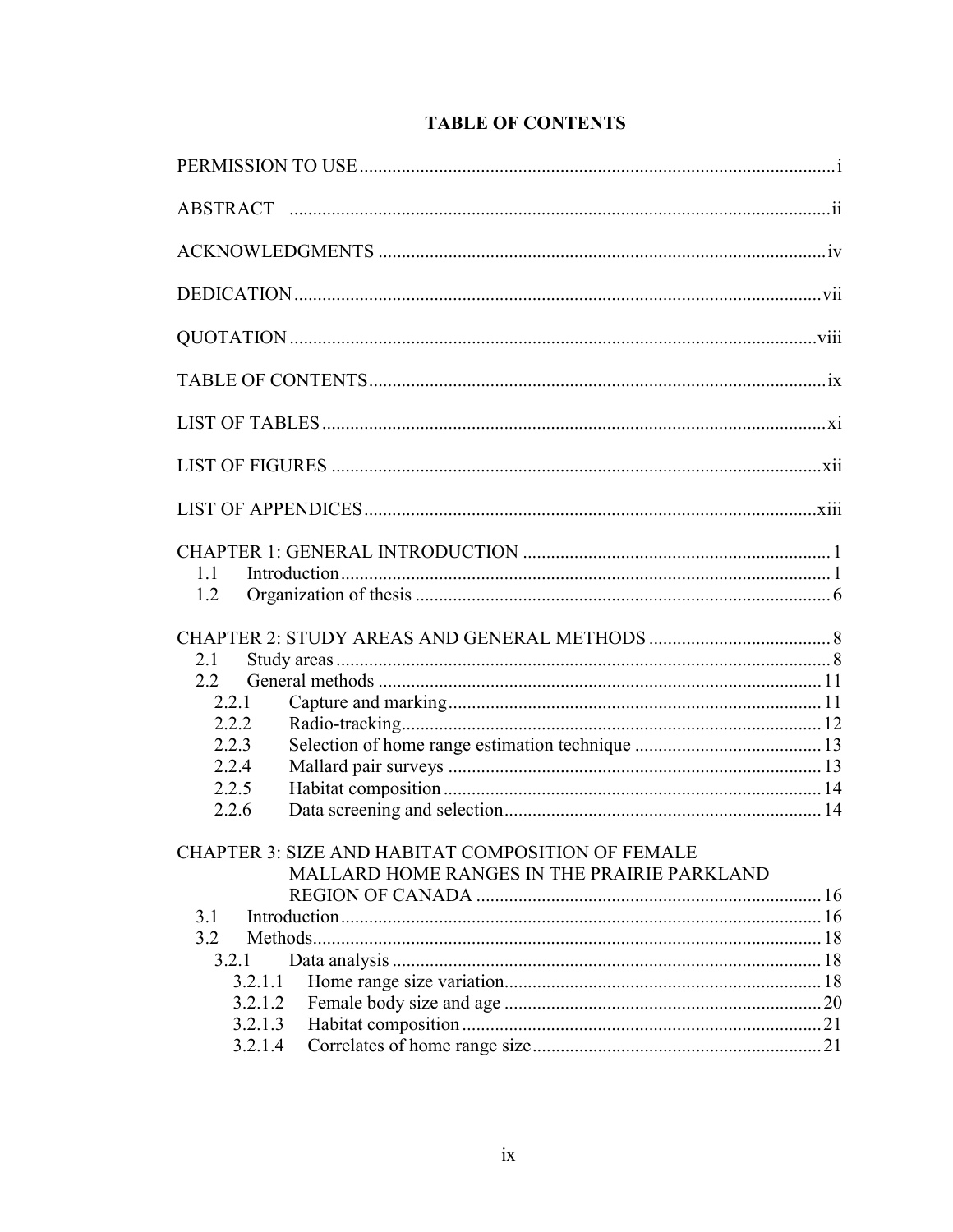| 3.3.1 |                                                                                                         |     |
|-------|---------------------------------------------------------------------------------------------------------|-----|
|       | 3.3.2                                                                                                   |     |
| 3.3.3 |                                                                                                         |     |
| 3.3.4 |                                                                                                         |     |
| 3.4   |                                                                                                         |     |
|       | CHAPTER 4: HOME RANGE CHARACTERISTICS, AGE, BODY SIZE AND<br>BREEDING PERFORMANCE OF FEMALE MALLARDS IN |     |
|       | THE PRAIRIE PARKLAND REGION OF CANADA  40                                                               |     |
| 4.1   |                                                                                                         |     |
| 4.2   |                                                                                                         |     |
|       | 4.2.1                                                                                                   |     |
| 4.3   |                                                                                                         |     |
| 4.4   |                                                                                                         |     |
|       |                                                                                                         |     |
| 5.1   |                                                                                                         |     |
| 5.2   | Implications for management and conservation of mallard nesting                                         |     |
|       |                                                                                                         |     |
| 5.3   |                                                                                                         |     |
|       |                                                                                                         | .58 |
|       |                                                                                                         |     |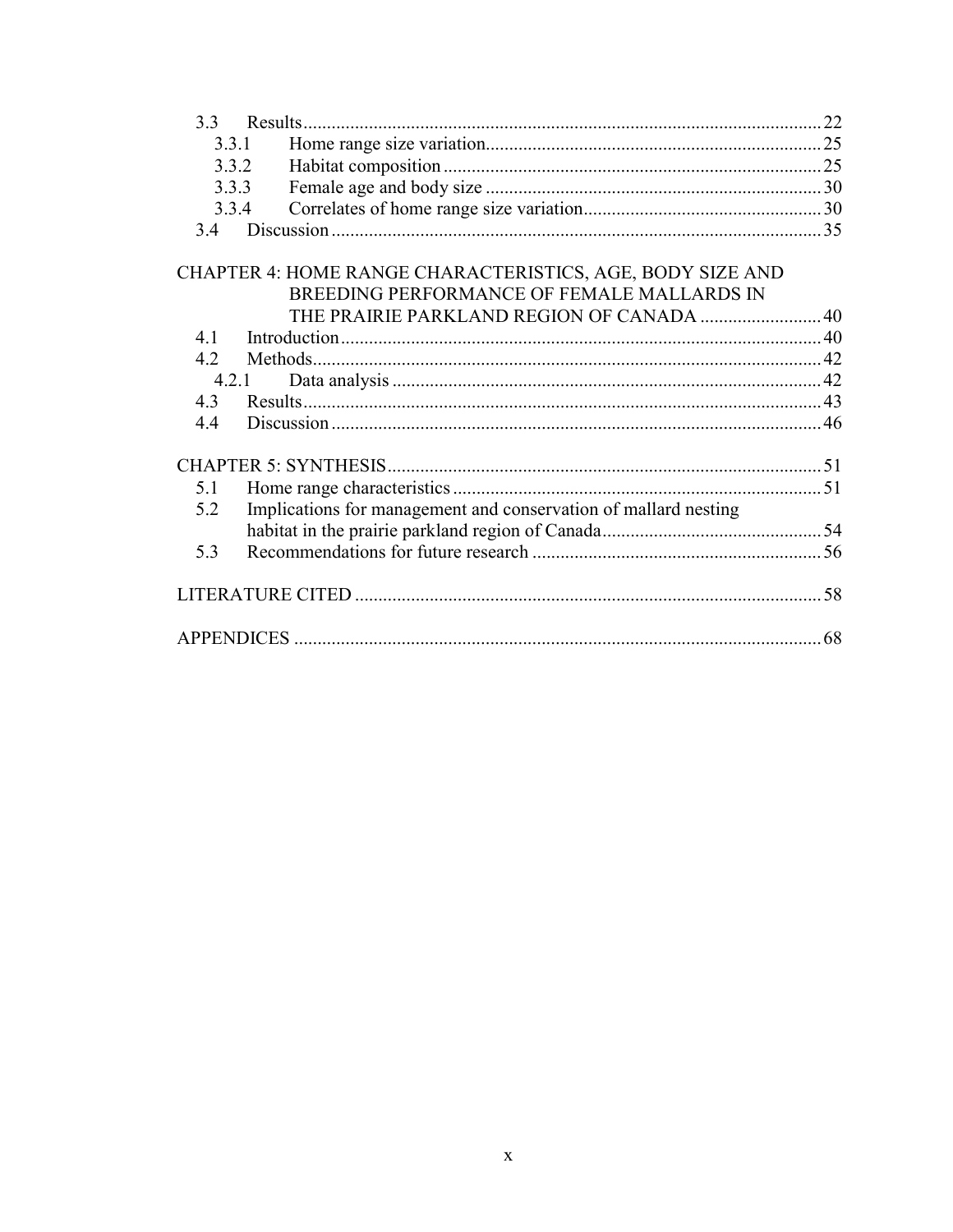# **LIST OF TABLES**

| Table 2.1. List of study areas (study area abbreviation <sup>a</sup> ), treatment category (% of<br>SAR in treatment <sup>b</sup> ), year studied, province, and geographical location10                                                                                                                      |
|---------------------------------------------------------------------------------------------------------------------------------------------------------------------------------------------------------------------------------------------------------------------------------------------------------------|
| Table 3.1. Number of female mallards that met criteria for inclusion in analyses.  23                                                                                                                                                                                                                         |
| Table 3.2. Percent habitat composition of areas located outside (OUT) and inside<br>(IN) the focal quadrant from which females were intensively tracked for<br>each study area (SAR) in the prairie parkland region of Canada, 1995 -<br>28                                                                   |
| Table 3.3. Size (ha) and percent habitat composition of female mallard 95% fixed<br>kernel home range (HR) sizes on study areas (SARs) located across the                                                                                                                                                     |
| Table 3.4 Akaike Information Criterion values, adjusted for small sample size<br>$(AICc)$ , for top five models evaluating effects of age, study area, and<br>capture date on body size variation for 126 female mallards from 12<br>study areas in the prairie parkland region of Canada, 1995 - 1998<br>.33 |
| Table 3.5. Akaike Information Criterion values, adjusted for small sample size<br>(AICc), for representative models of correlates of female mallard home<br>range size in the prairie parkland region of Canada, 1995 - 199834                                                                                |
| Table 3.6. Akaike Information Criterion values, adjusted for small sample size<br>(AICc) for representative models of correlates of female mallard home<br>range size in the prairie parkland region of Canada, 1995 – 1998, with                                                                             |
| Table 4.1. Structure coefficients (loadings) for canonical discriminant function (DF)<br>analysis using three female mallard reproductive groups (did not nest, $n =$<br>10; nested but failed, $n = 94$ ; or nested successfully ( $\geq$ 1egg hatched), $n =$                                               |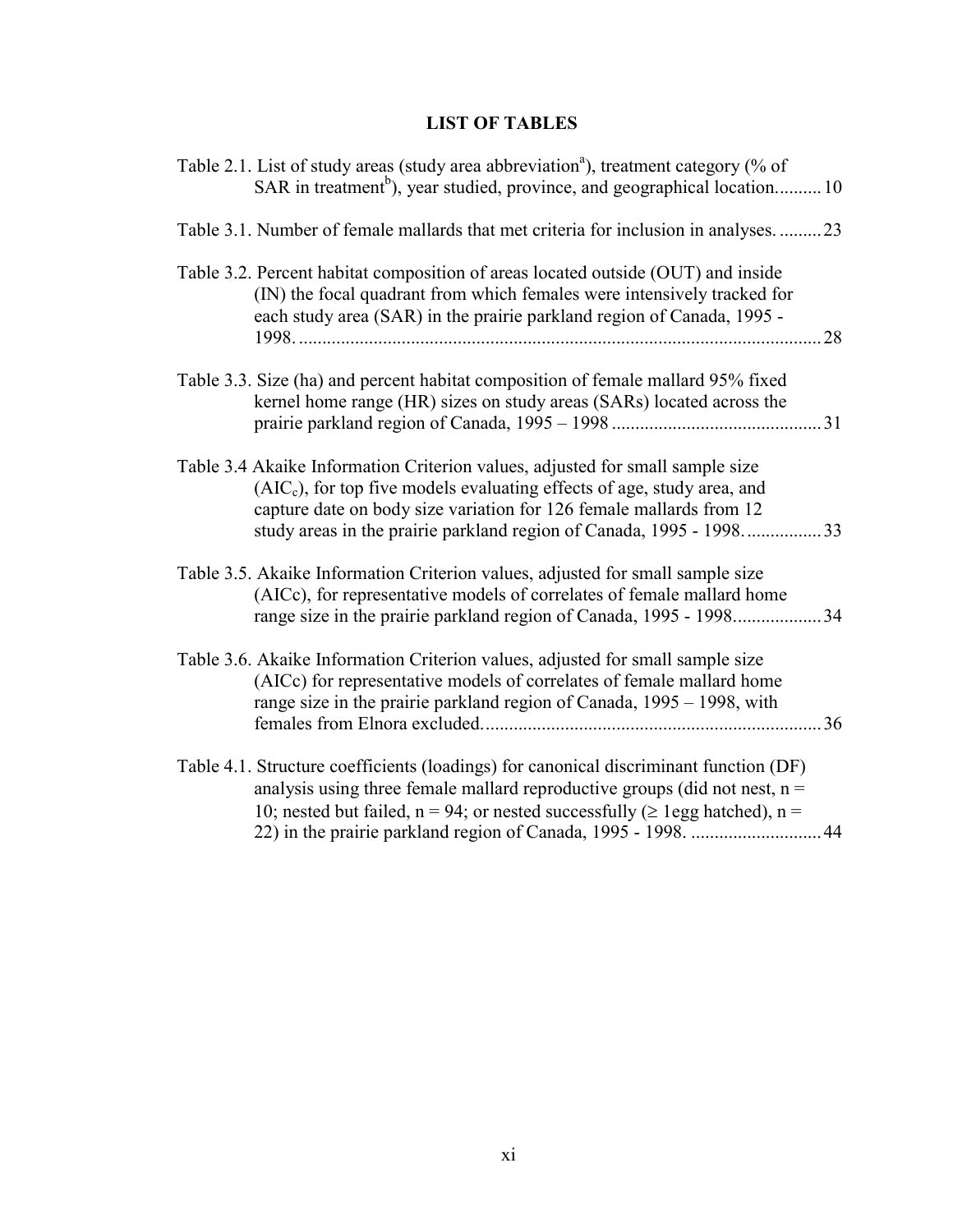# **LIST OF FIGURES**

| Figure 2.1. Location of study areas (SARs) within the prairie parkland region of                                                                         |     |
|----------------------------------------------------------------------------------------------------------------------------------------------------------|-----|
| Figure 3.1. Mallard pair density vs. percent class 3-4 wetlands for 12 study areas                                                                       |     |
| Figure 3.2. Site-specific variation in female mallard home range (HR) size (mean                                                                         | .26 |
| Figure 3.3. Female mallard home range size vs. mallard pair density when<br>controlling for wetland density for 12 study areas (SARs) in the prairie     | .27 |
| Figure 4.1. General relationships between mallard breeding effort and success<br>versus characteristics of female and home ranges (HR) on 12 study areas |     |
| Figure 4.2. General relationships between mallard nesting season survival versus<br>female and home range (HR) characteristics on 12 study areas in the  |     |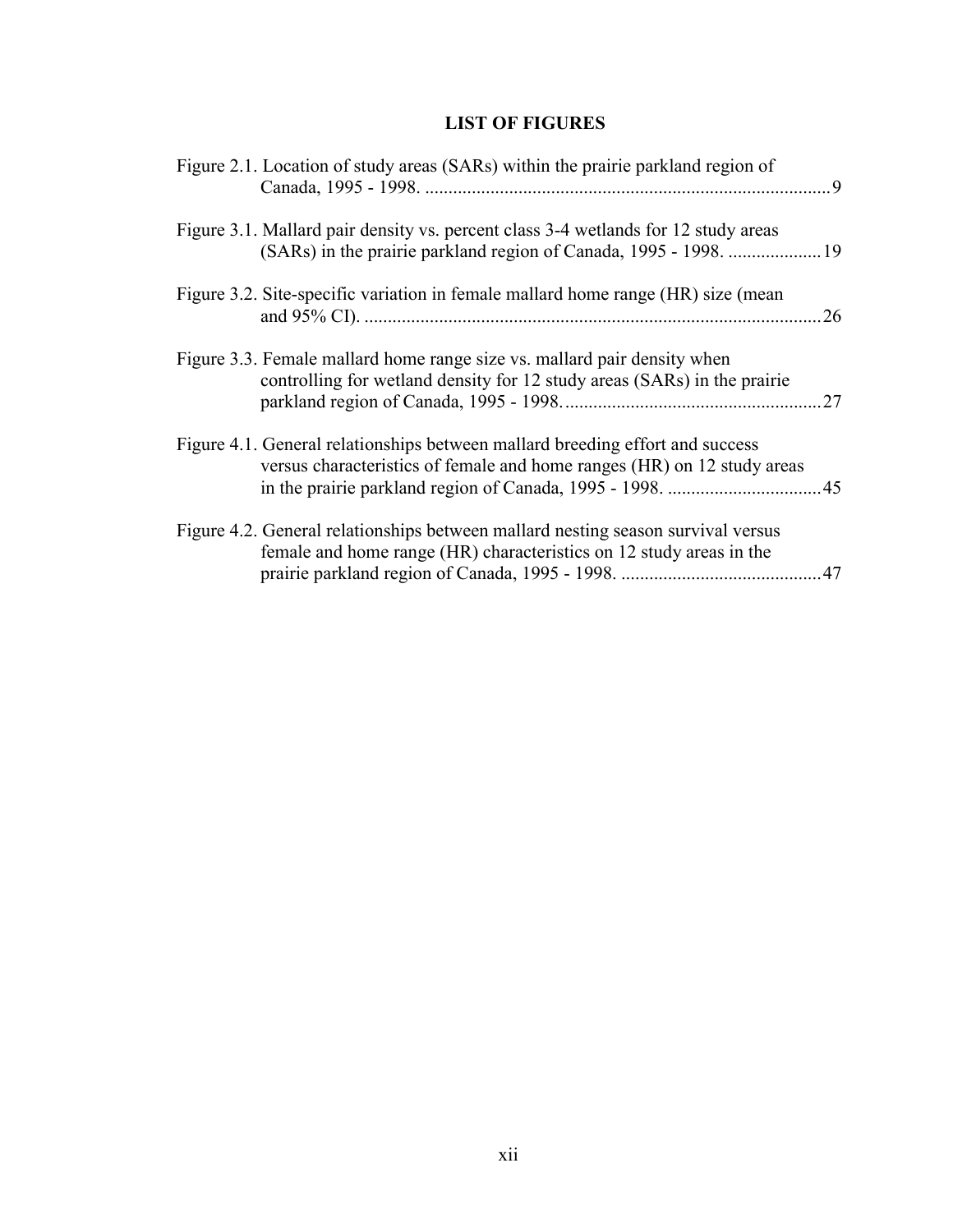# **LIST OF APPENDICES**

| Appendix 2.1. This section contains detailed habitat class descriptions, taken<br>directly from the Ducks Unlimited, Institute for Wetland and     |  |
|----------------------------------------------------------------------------------------------------------------------------------------------------|--|
| Appendix 2.2. Fixed Kernel (95%) home range sizes as a function of the number of                                                                   |  |
| Appendix 3.1. Treatment-specific variation in female mallard home range size<br>(mean and 95% CI) in the prairie parkland region of Canada, 1995 - |  |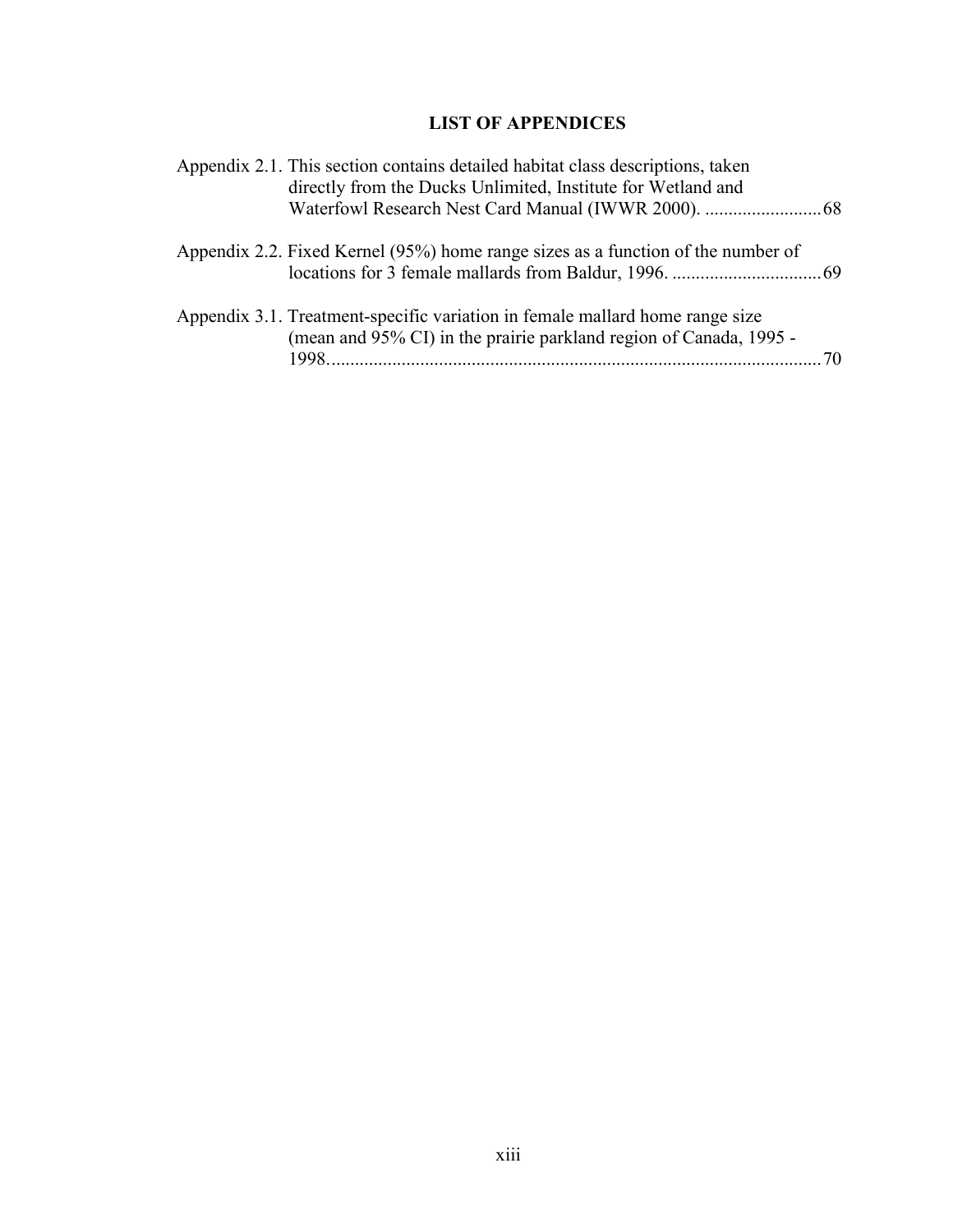## **CHAPTER 1: GENERAL INTRODUCTION**

## **1.1 Introduction**

Understanding spatial distributions of animals is fundamental to conservation biology and wildlife management (Anderson and Titman 1992, Larkin and Halkin 1994, Badyaev et al. 1996a, Pöysä et al. 1998). Therefore, ecologists often attempt to determine factors (e.g., landscape characteristics, female attributes) that affect spacing patterns, and evaluate whether variation in reproductive success or survival is related to these factors (Greenwood et al. 1987, Rotella and Ratti 1992, Petit et al. 1995). This knowledge has important conservation ramifications because wildlife managers commonly attempt to improve vital rates via habitat manipulations at either a local or landscape scales (Johnson et al. 1992, Cowardin et al. 1995, Ball 1996).

One challenge for biologists is to derive biologically meaningful and reliable estimates of space use patterns. Spatial distributions are often determined by estimating individual home range boundaries, core areas or territory sizes (McNab 1963, Schoener 1968, Blundell et al. 2001). A common and widely used definition of home range is, "...the area traversed by the individual in its normal activities of food gathering, mating, and caring for young. Occasional sallies outside the area, perhaps exploratory in nature, should not be considered part of the home range." (Burt 1943:351). Dzubin (1955:293) defined home range in waterfowl as, "… the area in which the pair is most active during the breeding season (i.e., during prenesting, nesting, and incubation). The area must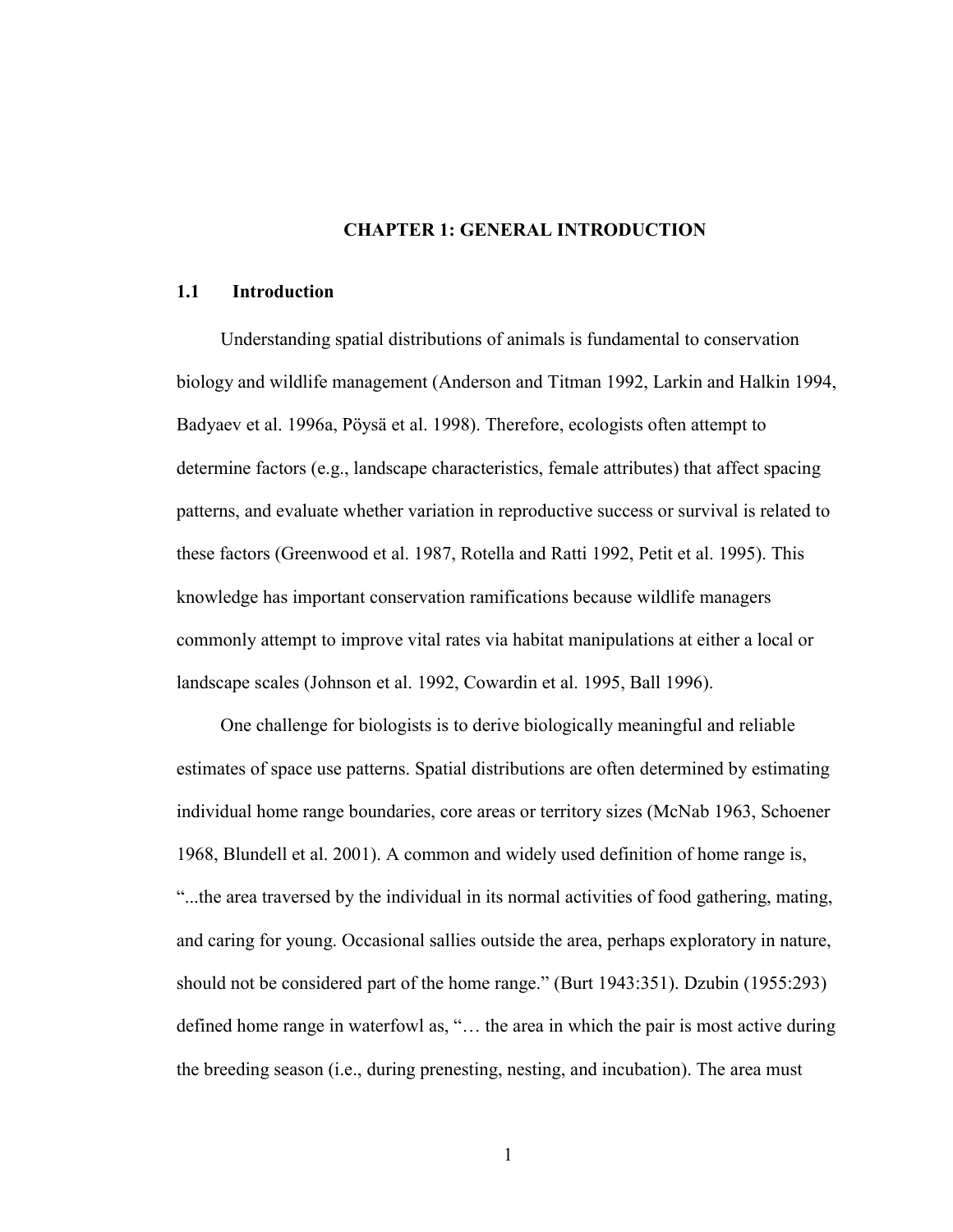include nests, foraging, and resting locations.". Since 'normal' activities are, at best, difficult to define (White and Garrot 1990), some authors (e.g., Anderson 1982, Worton 1987, 1989, Taulman and Seaman 2000, Blundell et al. 2001) define home range as the probability of locating an animal at a particular place by using a utilization distribution based on relative frequency of locations. The utilization distribution represents space use, which is generally described by home range size and habitat composition within the home range (Selonen et al. 2001). I used the combination of Dzubin's (1955) definition and the utilization distribution for describing home range in this study.

Core areas (i.e., activity centers) are defined as areas where an animal spends the majority of its time (Dzubin 1955, Gallerani Lawson and Rodgers 1997), usually because of reliable food resources, nesting sites or loafing areas (Samuel et al. 1985). These areas may not always be distinguished from peripheral areas of the home range (Kenward et al. 2001) because delineating core area boundaries is often arbitrary (Samuel et al. 1985). Therefore, I only estimated peripheral boundaries in this study.

Territory is defined as the area within the home range defended against conspecifics and can include either the entire home range or portions of it (Odum and Kuenzler 1955). However, because I did not record behavioral interactions between individuals, I could not estimate territory sizes.

The concept of home range for avian species is different from other vertebrates. Most home range studies estimate home range boundaries by connecting the outermost locations (minimum convex polygon [MCP], Odum and Kuenzler 1955). However, for birds, this method may overestimate home range size because habitat they fly over but do not use can be included within the MCP. Consequently, estimates of space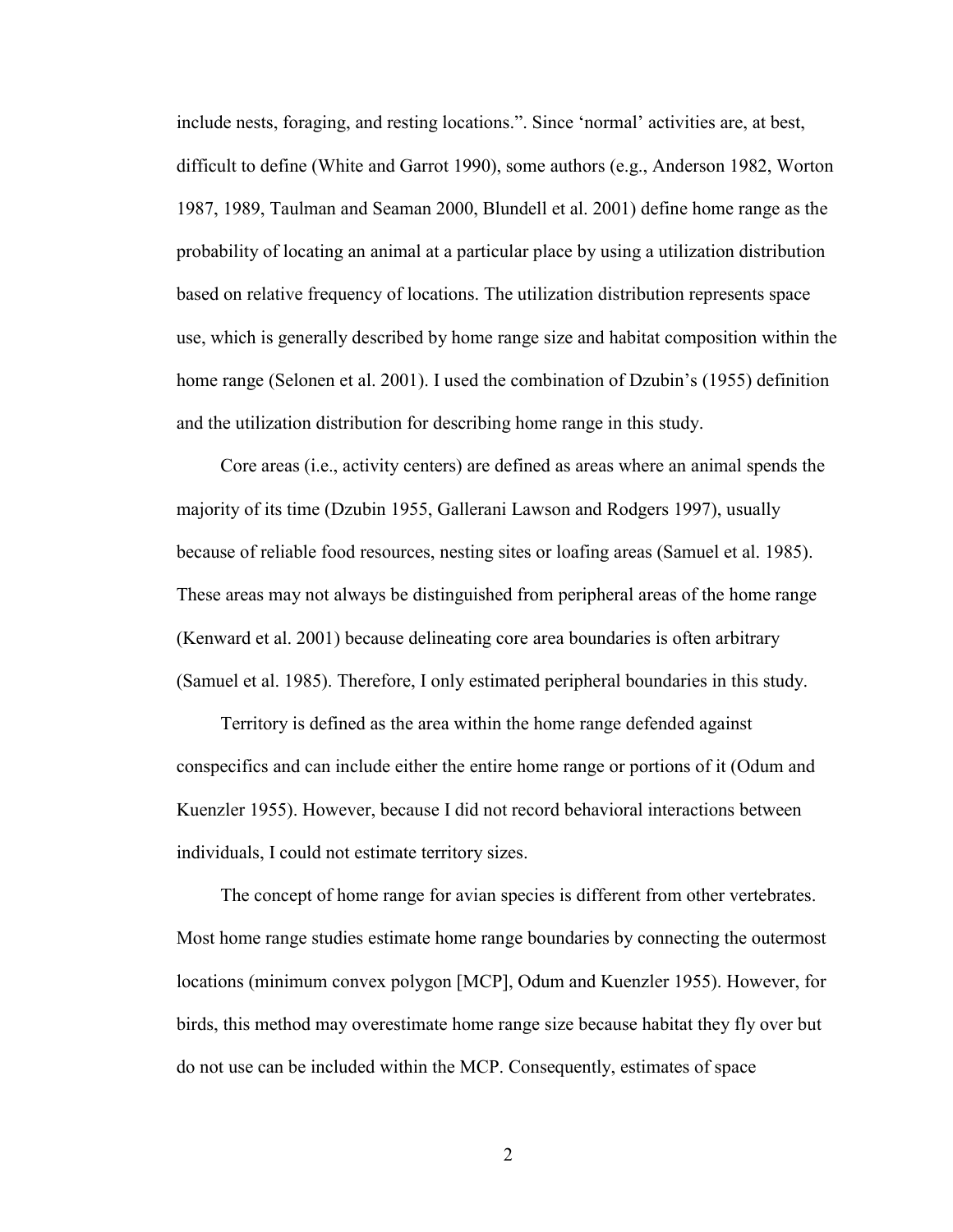requirements and habitat necessary for successful reproduction or survival may be inaccurate. This is especially true for waterfowl and other species that use patchy or fragmented habitats (e.g., Frazer et al. 1990, Andren 1992, Telleria and Santos 1992, Burger et al. 1994). Some home range estimation techniques (e.g., kernel estimators) provide better estimates because, unlike MCP, they are based on the utilization distribution and not the outermost locations. Thus, only areas used are included in home range size estimation (Worton 1987, 1995, Seaman and Powell 1996, Seaman et al. 1999).

Waterfowl (Anatidae) are among the most studied families of birds (Batt 1992). Much early waterfowl research was directed at understanding how and why ducks space themselves on the breeding grounds (see Dzubin 1955, McKinney 1965, Titman 1973), and focused primarily on *Anas* spp. Differences in how species space themselves are believed to be related to differences in diet requirements, distribution of resources, strength of pair bonds, and other ecological correlates (Nudds and Ankney 1982). For instance, northern pintails (*Anas acuta*) rely on ephemeral wetlands that vary temporally and spatially; thus, home ranges are large making defense impractical (Derrickson 1979). Pintails are promiscuous and more tolerant of one another relative to other dabbling duck species, reducing the need for intraspecific aggression. Mallards (*A. platyrhynchos*) are often considered generalists, rely more on seasonal and semipermanent wetlands than ephemeral ones, and display an intermediate level of aggression towards conspecifics. In contrast, northern shovelers (*A. clypeata*) have substantially smaller home ranges presumably because they rely more on stable wetland conditions than ephemeral ones and their food resources are distributed over smaller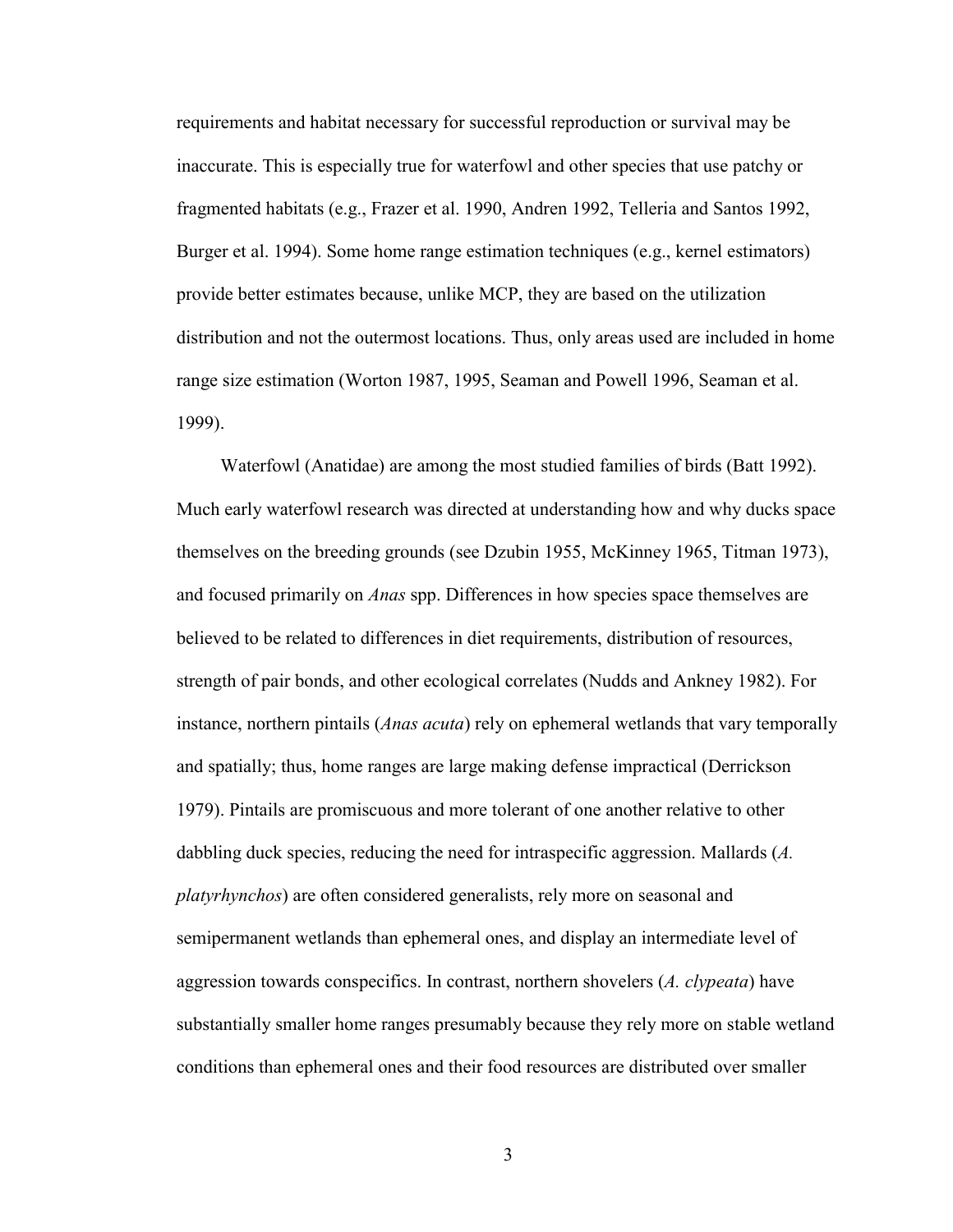areas and thus are more easily defended (McKinney 1965, Poston 1974, Nudds and Ankney 1982).

Despite much historical interest in waterfowl spacing behavior, vital information gaps remain. These gaps exist not only for lesser-studied species (e.g., shelducks and sheldgeese [*Tadornini*], whistling ducks [*Dendrocygnini*]), but also for the more extensively studied species (e.g., mallard, American black duck [*Anas rubribes*], wood duck [*Aix sponsa*]) (Bellrose 1976, Anderson and Titman 1992, Staus 1998). The mallard is the most studied waterfowl species, likely because of its holarctic distribution, relative ease of study (i.e., meeting sample size requirements), and its importance to the hunting community. Unresolved questions remain about mallard ecology (e.g., Nudds and Ankey 1982, Anderson and Titman 1992), especially how landscape features or female characteristics influence space use, and the consequences of home range size variation and habitat composition for reproductive success and survival. Although most studies have focused on whether or how ducks defend areas, McKinney (1965) believed the emphasis should be on which biological factors (e.g., landscape or female characteristics) influence home range size and Donaghey (1975) emphasized the importance of understanding biological consequences of home range size variation, not just behavioral mechanisms producing it. Anderson and Titman (1992) noted that these ideas had not been adequately addressed mainly because there have been very few largescale studies about factors influencing individual home range size variation. That deficiency has persisted.

The main determinate of mallard home range size is believed to be wetland density (Dzubin 1955, Dwyer et al. 1979, Krapu et al. 1983, Reynolds 1996). However,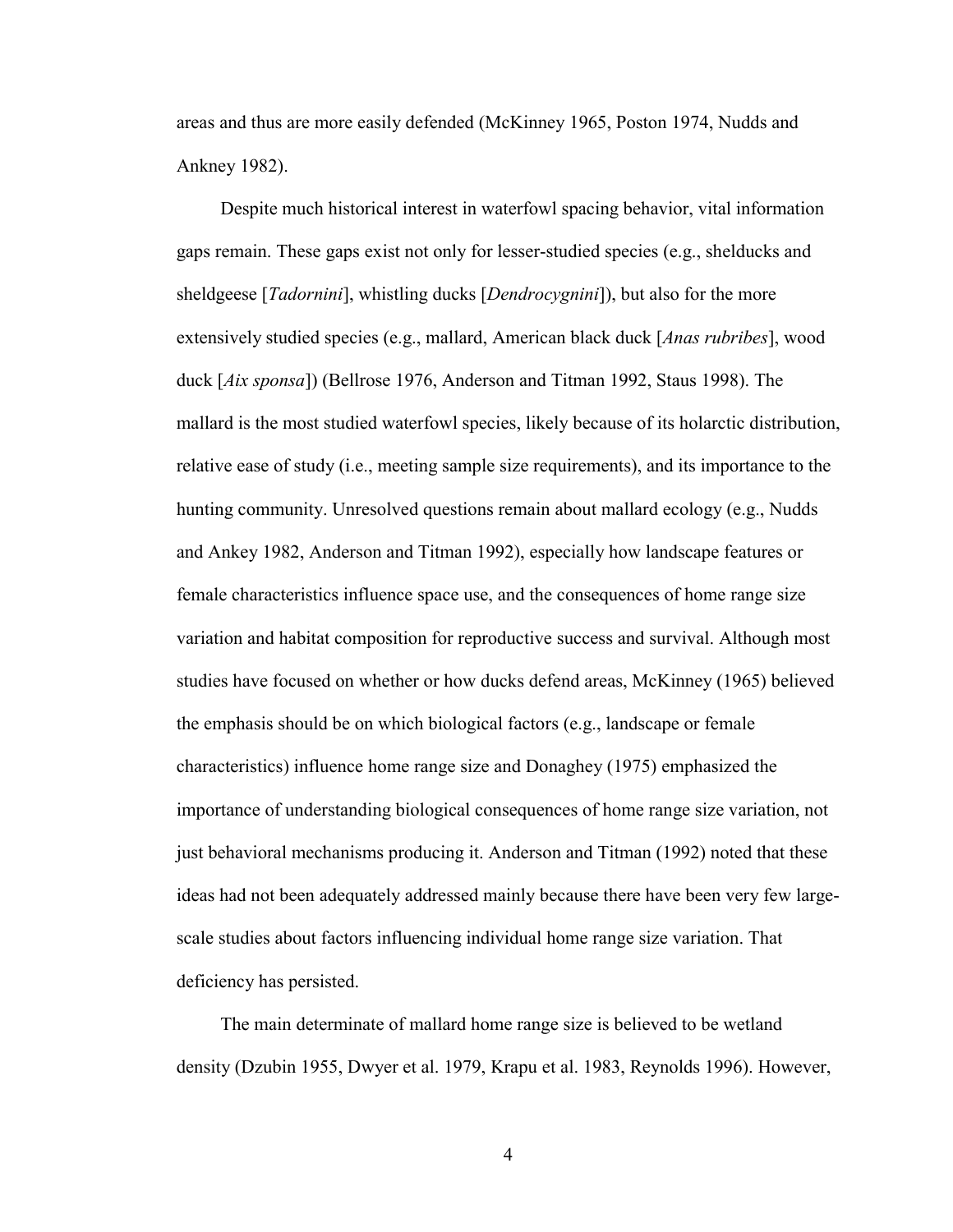the moderate correlation  $(r = 0.543)$  between wetland abundance and mallard breeding densities found by Krapu et al. (1983) implies that home range size may be affected by wetland area or class, amount of perennial cover, spatial arrangement of habitat or some combination of these factors (Nudds and Ankney 1982, Krapu et al. 1997). Although ideas concerning landscape characteristics and female attributes have been tested in some other animals (see Korpimäki 1990, Badyaev et al. 1996b, Forero et al. 1999, Selonen et al. 2001), there have been no tests of these hypotheses in waterfowl. Furthermore, reproductive or survival consequences associated with home range variation have not been identified for female mallards.

Most research concerning female mallard home range size has been conducted outside the prairie parkland region of Canada (see Gilmer et al. 1975, Dwyer et al. 1979, Kirby et al. 1985), but this region supports a large percentage of North America's breeding mallards and is critical to sustaining or increasing mallard populations (Canadian Wildlife Service [CWS] and United States Fish and Wildlife Service [USFWS] 1986). Smith (1971) speculated that mallard space requirements differed among geographic regions, yet results from studies in one region have been used to address habitat management planning and implementation in others. For example, results from research conducted in semi-arid prairie regions of North Dakota (Dwyer et al. 1979) have been applied to the prairie parkland region of Canada (Sankowski et al. 1995). As a result, habitat programs for specific regions may not be well designed.

The North American Waterfowl Management Plan (NAWMP) was created to address decreasing duck populations throughout the continent (CWS and USFWS 1986). Within NAWMP, several "joint ventures" were created to address waterfowl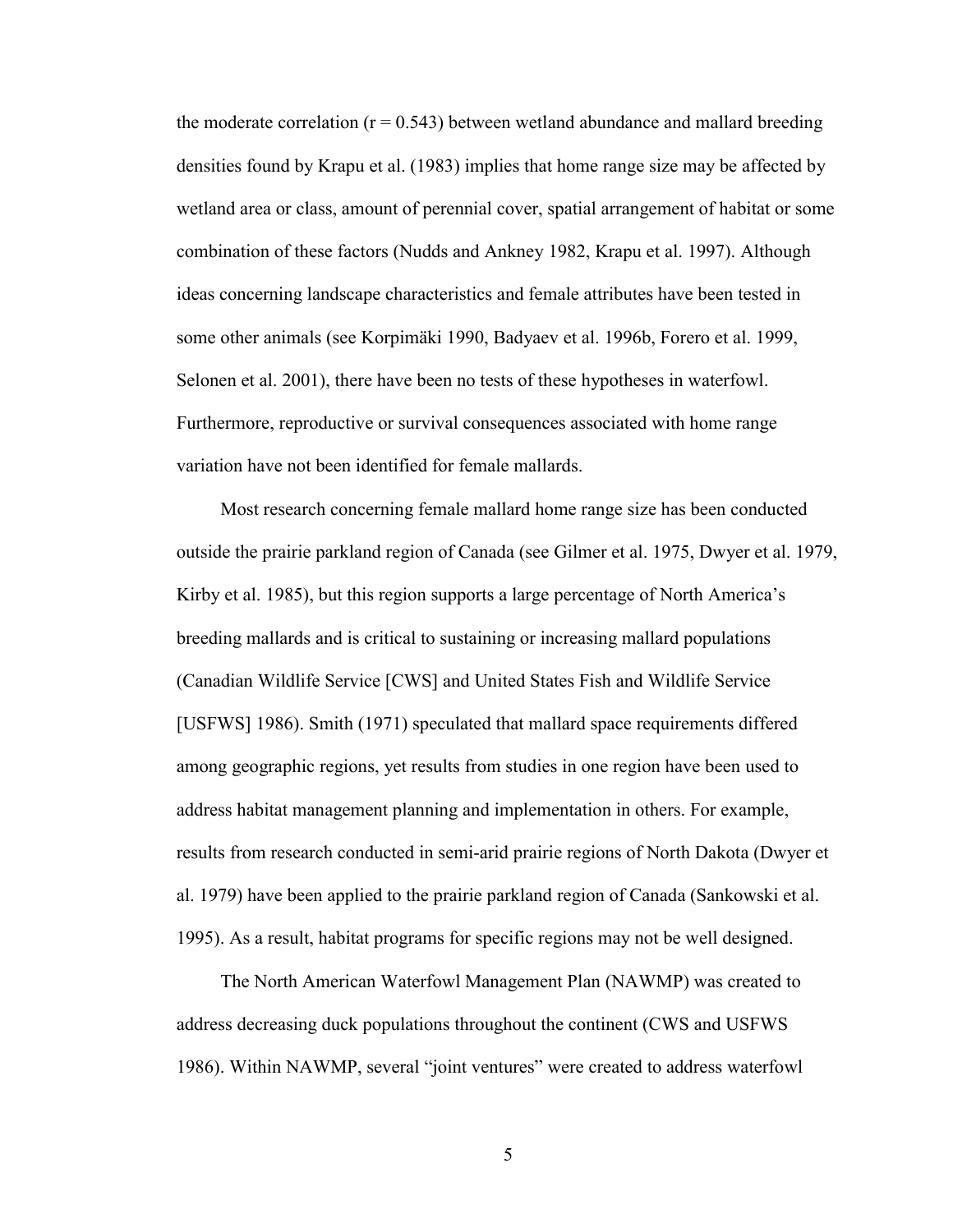concerns in specific geographic regions. The Prairie Habitat Joint Venture (PHJV) was formed to implement upland habitat management programs (e.g., planted nesting cover, delayed hay, idle-parkland, grazing systems) designed to enhance waterfowl reproductive success and thereby attain specific population goals for the prairie parkland region of Canada. Subsequently, the PHJV Assessment study was designed to evaluate the success of these programs as well as biological assumptions underlying the implementation of management alternatives (Sankowski et al. 1991, 1995). Home range information gathered in previous studies (e.g., Dzubin 1955, Titman 1973) was used initially to guide program implementation (Nelson and Wishart 1988). Upland habitat projects were distributed spatially to allow access by as many breeding females as possible. However, limited data from Canada, and estimates of larger home range sizes in the northern United States (Cowardin et al. 1985) has led to considerable uncertainty with PHJV conservation planning models. Nudds and Ankney (1982) and Anderson and Titman (1992) suggested that additional research on ecological correlates of home range size variation would be highly beneficial to understanding waterfowl biology and management because population models could then be designed to work more reliably in specific geographic areas targeted for management. My overall goal was to examine variation in home range size and evaluate consequences for free-ranging female mallards using data collected on multiple PHJV Assessment study areas during 1995- 1998.

## **1.2 Organization of thesis**

Specific objectives in this study were to (1) identify correlates of home range size of breeding female mallards and (2) to assess whether specific features of home ranges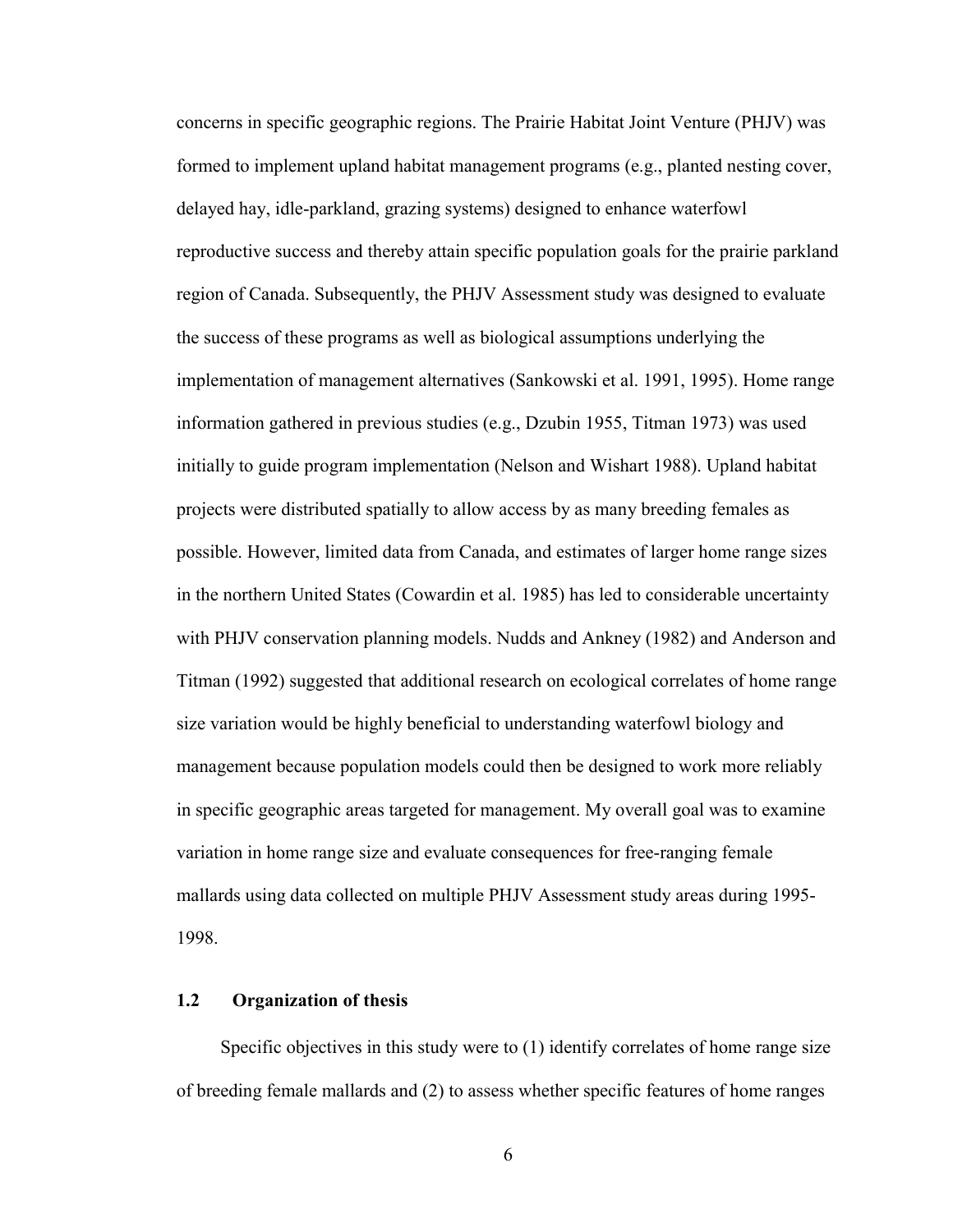and/or female attributes were associated with greater reproductive success or survival. Chapter 2 describes study areas and general methods used in subsequent chapters. In Chapter 3, I estimate female mallard home range size, and examine correlates (e.g., landscape characteristics and female attributes) of home range size variation. Then, I evaluate consequences (i.e., reproductive success, survival) of home range size and composition for female mallards (Chapter 4). My final chapter (Chapter 5) concludes with a synopsis of major findings, management recommendations, and suggestions for future work.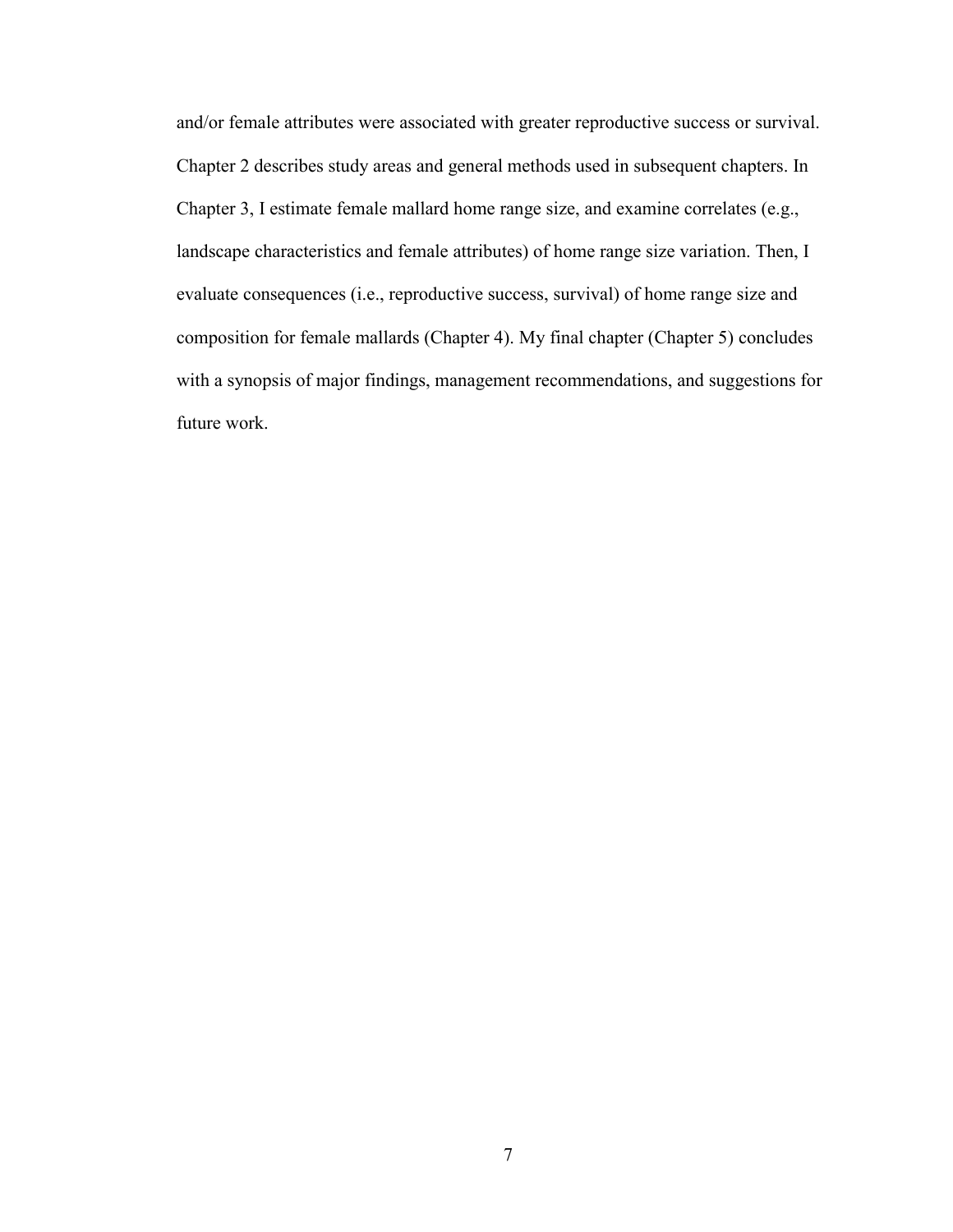## **CHAPTER 2: STUDY AREAS AND GENERAL METHODS**

#### **2.1 Study areas**

I investigated home range variability and consequences for breeding female mallards on 12 study areas (Figure 2.1) used by the PHJV Assessment from 1995-1998 (Sankowski et al. 1991, 1995). Each study area  $(64-km^2)$  was categorized by one of three treatment levels (low, medium, high) relative to the percentage of the area enrolled in PHJV habitat conservation programs (e.g., planted nesting cover, delayed hay, grazing systems, fall seeded crops). Low treatment study areas had <3% of the total study area enrolled in PHJV habitat programs, medium treatment study areas had between 4-11%, and high treatment study areas had >11%. Location, year and treatment type are described in Table 2.1 and more detailed locations and descriptions for each study area are available in Joynt et al. (1996, 1998, 1999) and Emery et al. (1997).

Intensive agriculture practices (primarily cereal grain and oil-seed farming, and forage production and pasture for livestock) have eliminated most native aspen parkland, shrubland and grassland on all study areas. Land not in agriculture production contained wetland basins of all classes and cover types (see Stewart and Kantrud 1971), scattered blocks of deciduous trees (*Populus* spp*.*), patches of idle grassland (both tame and native), fence lines, and road and railway allowances. Wetland habitat has also been reduced and/or altered because of the same agricultural practices listed above (Turner et al. 1987). Emergent wetland and wet meadow vegetation consisted primarily of cattail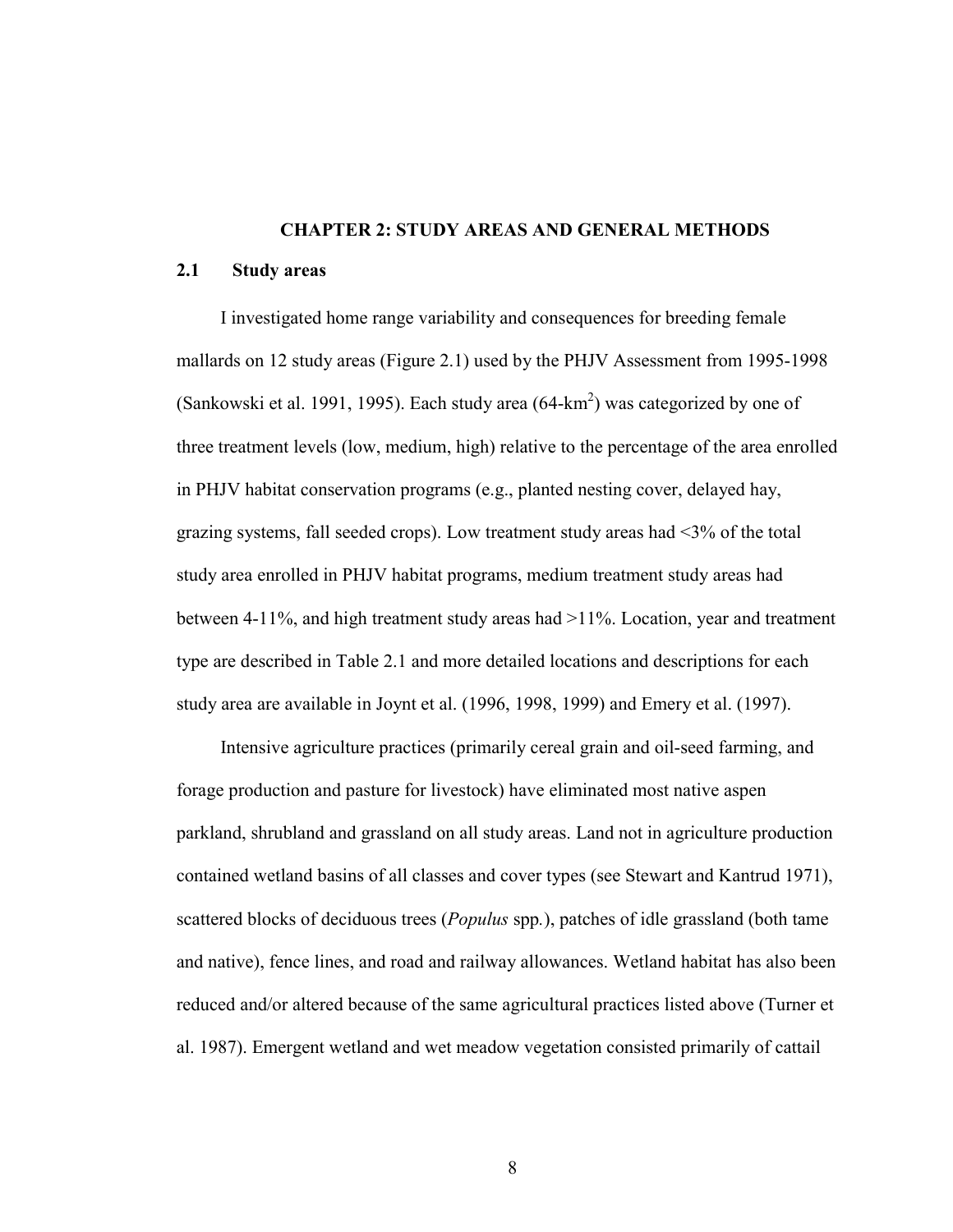

Figure 2.1. Location of study areas (SARs) within the prairie parkland region of Canada, 1995 - 1998. Squares represent low treatment SARs, circles represent medium treatment SARs, and triangles represent high treatment SARs. See Table 2.1 for SAR and treatment details.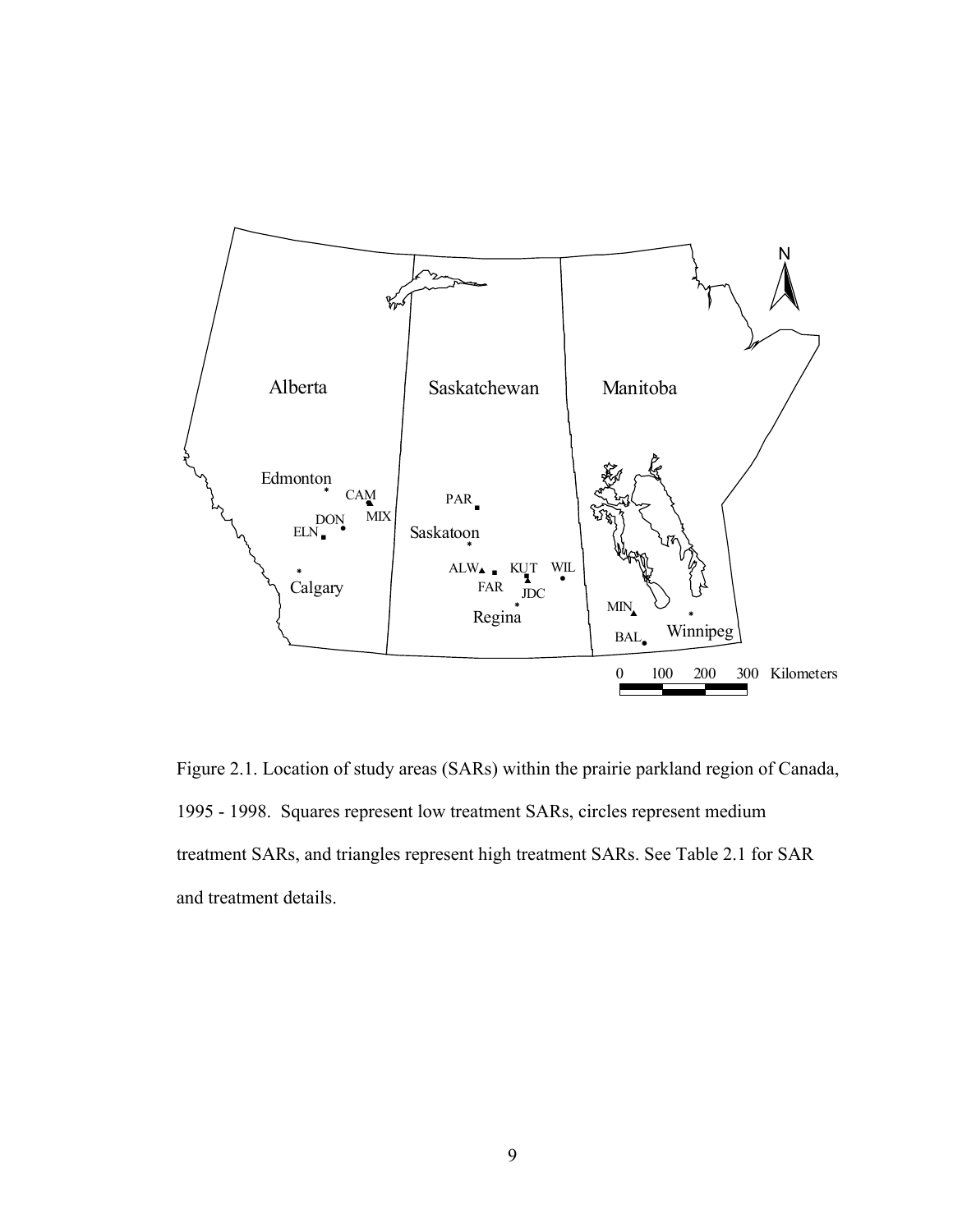Table 2.1. List of study areas (study area abbreviation<sup>a</sup>), treatment category (% of SAR in treatment<sup>b</sup>), year studied, province, and geographical location. Study areas are listed alphabetically within treatment types.

| SAR (Abbrev.)            | Treatment $(\% )$ | Year | Province  | Lat-Long                                              |
|--------------------------|-------------------|------|-----------|-------------------------------------------------------|
| Elnora (ELN)             | Low $(1.0)$       | 1997 | AB        | 52°02'N, 113°15'W                                     |
| Farrerdale (FAR)         | Low $(0.0)$       | 1998 | <b>SK</b> | 51°31'N, 105°52'W                                     |
| Kutawa (KUT)             | Low $(0.0)$       | 1995 | <b>SK</b> | $51^{\circ}25^{\prime}$ N, $104^{\circ}11^{\prime}$ W |
| Parkside (PAR)           | Low $(0.0)$       | 1996 | SK        | 53°11'N, 106°33'W                                     |
| Baldur (BAL)             | Medium $(9.4)$    | 1996 | MB        | $51^{\circ}25^{\prime}$ N, $104^{\circ}11^{\prime}$ W |
| Camp Lake (CAM)          | Medium $(7.9)$    | 1995 | AB        | 53°09'N, 111°32'W                                     |
| Donalda (DON)            | Medium $(7.1)$    | 1998 | AB        | 52°33'N, 112°36'W                                     |
| Willowbrook (WIL)        | Medium $(4.3)$    | 1997 | MB        | $51^{\circ}13^{\prime}$ N, $102^{\circ}54^{\prime}$ W |
| Allan Hills West (ALW)   | High $(21.6)$     | 1997 | <b>SK</b> | 51°39'N, 106°05'W                                     |
| Jumping Deer Creek (JDC) | High(20.1)        | 1998 | <b>SK</b> | 51°14'N, 104°08'W                                     |
| Minnedosa (MIN)          | High (12.3)       | 1998 | <b>MB</b> | 50°11'N, 99°52'W                                      |
| Mixburn (MIX)            | High (13.6)       | 1997 | AB        | 53°08'N, 111°23'W                                     |

<sup>a</sup> Study area abbreviation used throughout text.

 $b$  Low treatment SARs had <3% of the total SAR enrolled in PHJV habitat programs, medium treatment SARs had between 4-11%, and high treatment SARs had >11%.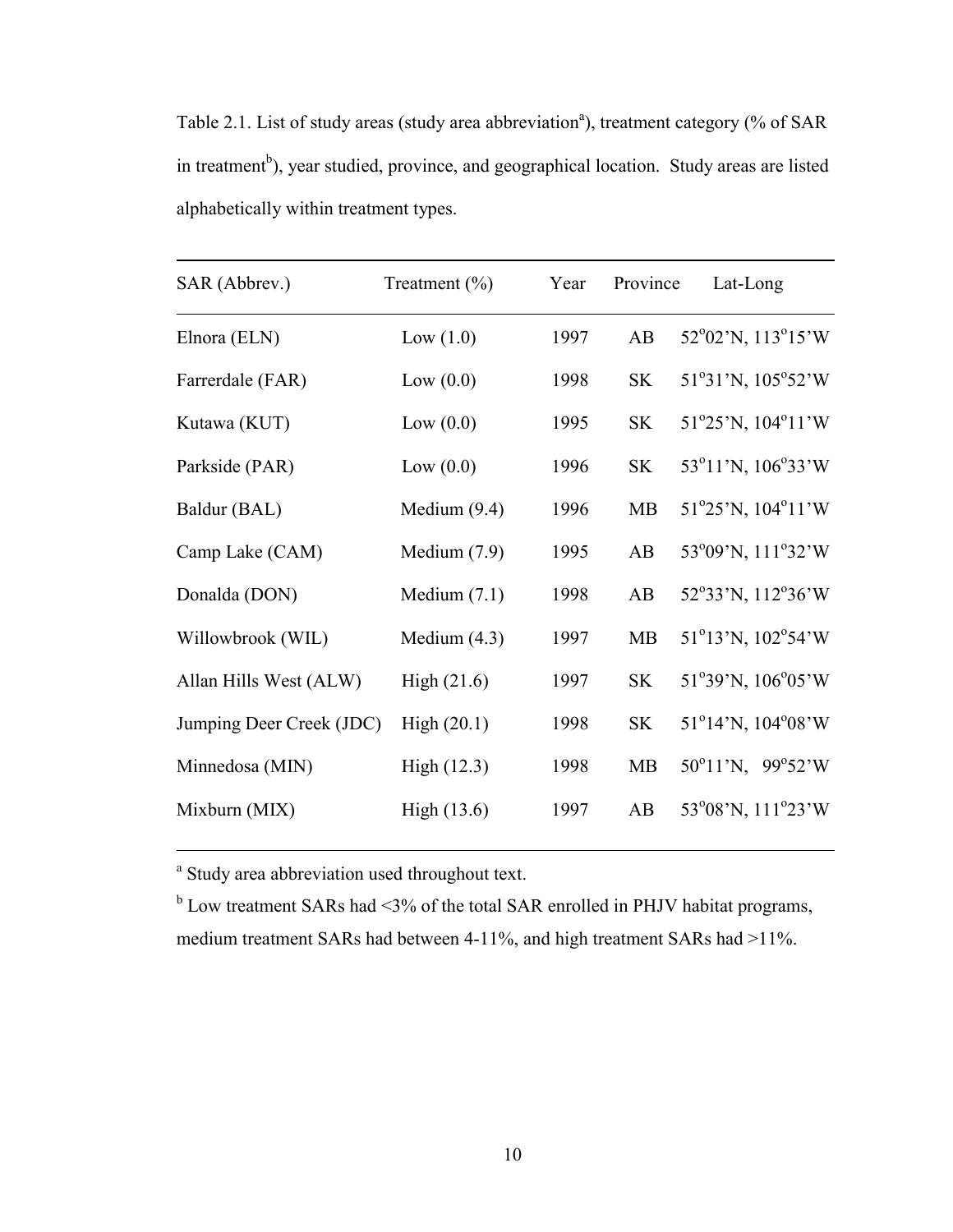(*Typha* spp*.*), bulrush (*Scirpus* spp*.*), sedges (*Carex* spp*.*), whitetop (*Scolochloa festucacea*), reed grass (*Calamagrostis* spp.), and manna grass (*Glyceria* spp*.*). Willow (*Salix* spp.) and red-osier dogwood (*Cornus stolonifera*) dominated low-lying areas around wetlands, and grasses, wild rose (*Rosa woodsii*), snowberry (*Symphoricarpos albus*), chokecherry (*Prunus virginiana*), and silverberry (*Elaeagnus commutata*) typically dominated upland and low shrub communities (Emery et al. 1997, Joynt et al., 1999). Common waterfowl predators found on some or all study areas included: American crows (*Corvus brachyrhynchos*), black-billed magpies (*Pica pica*), coyotes (*Canis latrans*), Franklin's ground squirrels (*Spermophilus franklinii*), great-horned owls (*Bubo virginianus*), northern harriers (*Circus cyaneus*), red foxes (*Vulpes vulpes*), red-tailed hawks (*Buteo jamaicencis*), striped skunks (*Mephitis mephitis*), and raccoons (*Procyon lotor*).

## **2.2 General methods**

## **2.2.1 Capture and marking**

Pre-laying female mallards (135 per study area) were captured using decoy traps (Sharp and Lokemoen 1987), and banded with USFWS leg bands. Mass (nearest 10 g, measured with  $1500g$  Pesola<sup>®</sup> spring scale), wing chord length (nearest 1 mm, measured with ruler), tarsus and head-bill lengths (nearest 0.1 mm, measured with dial calipers) were recorded for each captured female. A 22g-radio transmitter (Telonics model IMP/150, Mesa, Arizona, USA) was implanted into the abdominal cavity of each female using a general anesthetic (Olsen et al. 1992, Rotella et al. 1993) and released  $\leq 1$  hour after surgery was completed. This attachment method was expected to yield the least biased data (Korschgen et al. 1984, Pietz et al. 1993, Rotella et al. 1993 and Paquette et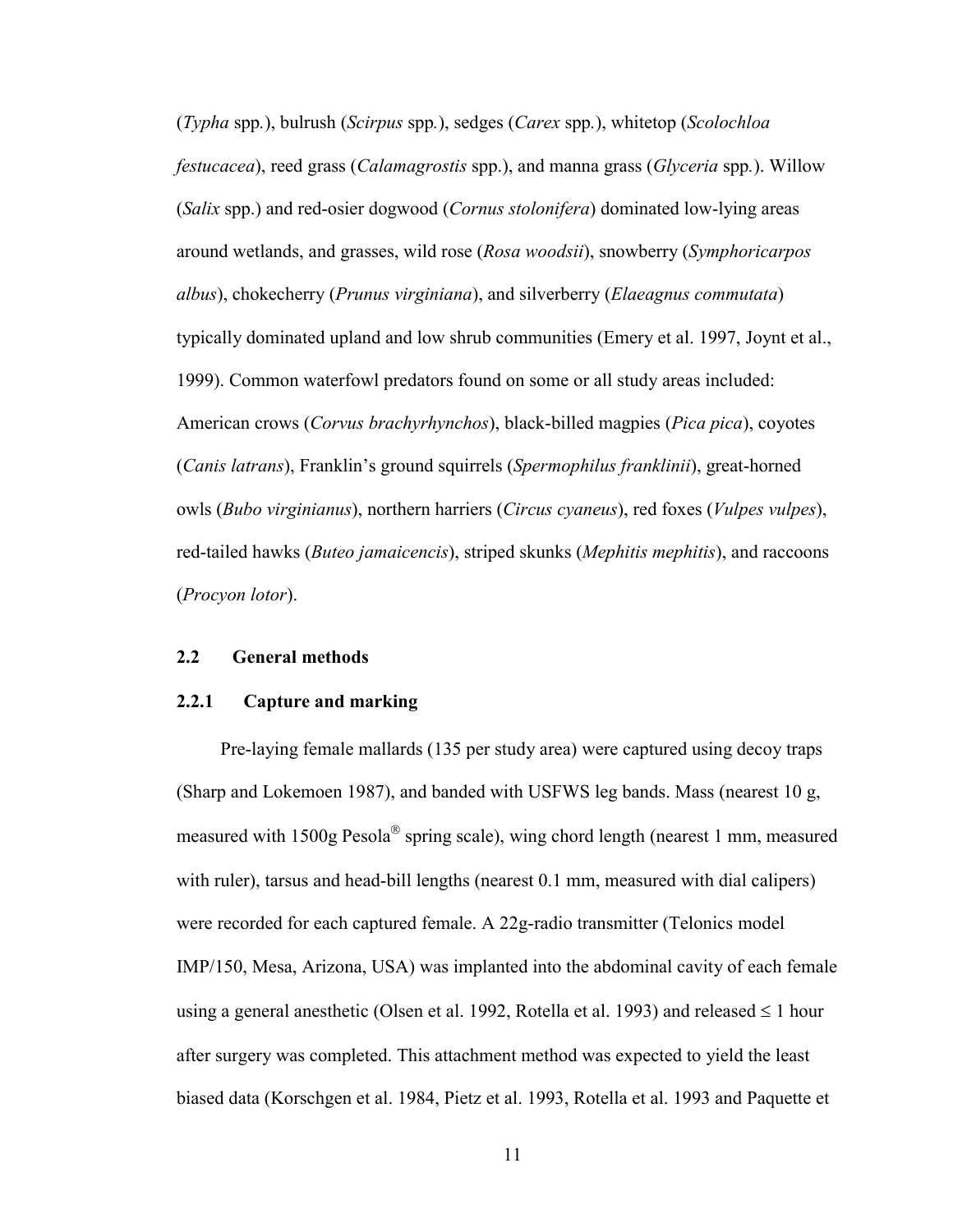al. 1997). The second greater secondary covert was removed to classify each female as either second-year (SY, entering first breeding season), after second-year (ASY, entering  $\ge$  second breeding season), or after hatch-year (AHY - SY or ASY not determined) based on feather criteria (Krapu et al. 1979, R. G. Clark, CWS, unpublished data). I followed animal-welfare protocol (19920007) approved by the University Committee on Animal Care and Supply Protocol Review Committee, University of Saskatchewan.

## **2.2.2 Radio-tracking**

Each study area was divided into 4 equal-sized focal quadrants  $(16-km^2)$  and one was randomly selected from each study area for intensive mallard tracking. Within each focal quadrant, 25 randomly selected females were initially included ( $n = 300$ ). Tracking period for each female began 3 days after capture and release, and ceased at the end of nesting (i.e., when a female hatched a nest, was killed, or was seen flocked once with at least one other female). I attempted to locate each female at least twice daily (6 days/week) from 0600-1330 hours and also hourly during either one afternoon (1400- 1800) or evening (1800-2200) session per week, trying also to locate a female at different times on successive days to reduce potential temporal location biases. Logistical constraints prevented tracking females in the entire study area and also obtaining more locations during afternoon and evening sessions.

All locations were estimated by triangulation procedures using either truckmounted null array antenna systems or hand-held antennas (White and Garrott 1990). Triangulations from trucks were taken from grid roads (generally 1.6 km apart), and dirt-trails, which typically allowed for bearings to be recorded at, or as close as possible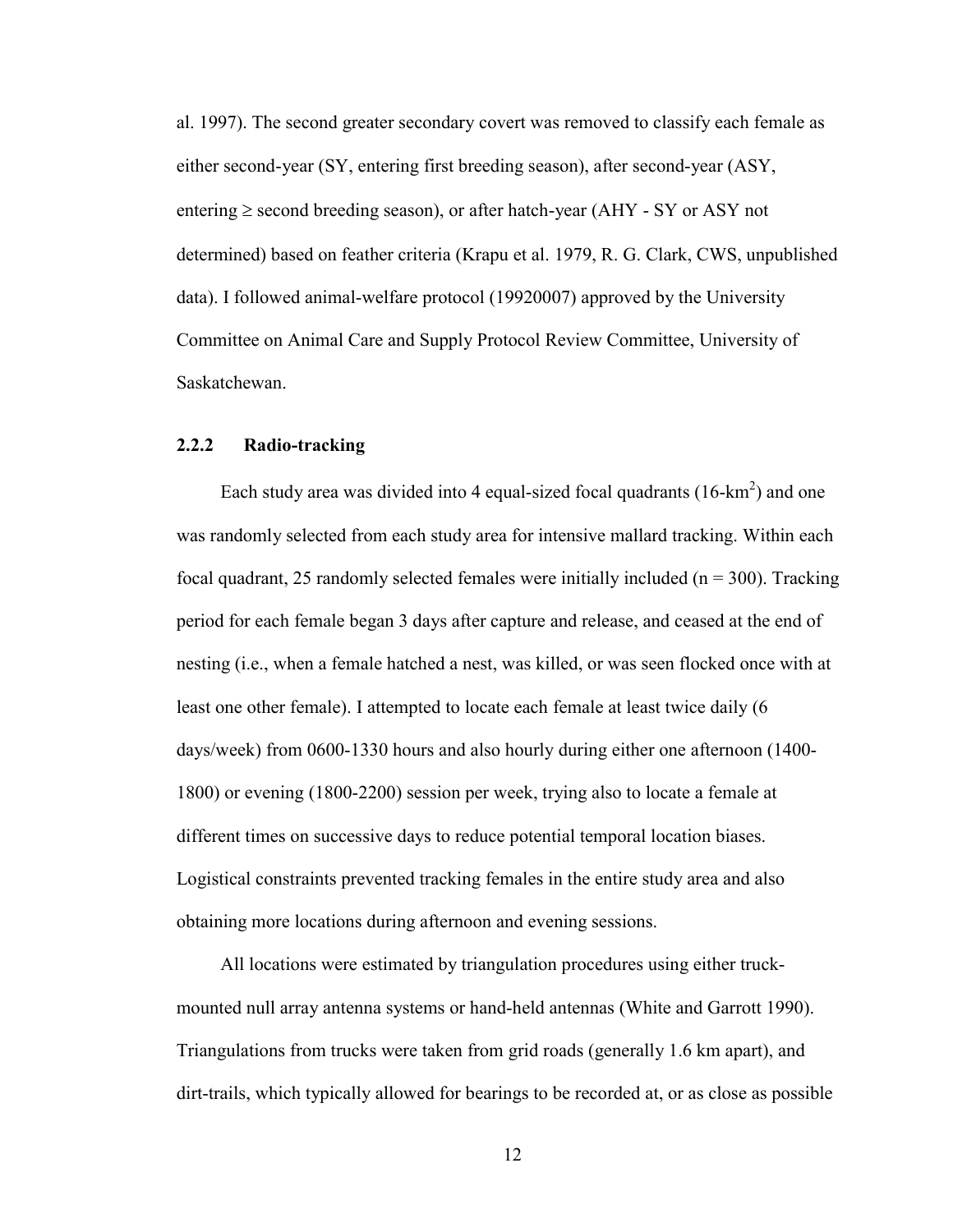to, 90 $^{\circ}$  angles from a distance of  $\leq$  0.8 km. Hand-held triangulations were performed by circling around the female at close range (attempting not to flush her) and estimating her location. Females were located 26,895 of the 27,800 times they were searched for  $(\bar{x} =$  $96.9\% \pm 2.3\%$  SD). Locations were plotted on field maps and descriptions (which aided in transcribing locations) for each location were recorded. Each telemetry location was transcribed from field maps to digitized maps and assigned Universal Transverse-Mercater (UTM) coordinates. Bearings from truck-mounted systems had a mean error of  $0.5^{\circ}$  (SD = 3.2) (Rotella et al. 1995). Bearing errors for hand-held systems were not calculated because observers either obtained visual observations or were close enough to the radio-marked female to reliably estimate her location within a few meters.

## **2.2.3 Selection of home range estimation technique**

I used the Arcview 3.2 (ESRI, Redlands, California, USA) extension Animal Movement 2.0 (Hooge and Eichenlaub 1997) to estimate home range size. Fixed kernel estimation using least squares cross-validation (LSCV) (see Naef-Daenzer 1993, Worton 1995, Seaman and Powell 1996, Seaman et al. 1999) was used to calculate 95% probability contours of home range boundaries (i.e., total home range size) for all females that met stringent inclusion requirements (see below).

## **2.2.4 Mallard pair surveys**

Pair surveys were conducted, using a protocol established by the Institute for Wetland and Waterfowl Research (IWWR) (IWWR 1999), on each study area to estimate mallard breeding pair densities. Pair densities were calculated (see Dzubin 1969b) for each study area using data collected on equal-sized, randomly selected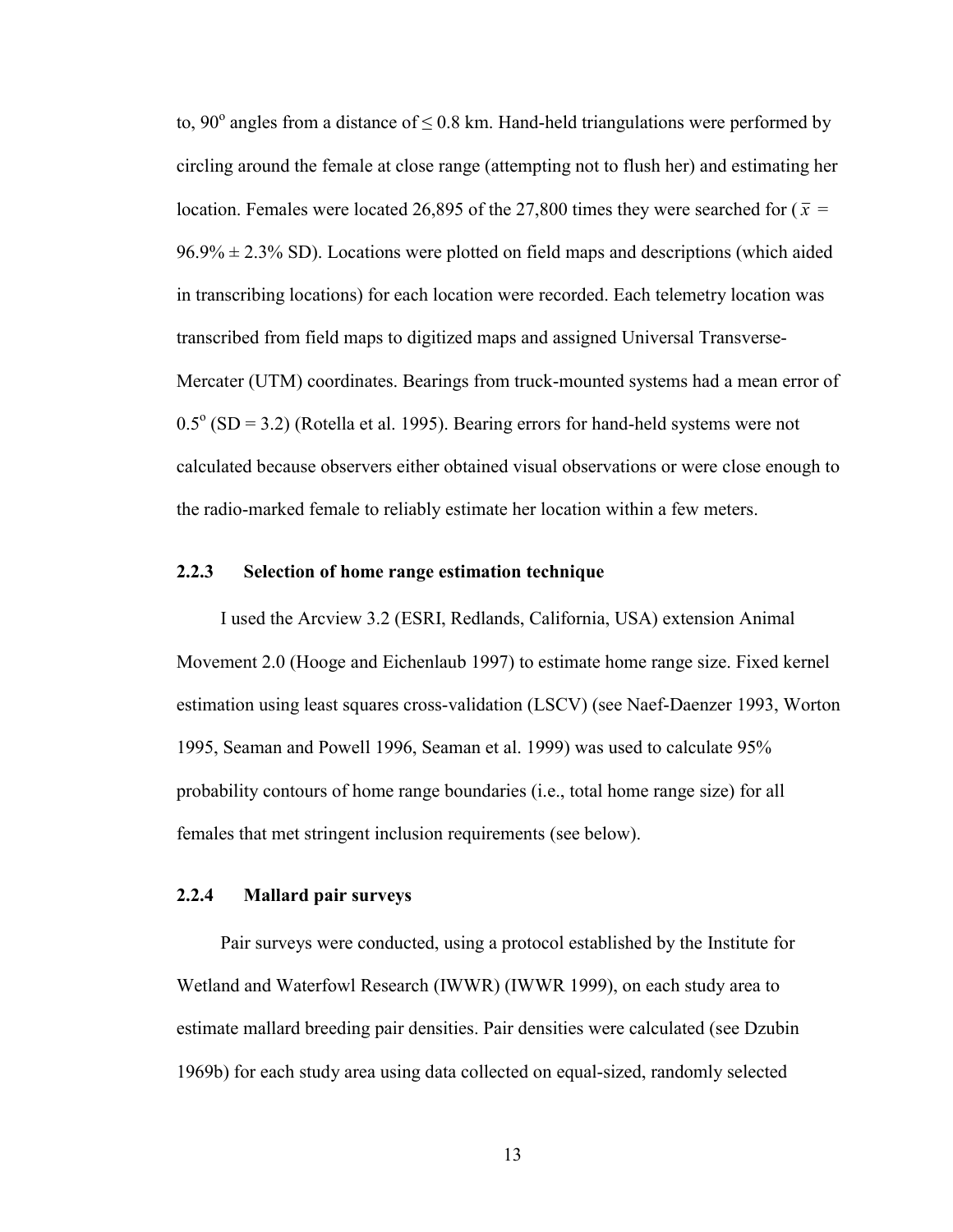transects conducted on two consecutive mornings. Approximately half of each study area was covered during the two surveys, and each transect was surveyed only once.

### **2.2.5 Habitat composition**

Each study area was photographed in July of the study year using 1:5000 black and white aerial photography. Photographs were ground-truthed against detailed landuse information and corrected for distortion, and habitats were delineated (see Ptashynski et al. 2001) and digitized in vector format (SPANS 1997, Tydec Research Inc., Ottawa, Ontario, Canada) with < 5 m accuracy. Habitats for each study area were initially classified into the following cover types: grassland (GR), hayland (HA), planted cover (PC), cropland (CR), woodland (WD), shrubland (SH), wetland basins (WE), farmstead (FA), and other habitats like rock-piles, stick nests, hay-bales, and unknown (OT1). Wetland habitat for each study area was further categorized (during July because of logistical constraints) into 6 different classes described by Stewart and Kantrud (1971) and linked to digitized polygons. Wetland information was included in my analyses only if water was present. Detailed descriptions of habitats are provided in Appendix 2.1. Type and amount of habitat within each female's home range was estimated (nearest 0.5 ha) using Arcview 3.2 (ESRI, Redlands, California, USA). Percentages of habitat composition at the study area, focal quadrant, and home range level were used in all analyses unless otherwise noted.

## **2.2.6 Data screening and selection**

All telemetry locations used for home range estimation were recorded at least one hour apart. Although most locations were not statistically independent (Swihart and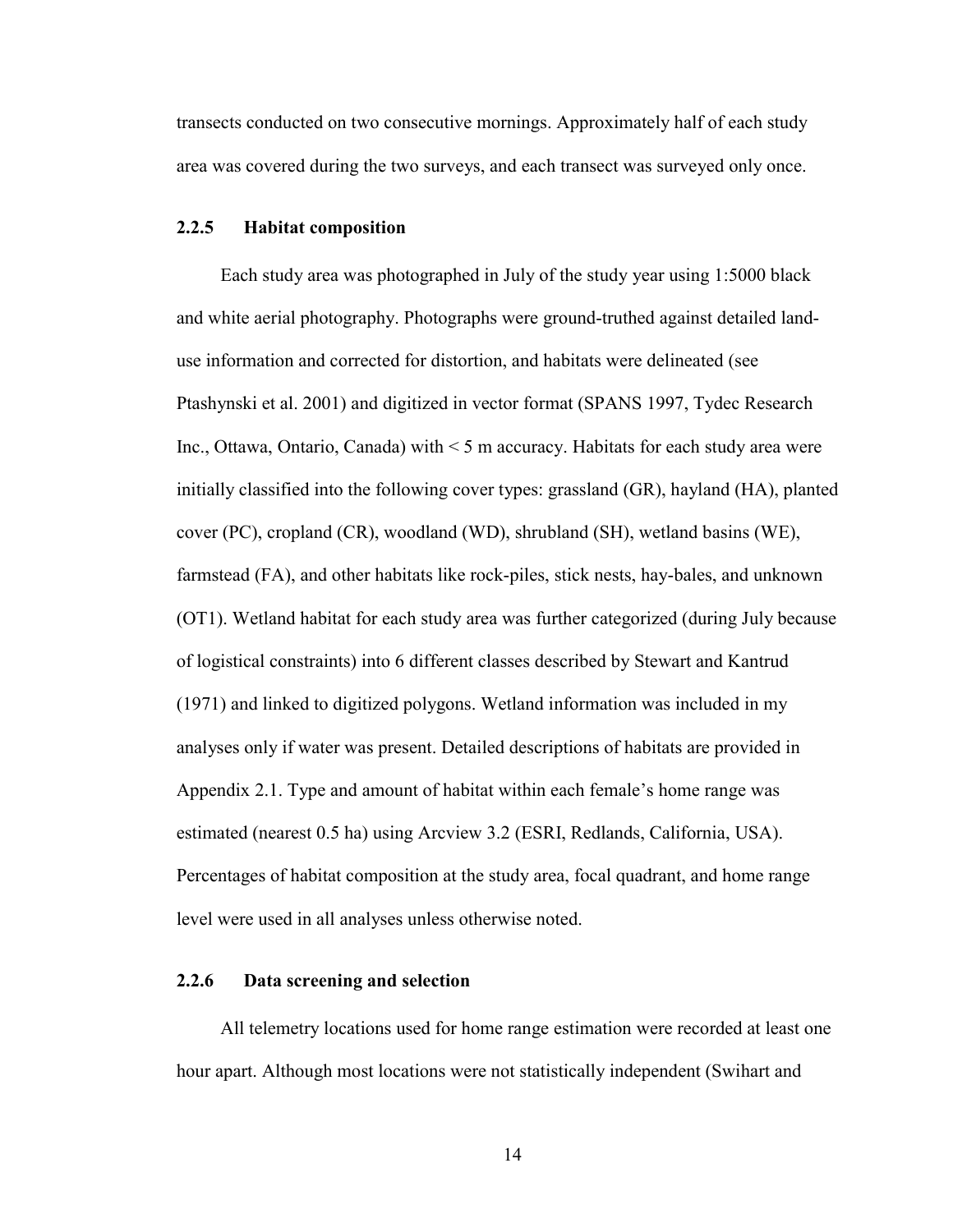Slade 1985), I believed they were biologically independent (Lair 1987, Ganey and Balda 1989) because a female could have traversed multiple home ranges within one hour. Also, only one nest location per nesting attempt (all of which were within home range boundaries) was included in analyses to reduce systematic bias of repeated locations from the same nest site (Squires et al. 1993, Mazur et al. 1998). I determined the minimum number of locations needed to reliably estimate home range size by determining the asymptotic relationship between home range size and number of locations. This relationship was calculated utilizing a bootstrap routine (Seaman et al. 1999), using 100 iterations for 5 to 8 different sample sizes ( $n = 25 - 100$ ), within Animal Movement 2.0 (Hooge and Eichenlaub 1997) (see Appendix 2.2.).

Habitat information was available only within study area boundaries; therefore, locations off the study area were not linked to habitat information. However, given high spatial autocorrelation of habitat within study areas (D. W. Howerter, IWWR, unpublished data and Chapter 3); habitat information was extrapolated for the entire home range for individuals with ≥50% of locations on the study area. To summarize, I only included females in analyses if there was never a lapse of locating them for  $\geq 5$ consecutive days, and there were  $\geq 50$  locations available and  $\geq 50\%$  of these were on the study area. Although these criteria considerably reduced my sample size (300 to 131), I believe that these data provided the best possible estimates of home range size and composition.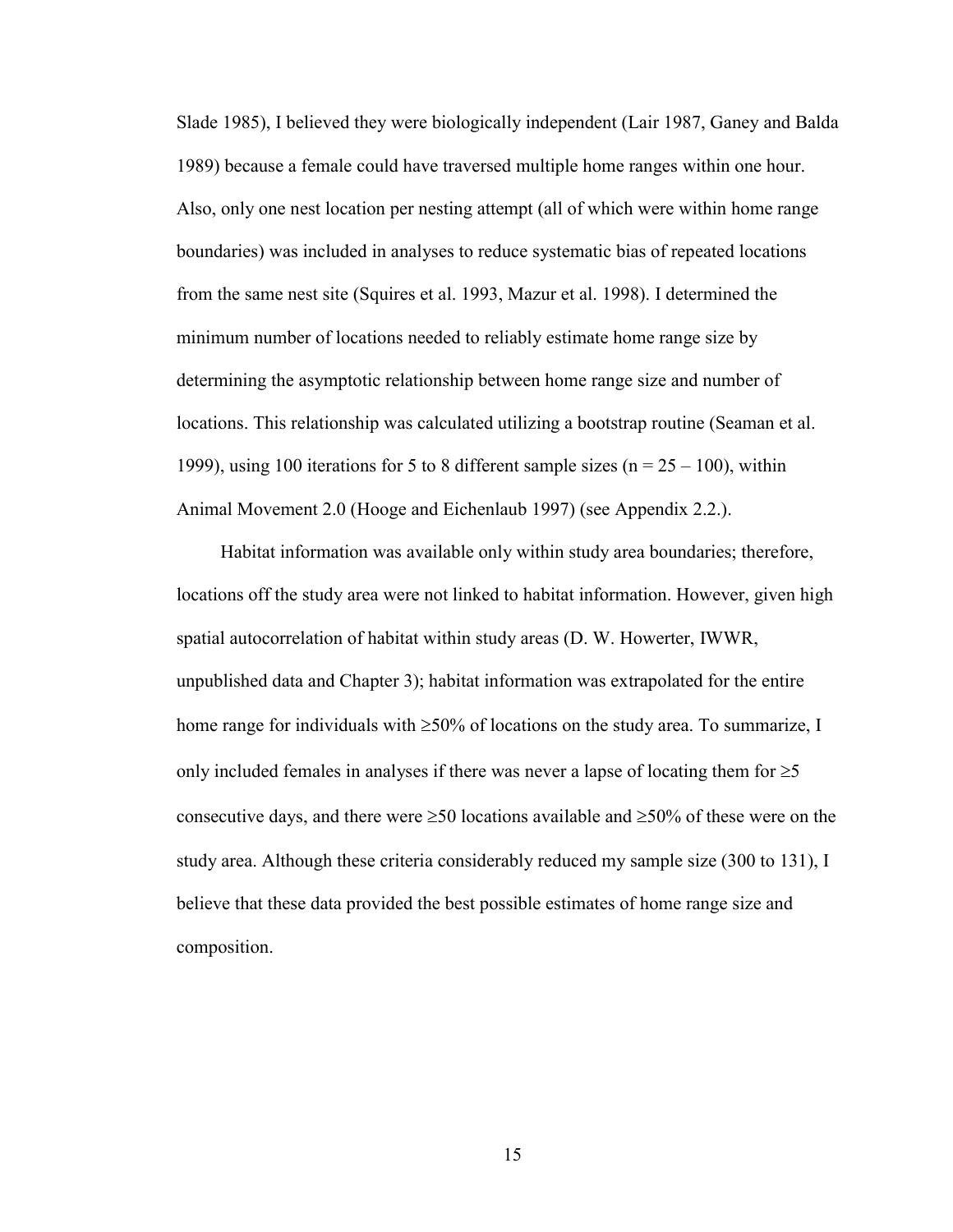## **CHAPTER 3: SIZE AND HABITAT COMPOSITION OF FEMALE MALLARD HOME RANGES IN THE PRAIRIE PARKLAND REGION OF CANADA**

## **3.1 Introduction**

Understanding factors that affect the spatial distributions of animals is a general problem faced by ecologists and is fundamental to conservation management decisions (Anderson and Titman 1992, Larkin and Halkin 1994, Badyaev et al. 1996a, Pöysä et al. 1998). Therefore, ecologists often attempt to determine which biological factors (e.g., landscape characteristics, female attributes) affect spacing patterns. Spacing patterns, in turn, are frequently evaluated by estimating individual home range sizes and overlap (McNab 1963, Schoener 1968, Blundell et al. 2001).

Conventional wisdom holds that the main determinant of female mallard (*Anas platyrhynchos*) home range size is wetland density (e.g., Titman 1973, Pospahala et al. 1974, Dwyer et al. 1979, Krapu et al. 1983, Kirby and Riechmann 1985, Johnson and Grier 1988). However, the moderate correlation ( $r = 0.543$ ) between wetland abundance and mallard breeding density (Krapu et al. 1983) suggests that variation in home range size also may be affected by wetland area or class (see Stewart and Kantrud 1971), amount of perennial upland cover, spatial arrangement of upland or wetland habitats or some combination of these factors (Nudds and Ankney 1982, Krapu et al. 1997, Austin 2002).

Female attributes may also affect home range size since there is a positive correlation between home range size and body size across animal taxa (McNab 1963,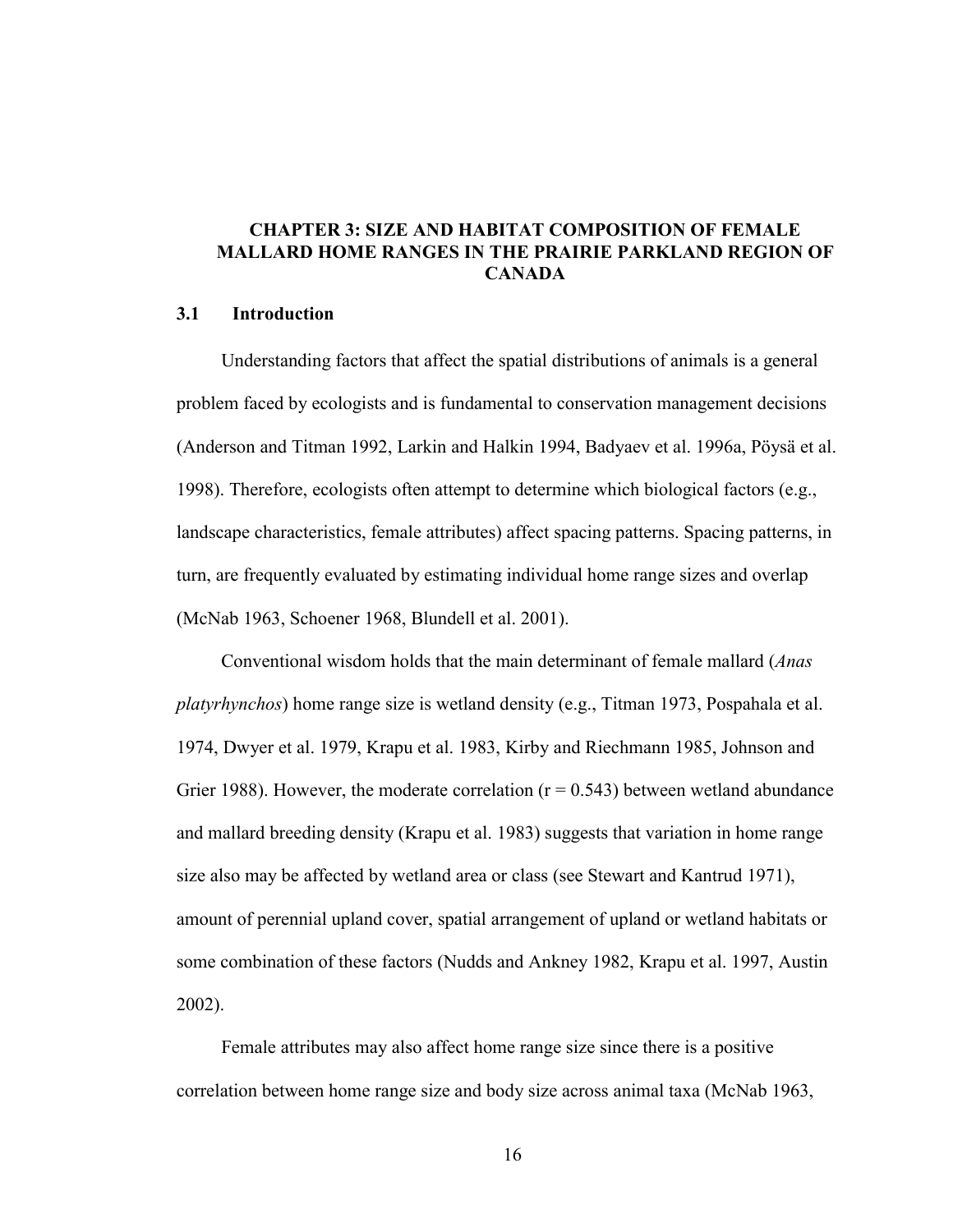Schoener 1968, Harestad and Bunnel 1979), including waterfowl (McKinney 1965, Nudds and Ankney 1982). However, whether intraspecific differences in body size influence home range size has not been adequately evaluated. Home range size may also vary as a function of age class within a species (Thogmartin 2001). Younger individuals may be forced into less suitable habitat because older individuals exclude them from optimal areas (Dzubin 1969a, Lindstedt et al. 1986, Lokemoen et al. 1990) producing larger home ranges for younger females as they compensate for low quality habitat.

Although ideas concerning landscape characteristics and female attributes have been tested in some other animals (see Korpimäki 1990, Badyaev et al. 1996a, Forero et al. 1999, Selonen et al. 2001), there have been remarkably few tests of these hypotheses in waterfowl. No one has yet investigated correlates of mallard home range size using a large data set with spatial replication, measures of landscape characteristics, female morphometric measurements, or recognizable age classes. Furthermore, with the exception of few other studies (Dzubin 1955, Titman 1973, Thorpe 1997), research concerning female mallard home range size has been conducted outside the prairie parkland region of Canada (hereafter referred to as prairie parklands). Only Thorpe (1997) has investigated correlates of home range size variation of female mallards; however, he was not able to evaluate effects of upland habitat characteristics and female attributes. Therefore, my objectives were to 1) examine home range size variation and habitat composition of free-ranging female mallards, 2) test whether older or smaller female mallards had smaller home ranges than either younger or larger individuals, and 3) evaluate whether home range size was related to specific features of home ranges, wetland density or mallard pair density.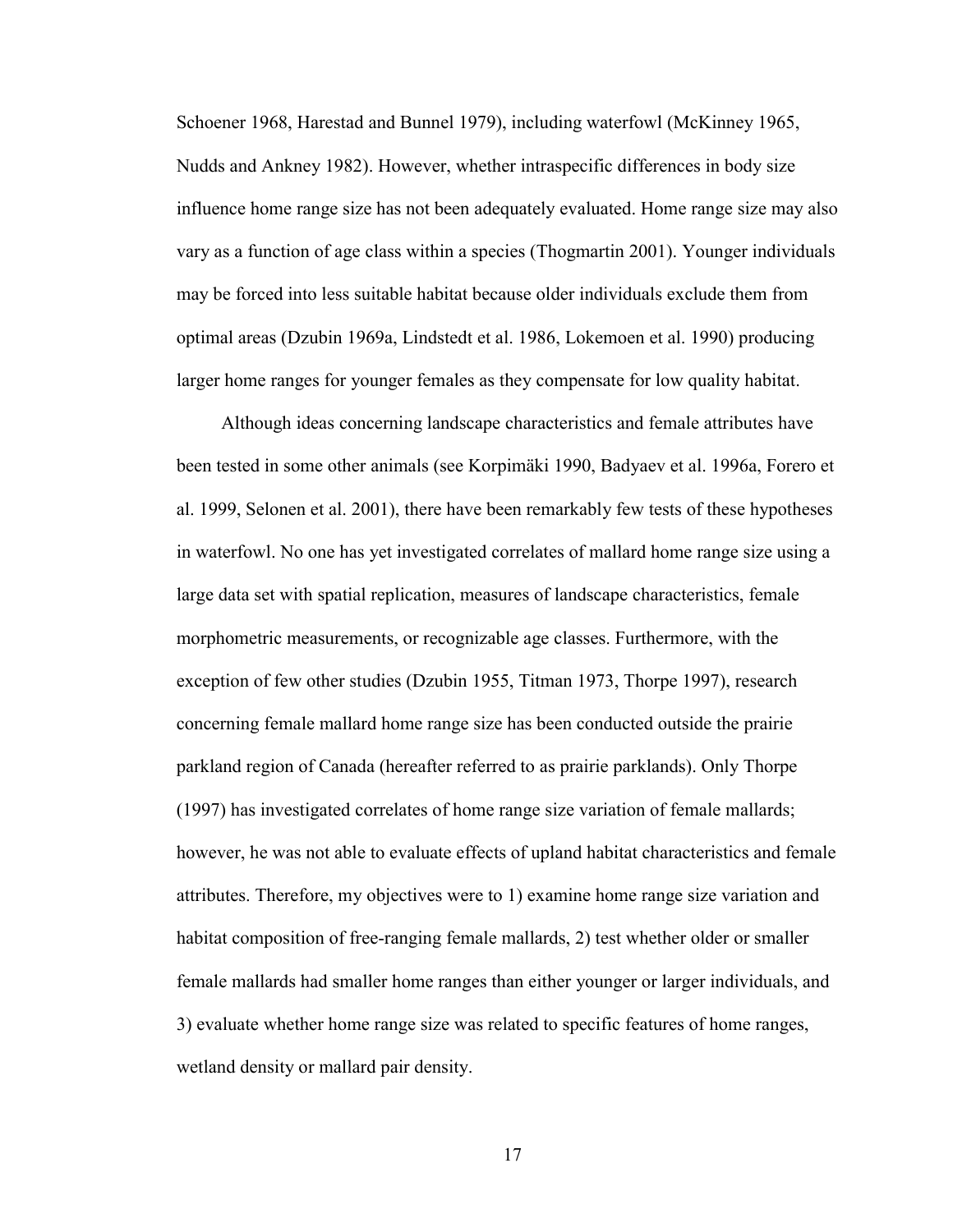## **3.2 Methods**

Data were collected from 12 study areas in the prairie-parklands, 1995 - 1998. Each study area  $(65 \text{-} \text{km}^2)$  was examined for one year and categorized into one of three Prairie Habitat Joint Venture (PHJV) treatment levels. Detailed descriptions of study areas and field methods are provided in Chapter 2.

## **3.2.1 Data analysis**

#### **3.2.1.1 Home range size variation**

To assess the extent and nature of individual home range size variation in my data, I first tested whether individual home range size varied among study areas and among treatment type, and study areas nested within treatments using analysis of variance (ANOVA), and nested ANOVA, respectively (PROC GLM, SAS Institute 1999). Multiple comparisons for each analysis were performed using Duncan's multiple range tests.

Generally, waterfowl pair densities are positively correlated with wetland area (Krapu et al. 1983, Johnson and Grier 1988, Krapu et al. 1997, Austin 2002). I also found this relationship ( $r = 0.65$ ,  $P = 0.02$ ) in my data (Figure 3.1) at the study area level. I used mallard pair densities enumerated during May surveys (see Chapter 2) and seasonal (class 3; Stewart and Kantrud 1971) and semi-permanent (class 4) wet wetland area determined in July to test this relationship. Wetland area was taken as the percentage area of each home range, focal quadrant, or study area occupied by class 3 and class 4 wetlands combined (hereafter 'percentage of C3-4 wetlands' or simply 'C3-4 wetland area'). Since home range size could be affected by both pair density and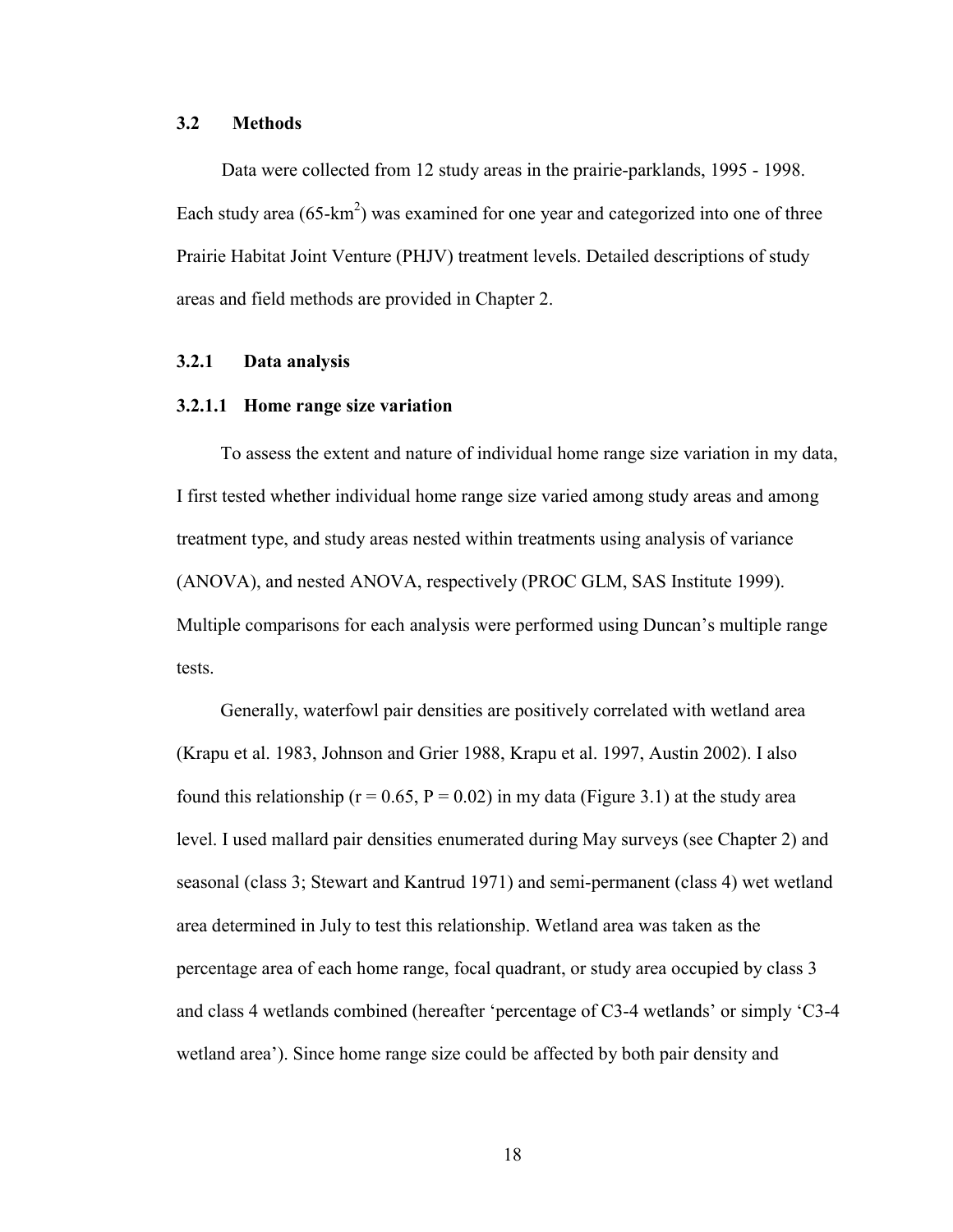

Figure 3.1. Mallard pair density vs. percent class 3-4 wetlands for 12 study areas (SARs) in the prairie parkland region of Canada, 1995 - 1998. See Table 2.1 for SAR and treatment<sup>a</sup> details.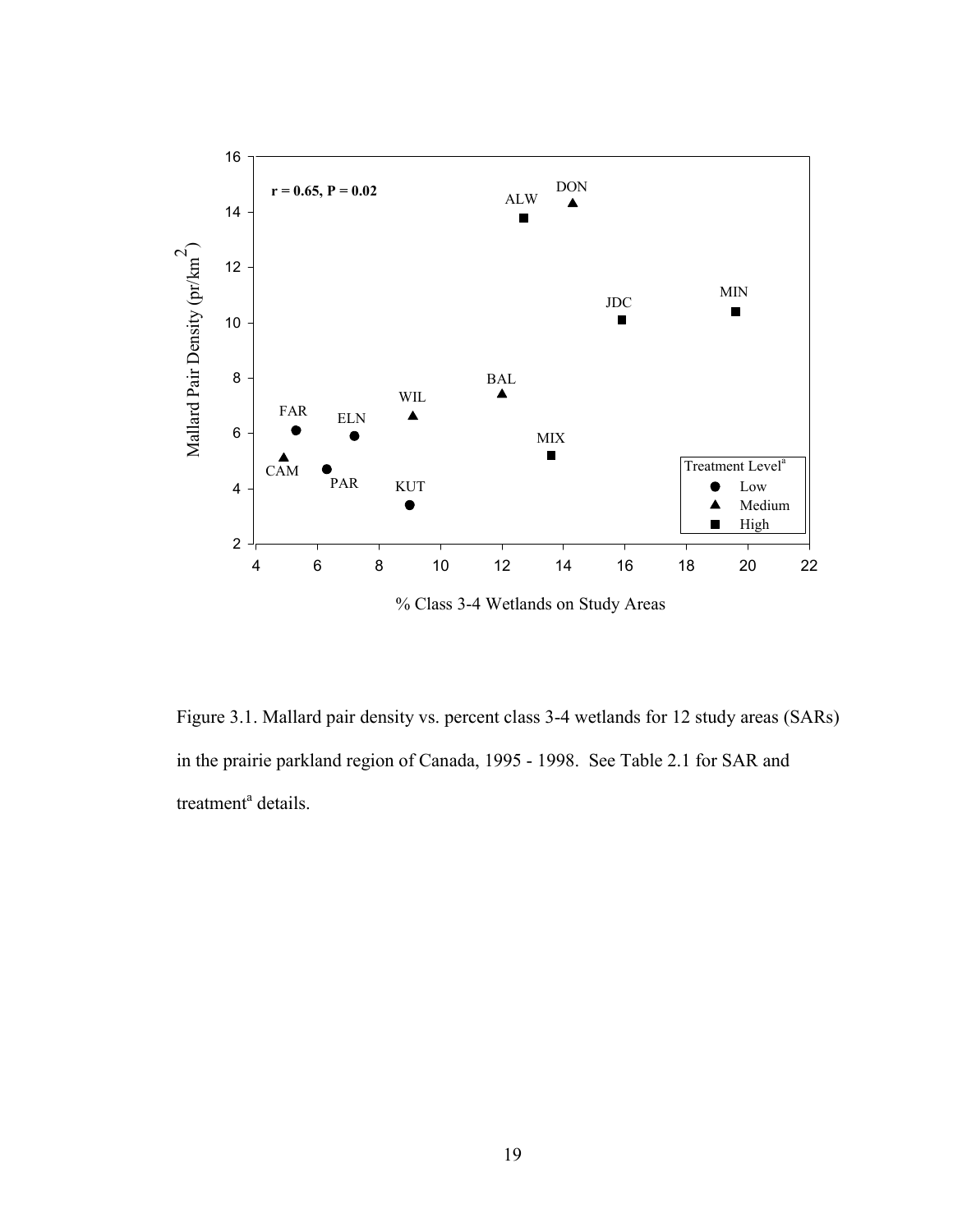wetland area; the strength of the correlation among variables could be confounded by their interactions (Cody and Smith 1997). Therefore, I used partial correlation (PROC CORR [SAS Institute 1999]) to test if variation in home range size, at the study area scale, was related to either mallard pair densities or percentage of seasonal and semipermanent wetlands.

#### **3.2.1.2 Female body size and age**

Principal component analysis (PCA) (PROC PRINCOMP, SAS Institute 1999) was used to determine patterns of covariation among wing chord, head-bill length, and tarsus length. The first principal component (PRIN1) described positive covariation among the morphometric variables (coefficients: 0.56, 0.62, 0.55 corresponding to wing, head-bill, and tarsus, respectively) and accounted for 60.1% of the total original variance. Therefore, I interpreted scores along PRIN1 as an index of structural size (Dufour et al. 1993). However prior to using body size as a predictor in home range size models, I determined if body size was related to study area, age or capture date (standardized for all study areas relative to study area-specific date that trapping began so days were comparable among all females). I determined if body size was related to these factors using 14 candidate models including all combinations of these factors including second-order interactions, and a null (intercept only) model. For this and subsequent analyses, I used Akaike's Information Criterion corrected for small sample size  $(AIC<sub>c</sub>)$ , and corresponding Akaike weights as the principal basis for selecting among competing models (Burnham and Anderson 1998).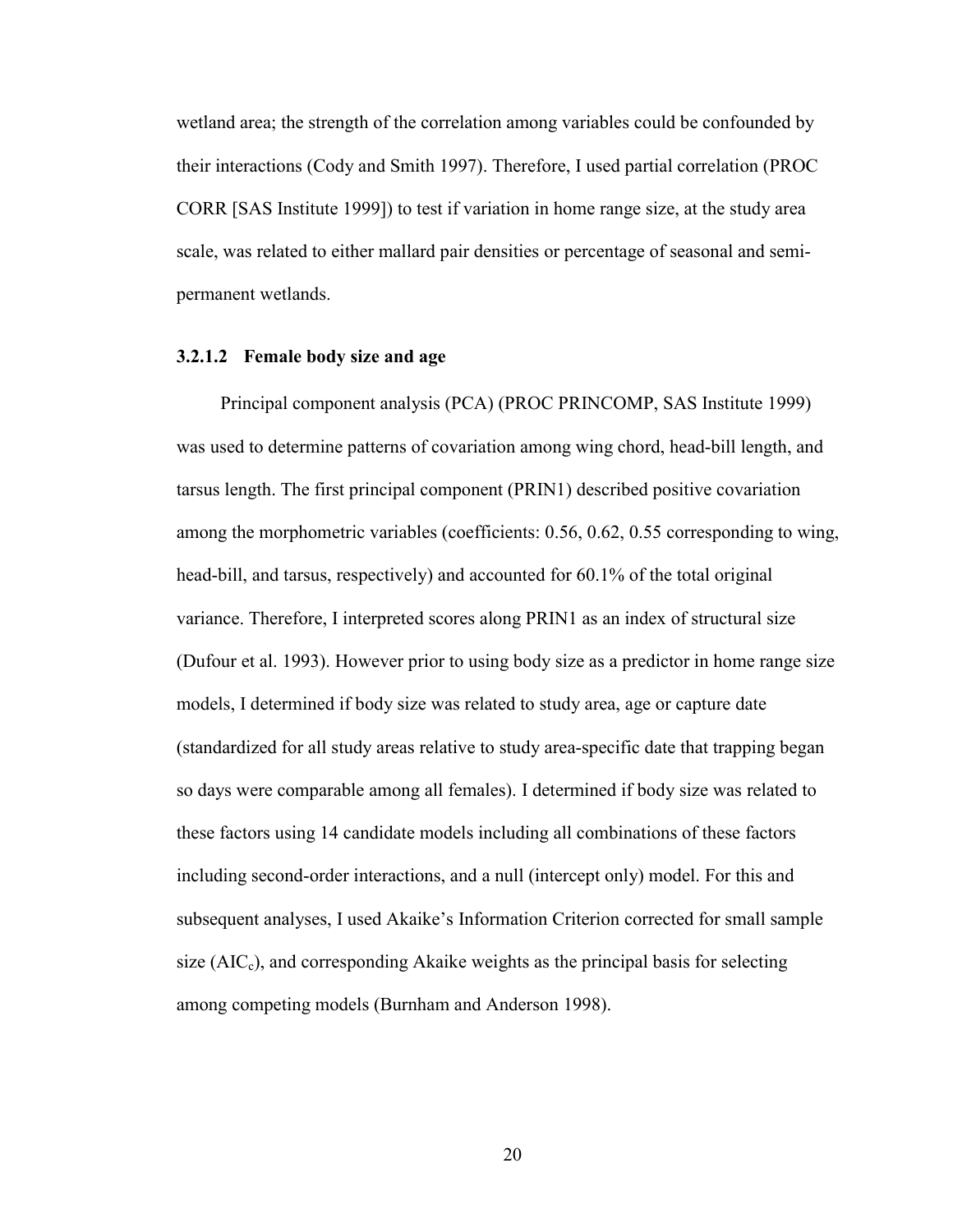### **3.2.1.3 Habitat composition**

I tested habitat variables for normality using Shapiro-Wilk's test statistic (SAS Institute 1999) and transformed them if necessary. All variables were best transformed using  $log_e$ . Back-transformed values (mean  $\pm$  SE) are presented in all tables and figures unless otherwise noted. Multivariate analysis of variance (MANOVA; PROC GLM, SAS Institute 1999) was used initially to test for variation in home range habitat composition among study areas. Transformed habitat variables were included simultaneously as dependant variables, study area was the main effect and home range size (95% probability contour) was the covariate. Very similar results were obtained with habitat area and home range size as the covariate so I used and reported percentage only.

## **3.2.1.4 Correlates of home range size**

I developed a candidate set of models using nesting habitats and female attributes that are believed to be important to breeding mallards (see Cowardin et al. 1985, Greenwood et al. 1987, 1995, Clark and Shutler 1999). I combined woodland and shrubland habitat into wood-shrub (WDSH) because mallards frequently nest in these habitats, these variables were correlated ( $r = 0.56$ ,  $P < 0.0001$ ), and difficulties existed in delineating between tall shrubs and small trees. I predicted home range size would decrease as percent WDSH increased. I also included C3-4 wetland area because these two wetland classes (Stewart and Kantrud 1971) appear to be equally important for breeding waterfowl (see Johnson and Grier 1988, Krapu et al. 1997, Austin 2002). I predicted home range size would decrease as the percent of C3-4 wetlands increased. Planted nesting cover (PC) was included as a potential covariate in my models because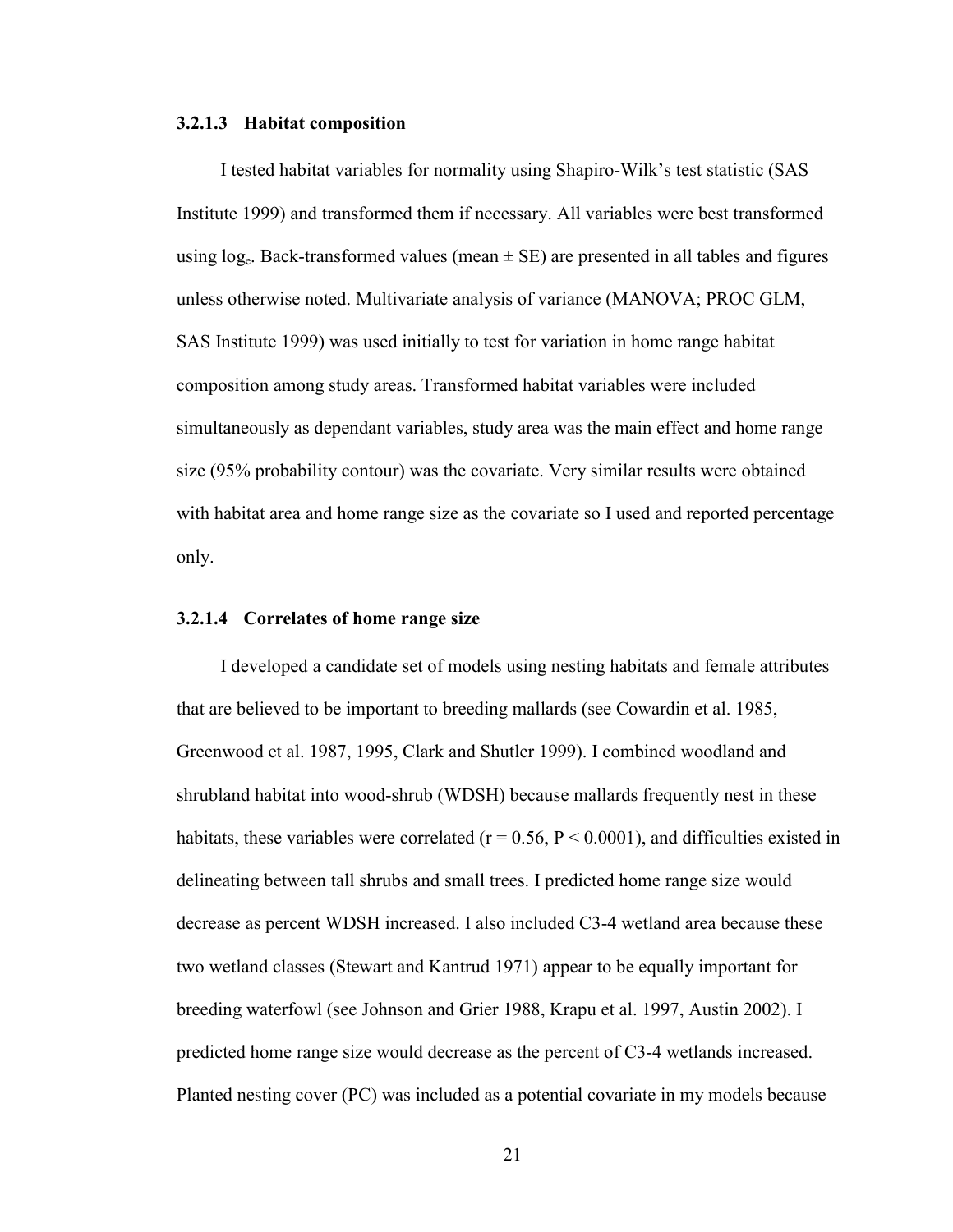this is a preferred nesting habitat (IWWR, unpublished data); thus, I predicted that home range size would decrease as the percent of PC increased. Female age, body size, and standardized capture date were also included in the global model. I predicted that ASY and smaller females would have smaller home range sizes, and females captured earlier would have smaller home ranges than those captured later.

I used general linear models (PROC GLM; SAS 1999) to evaluate correlates of home range size using the above variables and second order interactions (following Burnham and Anderson 1998) in models that included any combination of C3-4 wetland area, age, body size, or capture date, resulting in a total of 65 candidate models. I excluded grassland, hayland, and other wetland classes because grassland and hayland were not used as primary nesting cover by mallards (Howerter 2003), grazed grassland areas were indistinguishable from non-grazed grasslands, and other wetland classes consisted of < 11% of all wetland basin area.

## **3.3 Results**

Overall, 131 females (range  $= 5-15$  per study area; median  $= 10$ ) met all criteria needed for inclusion in my analyses (see Chapter 2). Number of locations used to estimate home range size for individual females averaged  $114 \pm 38$  SD (range = 53 -252) and home range size (95% fixed-kernel) ranged from  $3.9 - 1281.8$  ha ( $\bar{x} = 163.8$ )  $ha \pm 16.7$  SE). As expected, home range size was not correlated with number of locations used to estimate home range size  $(r = 0.07, P = 0.38)$ . Females in each age group were well represented in the sample (61 SY females and 65 ASY females); ages of 5 females could not be determined and were excluded from age-related analyses (Table 3.1).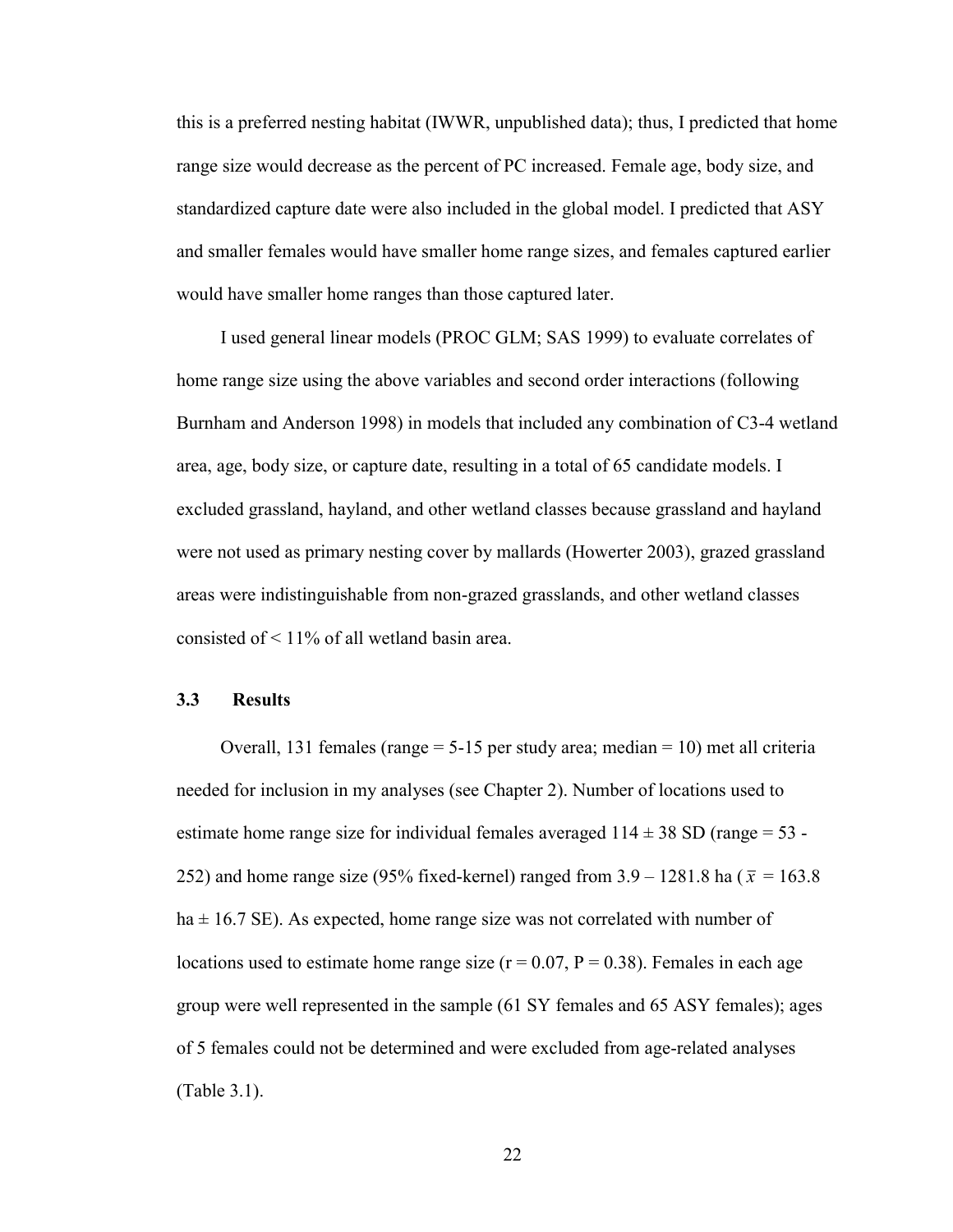Table 3.1. Number of female mallards that met criteria for inclusion in analyses. Study areas (SARs) are grouped by treatment level (TRT) (see Table 2.1 for SAR and TRT information).

| <b>TRT</b> | <b>SAR</b>   | $\mathbf{N}^{\text{a}}$ | $NST^b$ | HAT <sup>c</sup> | DEAD <sup>d</sup> | $SY^e$         |                | ASY <sup>f</sup> UNK <sup>g</sup> |
|------------|--------------|-------------------------|---------|------------------|-------------------|----------------|----------------|-----------------------------------|
| Low        | <b>ELN</b>   | 8                       | 8       | $\overline{4}$   | $\overline{2}$    | $\overline{3}$ | 5              | $\boldsymbol{0}$                  |
|            | FAR          | 15                      | 13      | $\mathbf{1}$     | $\overline{3}$    | 3              | 11             | $\mathbf{1}$                      |
|            | <b>KUT</b>   | 11                      | $\tau$  | $\boldsymbol{0}$ | $\boldsymbol{0}$  | 8              | $\overline{2}$ | $\mathbf{1}$                      |
|            | PAR          | 15                      | 14      | $\boldsymbol{0}$ | $\overline{2}$    | 9              | 5              | $\mathbf{1}$                      |
| Subtotal   |              | 49                      | 42      | 5                | $\delta$          | 23             | 23             | $\mathfrak{Z}$                    |
| Medium     | <b>BAL</b>   | 15                      | 15      | 3                | $\overline{2}$    | 6              | 9              | $\boldsymbol{0}$                  |
|            | CAM          | 5                       | 5       | $\boldsymbol{0}$ | $\mathbf{1}$      | $\mathbf{1}$   | $\overline{4}$ | $\boldsymbol{0}$                  |
|            | <b>DON</b>   | 15                      | 11      | $\overline{2}$   | $\mathbf{1}$      | 11             | $\overline{4}$ | $\boldsymbol{0}$                  |
|            | <b>WIL</b>   | 9                       | 8       | $\overline{2}$   | $\boldsymbol{0}$  | $\overline{4}$ | 5              | $\boldsymbol{0}$                  |
| Subtotal   |              | 44                      | 39      | $\boldsymbol{7}$ | $\overline{4}$    | 22             | 22             | $\boldsymbol{\theta}$             |
| High       | <b>ALW</b>   | 15                      | 15      | $\overline{4}$   | $\overline{4}$    | $\overline{7}$ | $\overline{7}$ | $\mathbf{1}$                      |
|            | JDC          | 9                       | 9       | $\overline{3}$   | $\boldsymbol{0}$  | $\overline{4}$ | 5              | $\boldsymbol{0}$                  |
|            | <b>MIN</b>   | 9                       | 9       | $\mathbf{1}$     | $\overline{2}$    | $\overline{2}$ | 6              | $\mathbf{1}$                      |
|            | MIX          | 5                       | 5       | 3                | $\overline{2}$    | 3              | $\overline{2}$ | $\boldsymbol{0}$                  |
| Subtotal   |              | $38\,$                  | $38\,$  | 11               | $\delta$          | 16             | $20\,$         | $\overline{2}$                    |
|            | <b>TOTAL</b> | 131                     | 119     | 23               | 19                | 61             | 65             | 5                                 |

**continued**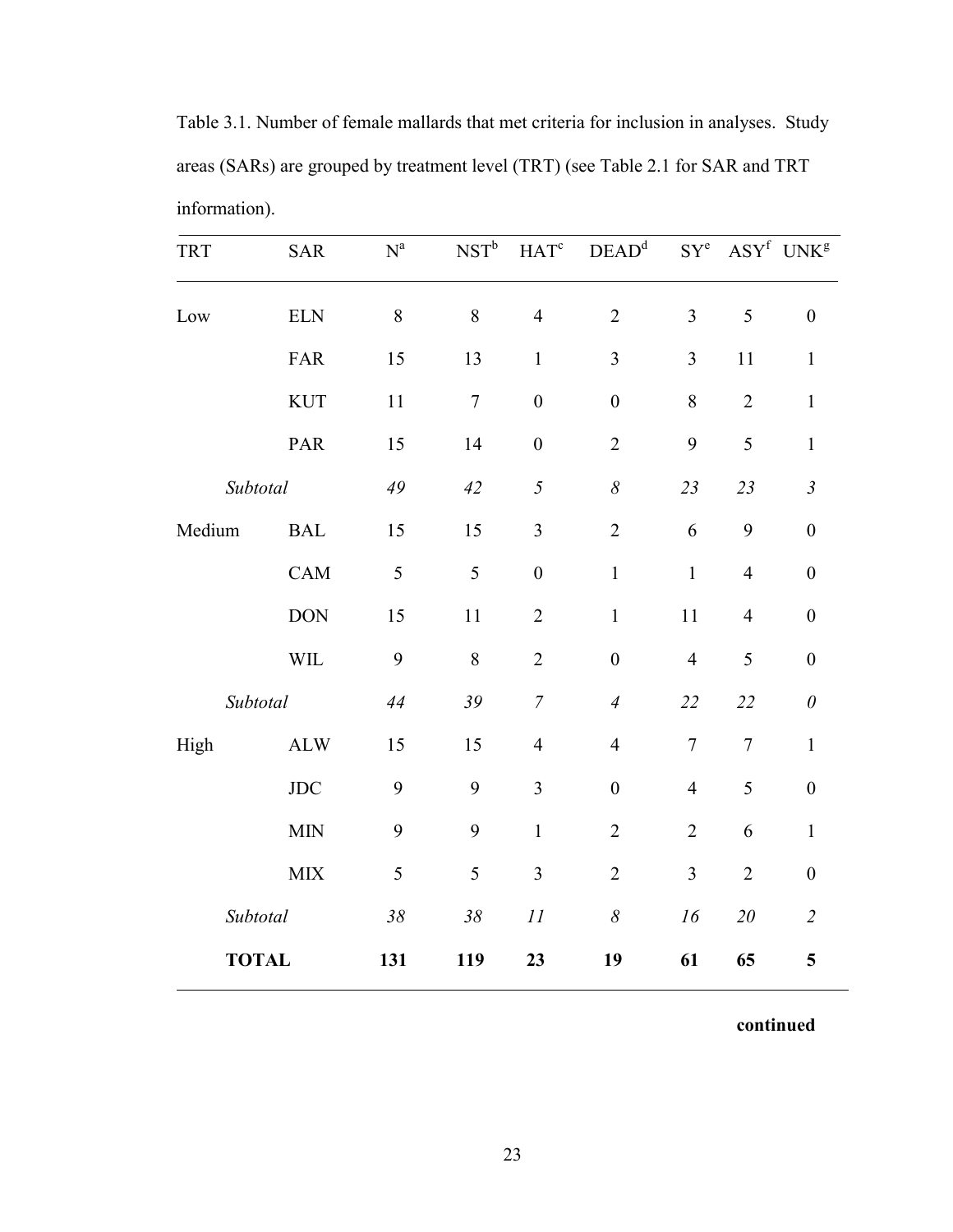# **Table 3.1 continued.**

<sup>a</sup> Females with at least 50 locations and 50% of total locations on the study area.

- <sup>b</sup> Females that nested at least once.
- <sup>c</sup> Females that hatched at least one egg.
- <sup>d</sup> Females known killed during breeding season.
- <sup>e</sup> Second Year females.
- f After Second Year females.
- <sup>g</sup> Unknown aged females eliminated from age-related analyses.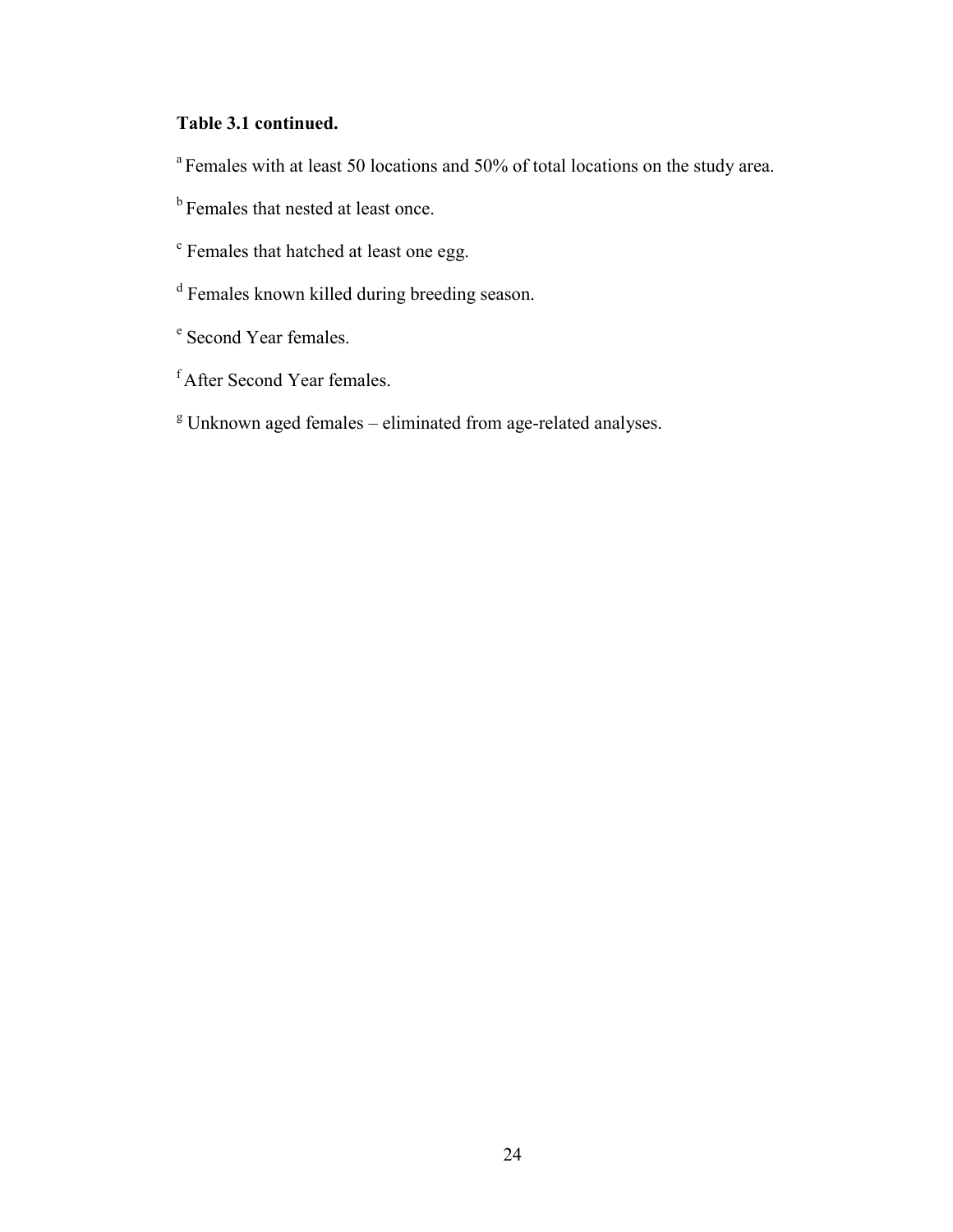#### **3.3.1 Home range size variation**

Home range size differed among study areas  $(F = 2.91, df = 11,119, P = 0.002)$ . Females from KUT had larger home ranges than those from JDC, MIN, ELN, ALW and DON, and females at KUT, CAM and FAR had larger home ranges than those at MIN, ELN, ALW and DON (Figure 3.2).

Home range size varied among treatments  $(F = 4.41, df = 2.119, P = 0.01)$  and among study areas nested within treatments  $(F = 2.02, df = 9.119, P = 0.04)$ . Home ranges (mean  $\pm$  SE) of females on low treatment study areas (211.5  $\pm$  31.9, n = 49) were larger than those of females on medium (153.1  $\pm$  27.3, n = 44) or high (114.6  $\pm$  23.2 SE,  $n = 38$ ) treatment study areas; home ranges of females on medium or high treatment study areas did not differ (Appendix 3.1). Mean home range size at the study area scale  $(n = 12)$  was not correlated  $(r = -0.26, P = 0.43)$  with the percentage of C3-4 wetlands when statistically controlling for mallard pair density. However, a moderate negative correlation ( $r = -0.56$ ,  $P = 0.07$ ) existed between home range size and mallard pair density when percentage of C3-4 wetlands was statistically controlled (Figure 3.3).

## **3.3.2 Habitat composition**

A wide range of habitat composition existed both inside and outside the focal quadrant level (see Chapter 2) (Table 3.2). The following list provides the range of habitat at the focal quadrant level across all study areas; grassland, 5.2% - 43.8%, median 11.8%; planted cover, 0% - 14.0%, median 3.0%; cropland, 9.9% - 66.2%, median 57.4%; woodland, 0.8% - 24.8%, median 5.7%; shrubland, 0.7% - 5.7%, median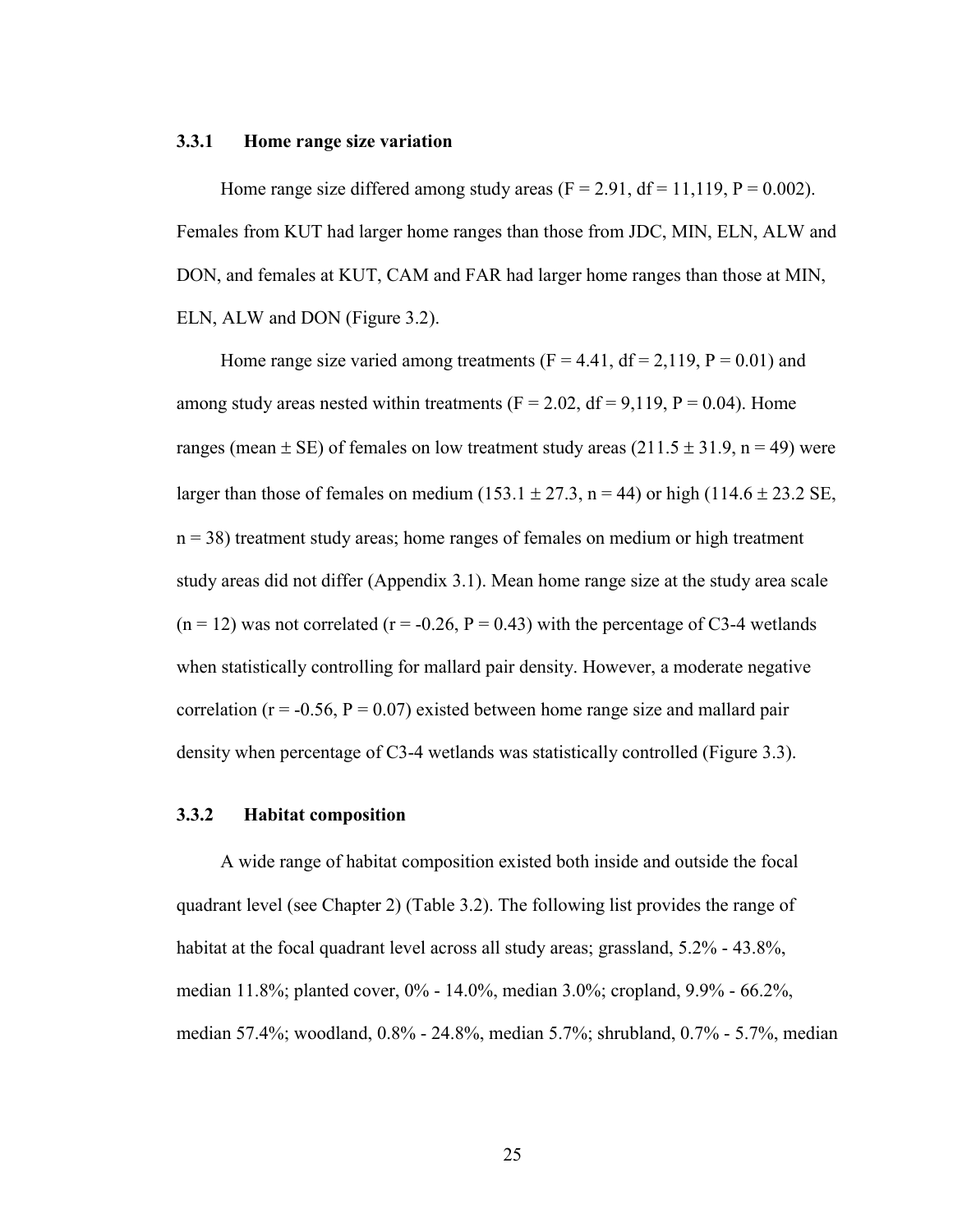

Figure 3.2. Site-specific variation in female mallard home range (HR) size (mean and 95% CI). Study areas (SARs) are grouped by treatment level (see Table 2.1 for SAR and treatment details). Sample sizes for each SAR are given along with results from Duncan's multiple range test (SARs sharing the same letter [A, B, C] are not significantly different).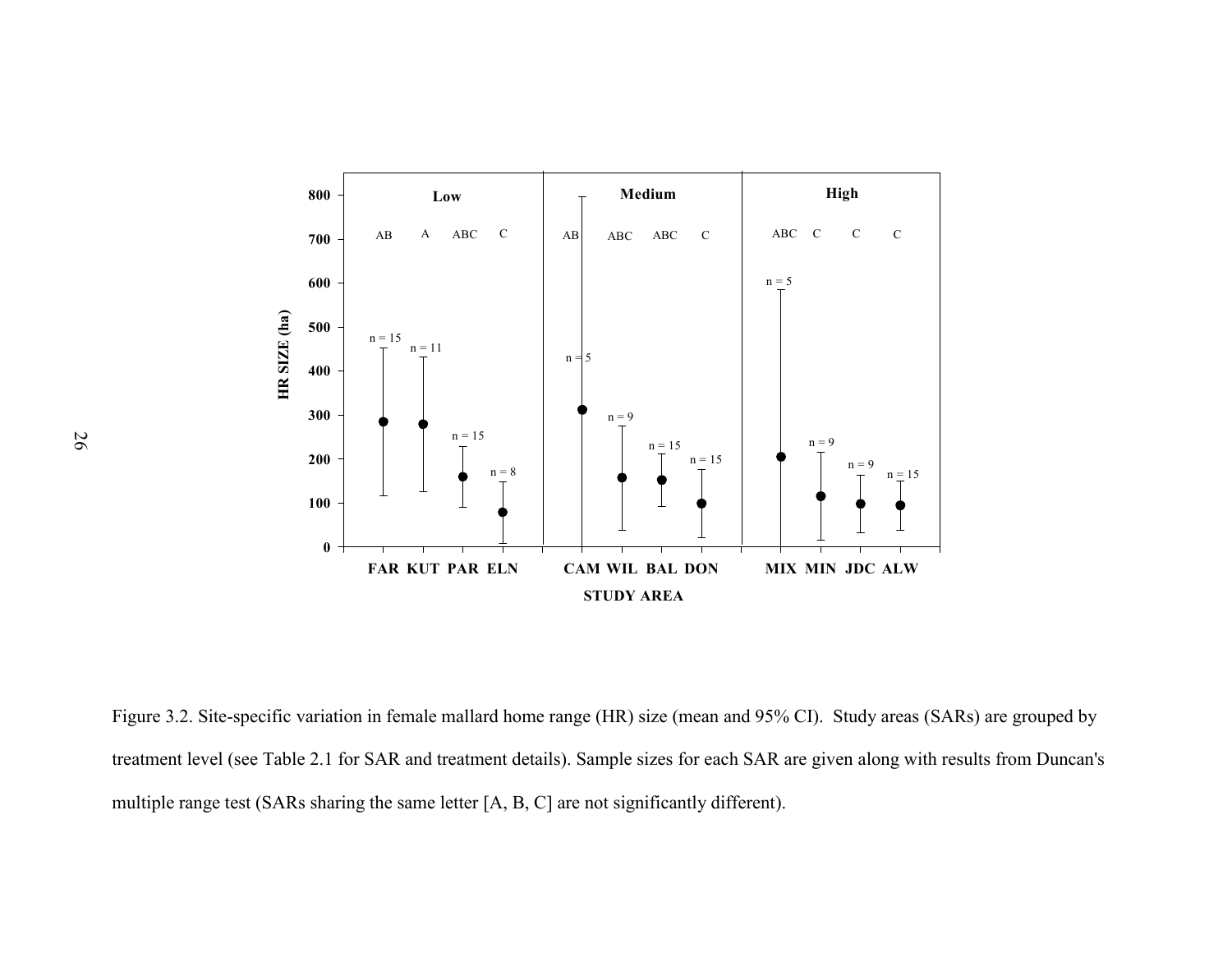

Figure 3.3. Female mallard home range size vs. mallard pair density when controlling for wetland density for 12 study areas (SARs) in the prairie parkland region of Canada, 1995 - 1998. Symbols represent the first letter of each SAR, except 'X', which is the last letter for Mixburn. See Table 2.1 for SAR and treatment information.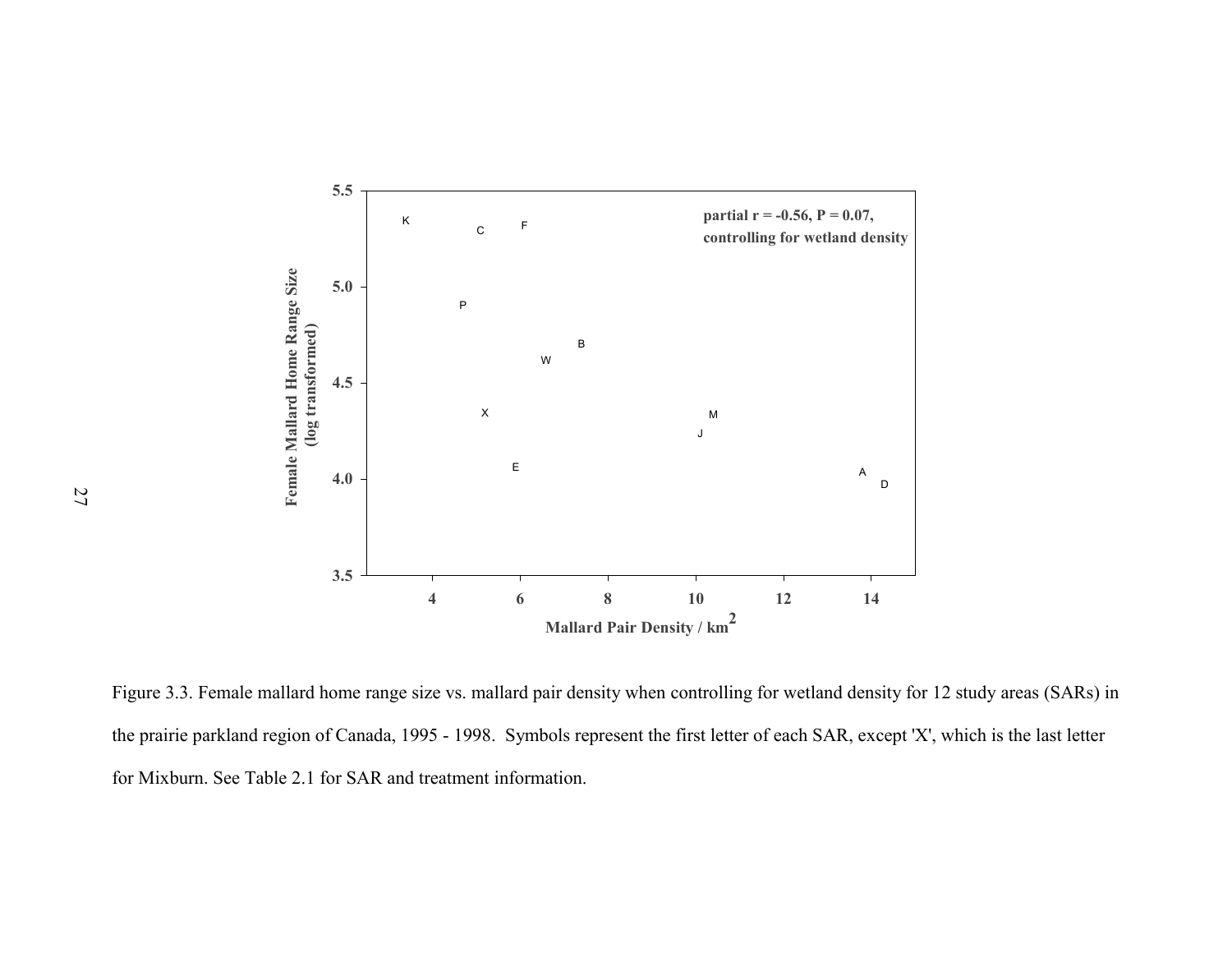Table 3.2. Percent habitat composition of areas located outside (OUT) and inside (IN) the focal quadrant from which females were intensively tracked for each study area (SAR) in the prairie parkland region of Canada, 1995 - 1998. Study areas are arranged in alphabetical order by treatment level. See Table 2.1 for SAR information.

|            |                   |                  |                |                 |                            |                 |                 |                     |           | <b>Habitat Type</b>                                   |     |                     |          |               |                 |                 |                 |               |                 |
|------------|-------------------|------------------|----------------|-----------------|----------------------------|-----------------|-----------------|---------------------|-----------|-------------------------------------------------------|-----|---------------------|----------|---------------|-----------------|-----------------|-----------------|---------------|-----------------|
| SAR        |                   | <b>Grassland</b> |                | <b>Hayland</b>  | $\mathbf{PC}^{\mathbf{a}}$ |                 | <b>Cropland</b> |                     |           | <b>Woodland Shrubland Wetland</b> C34Wet <sup>c</sup> |     |                     |          |               |                 | Farm            |                 |               | $Otherd$        |
|            | OUT <sub>IN</sub> |                  | <b>OUT IN</b>  |                 | <b>OUT IN</b>              |                 | OUT IN OUT IN   |                     |           | OUT <sub>IN</sub>                                     |     | OUT <sub>IN</sub>   |          | <b>OUT IN</b> |                 | <b>OUT IN</b>   |                 | <b>OUT IN</b> |                 |
| <b>ELN</b> | 43.3              | 43.8             | 7.0            | 5.8             |                            | $0.0\quad 0.0$  |                 | 9.2 9.9 17.8 24.8   |           | 7.6                                                   | 5.7 | 11.8 7.5            |          |               | $7.3\quad 6.5$  | 2.0             | 1.2             | 0.1           | $0.0\,$         |
| FAR        |                   | 27.1 18.5        |                | $2.1 \quad 1.5$ |                            | $0.0 \quad 0.0$ |                 | 56.2 66.2 1.0       | 0.8       | 4.6                                                   | 2.6 |                     | 4.8 6.2  |               | $4.3 \quad 5.9$ |                 | $1.3 \quad 1.3$ | $0.0\,$       | 0.0             |
| <b>KUT</b> | 19.0              | 10.7             | 3.5            | 2.3             |                            | $0.0\quad 0.0$  | 51.5 60.9       |                     | 6.6 $6.2$ | 2.5                                                   | 3.1 | 13.3 13.8           |          | 9.3           | 8.2             | 0.9             | 1.3             | 0.4           | 0.4             |
| <b>PAR</b> |                   |                  | 14.1 10.8 10.4 | 4.9             | $0.0\,$                    | 1.4             | 56.0 63.6       | 8.1                 | 5.6       | 1.0                                                   | 0.7 |                     | 5.9 11.4 |               | 4.4 10.4        | $3.4 \quad 0.7$ |                 | 0.1           | 0.1             |
| <b>BAL</b> |                   | 18.9 14.1        |                | $5.6$ 4.1       |                            | 3.7 10.6        |                 | 31.2 28.7 14.2 19.5 |           | 2.4                                                   | 3.0 | 21.9 17.3 14.1 8.3  |          |               |                 |                 | $0.5 \quad 1.0$ |               | $0.0 \quad 0.8$ |
| <b>CAM</b> |                   | 37.2 10.0        |                | $0.5 \quad 3.7$ |                            | 4.8 8.4         | 30.2 56.0       | 7.1                 | 6.2       | 7.4                                                   | 4.5 |                     | 8.0 6.8  | 4.9           | 4.6             | $0.8 \quad 0.7$ |                 | 0.8           | 0.9             |
| <b>DON</b> | 14.2              | 5.2              |                | 8.1 5.1         |                            | 6.5 $0.0$       | 44.4 65.7       | 6.1                 | 3.3       | 2.3                                                   | 1.6 | 13.9 15.2 13.6 15.0 |          |               |                 |                 | $2.0 \quad 0.9$ | $0.0\,$       | $0.0\,$         |
| WIL        |                   | $12.5$ 11.3      | 5.1            | 6.0             |                            | $2.7 \quad 0.6$ | 51.1 60.4       | 9.4                 | 5.7       | 6.2                                                   | 3.9 | 9.4                 | 8.0      | 9.1           | 7.7             |                 | $1.4$ 1.7       | 0.1           | 0.1             |

28

**continued**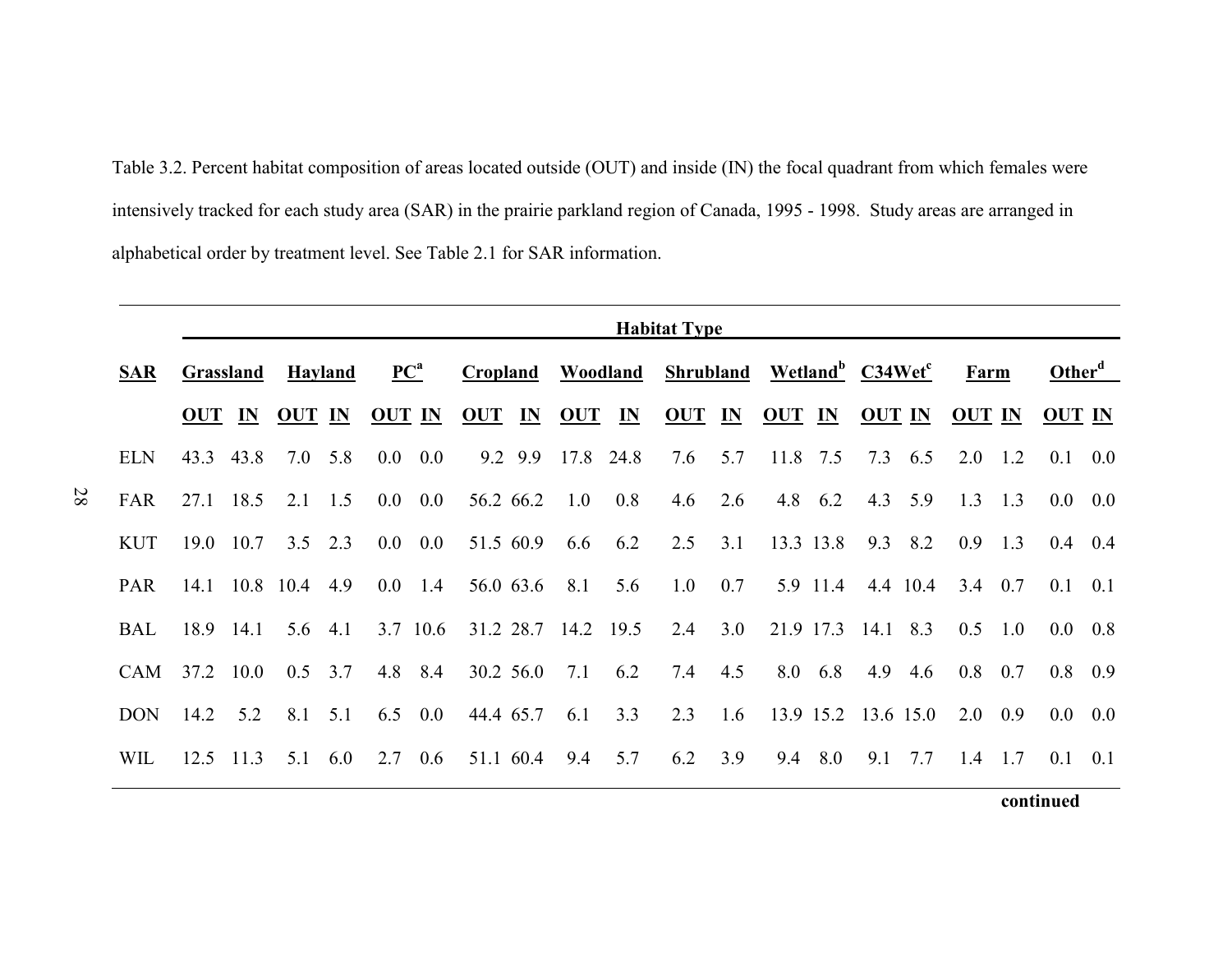**Table 3.2. continued** 

|            | <b>Habitat Type</b> |          |                |     |                            |  |                      |  |                          |     |                      |     |                                                                      |                     |                 |           |                    |  |
|------------|---------------------|----------|----------------|-----|----------------------------|--|----------------------|--|--------------------------|-----|----------------------|-----|----------------------------------------------------------------------|---------------------|-----------------|-----------|--------------------|--|
| <b>SAR</b> | Grassland           |          | <b>Hayland</b> |     | $\mathbf{PC}^{\mathbf{a}}$ |  |                      |  |                          |     |                      |     | Cropland Woodland Shrubland Wetland <sup>b</sup> C34Wet <sup>c</sup> |                     | Farm            |           | Other <sup>d</sup> |  |
|            | OUT IN              |          | OUT IN         |     |                            |  | <u>OUT IN OUT IN</u> |  |                          |     | <u>OUT IN OUT IN</u> |     | $OUT$ $IN$                                                           | <b>OUT IN</b>       | OUT IN          |           | <u>OUT IN</u>      |  |
| <b>ALW</b> |                     | 8.6 13.2 | 2.0            | 0.0 | 23.6 7.3                   |  | 46.4 58.6 1.4        |  |                          | 1.6 | 2.9                  | 4.1 |                                                                      | 12.9 12.1 12.9 12.1 |                 | $0.8$ 1.4 | $0.1 \quad 0.1$    |  |
| <b>JDC</b> | 18.2 14.8           |          | 51             | 1.8 | 13.1 14.0                  |  |                      |  | 19.7 36.0 13.6 10.2 11.6 |     |                      | 5.6 | 16.8 15.8 15.8 15.3                                                  |                     | 0.8             | $-11$     | $0.1 \quad 0.0$    |  |
| <b>MIN</b> | 11.9                | 12.2     | 4.6 $0.3$      |     | 8.6 7.0                    |  |                      |  | 46.9 48.8 3.4            | 2.1 | 2.3                  | 2.4 |                                                                      | 18.5 22.0 18.1 21.4 | 17 29           |           | $0.1 \quad 0.1$    |  |
| <b>MIX</b> | $19.0^{\circ}$      | 10.0     | 4.5 6.9        |     | 7.0 4.5                    |  |                      |  | 40.1 56.2 4.2            | 2.4 | 7.7                  | 4.5 |                                                                      | 15.1 13.5 13.6 13.0 | $0.7 \quad 0.4$ |           | $01 \quad 01$      |  |

29

<sup>a</sup> Planted cover

<sup>b</sup> Total wetland basins that contained water in July

c Class 3 and 4 wetland basins that contained water in July

<sup>d</sup> Other habitat includes rockpiles, brushpiles, farm machinery, stick nests, and unknown habitats.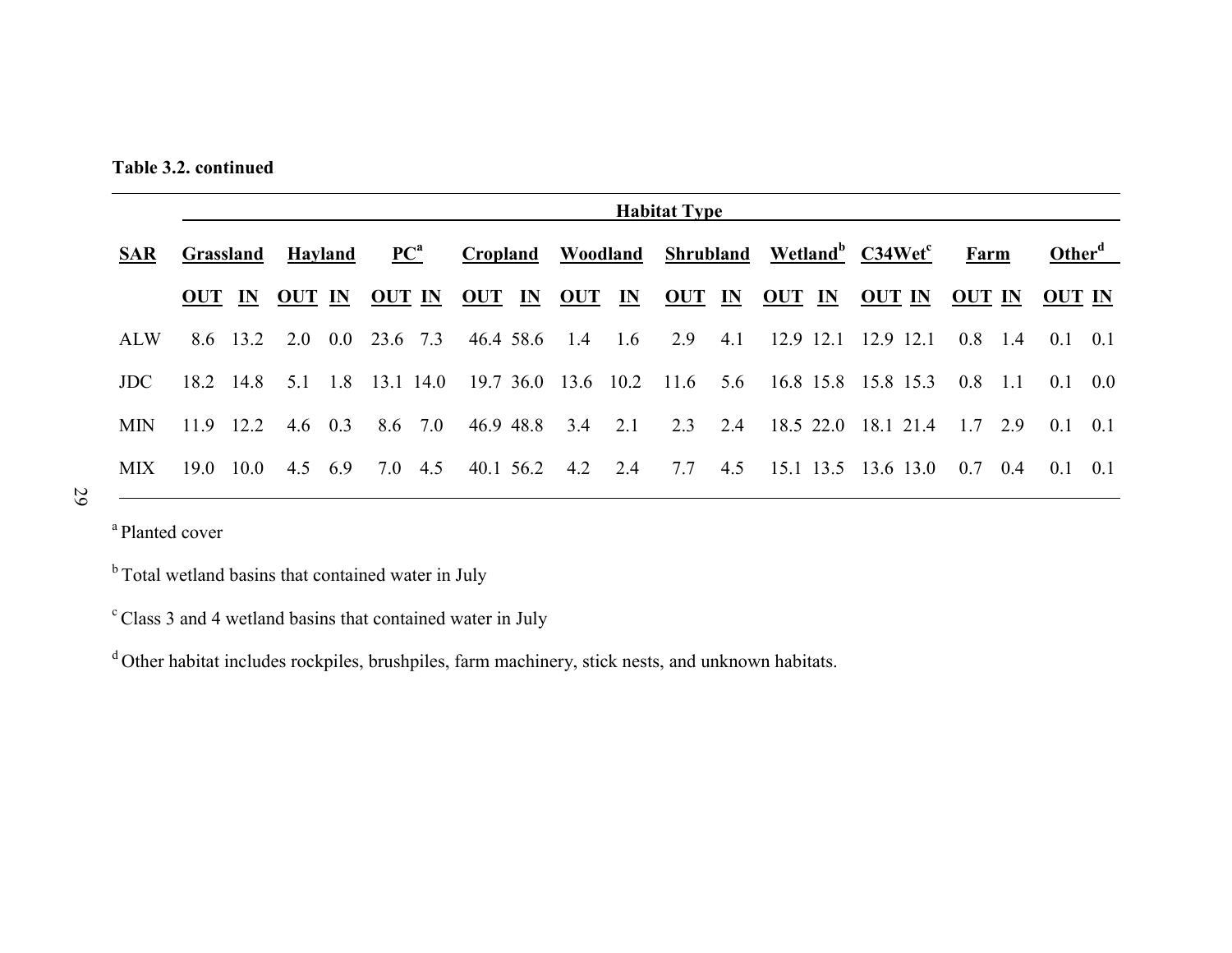3.5%; C3-4 wetland area, 4.6% - 21.4%, median 9.4% (Table 3.2). Similar ranges existed outside the focal quadrant level (Table 3.2).

Percent habitat composition of home ranges (within 95% probability contour) varied across study areas (Wilk's lambda =  $0.01$ , F = 7.33, df = 99, 794, P < 0.0001). Home ranges at BAL had the most planted cover while DON, MIX, WIL and all 4 low treatment study areas had none (Table 3.3). Cropland exceeded 35% of home ranges on all study areas except BAL and ELN. Home ranges on BAL, ELN and JDC had >10% woodland (Table 3.3). Shrubland occurred most often in home ranges of females at CAM, ELN and JDC whereas it was <5% of home ranges on all other study areas (Table 3.3). Wetlands (basins with water present in July) comprised > 18 % of home ranges on BAL, DON, MIN, MIX, and PAR and < 16% on all other study areas (Table 3.3).

# **3.3.3 Female age and body size**

The null model (without age, capture date, or study area effects) had the most support, suggesting that body size for ASY females ( $\bar{x} = 0.197 \pm 1.31$  SD, n = 65) and SY females ( $\bar{x}$  = -0.210  $\pm$  1.35 SD, n = 61) was not related to capture date, or study area (Table 3.4); however, there was some support for an age difference (Table 3.4).

# **3.3.4 Correlates of home range size variation**

Class 3-4 wetlands were present in the top five models and WDSH was present in four of the top five models (Table 3.5). These five models received 65% of total support among models considered (summed  $AIC_c$  weights = 0.65). The top model (C3-4 wetland area, WDSH) had approximately 3 times more support  $(AIC<sub>c</sub> weight)$  than other top models, providing strong plausibility for effects of C3-4 wetland area and WDSH on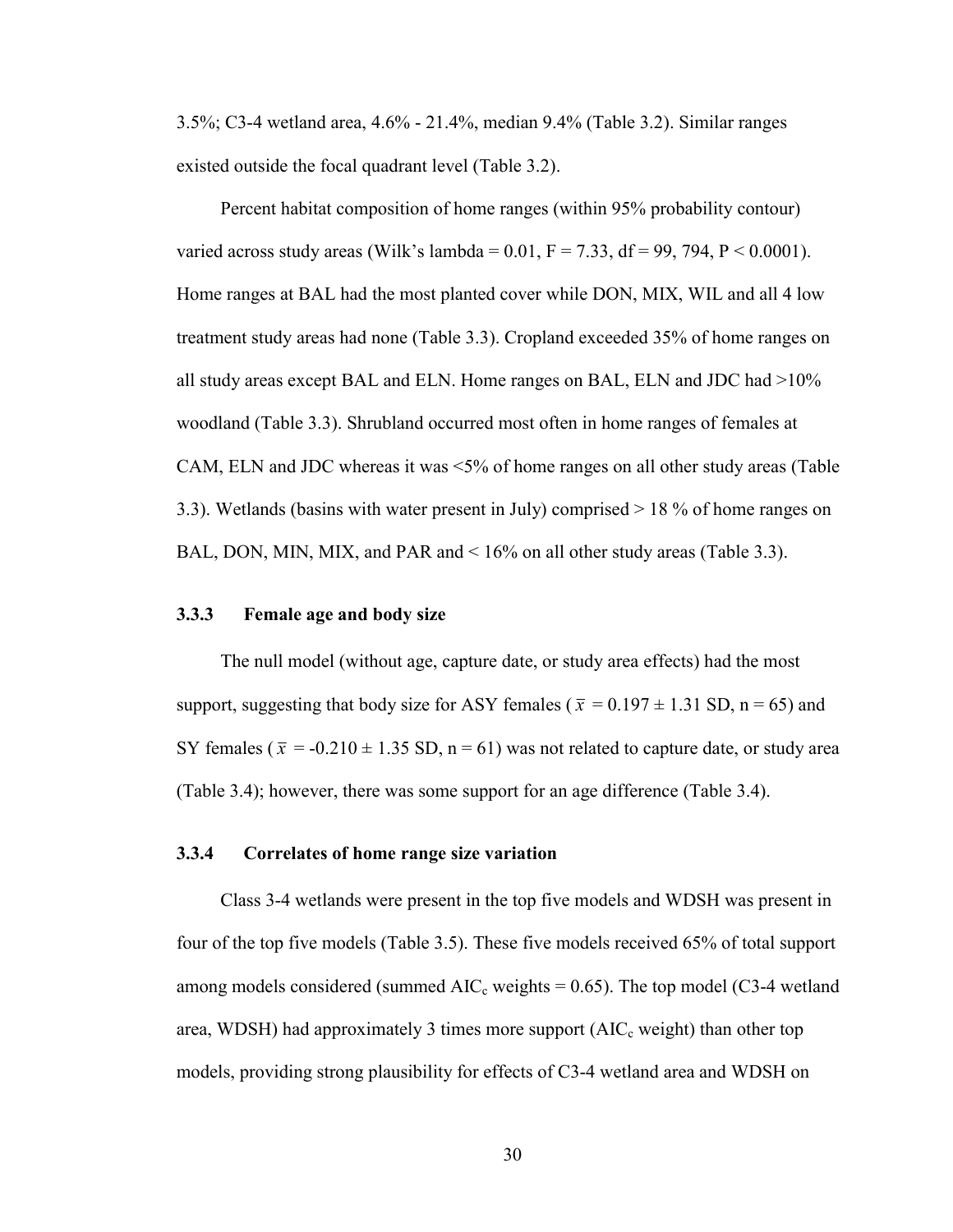|             | (SARs) located across the prairie parkland region of Canada, 1995 – 1998. Study areas are arranged in alphabetical order by treatment |                |                           |                 |                |                |               |                      |                         |  |  |
|-------------|---------------------------------------------------------------------------------------------------------------------------------------|----------------|---------------------------|-----------------|----------------|----------------|---------------|----------------------|-------------------------|--|--|
|             | level. See Table 2.1 and 3.1 for SAR and sample size information, respectively. Shown are mean $\pm$ SE                               |                |                           |                 |                |                |               |                      |                         |  |  |
|             |                                                                                                                                       |                | Habitat Type <sup>a</sup> |                 |                |                |               |                      |                         |  |  |
| SAR $(n)^b$ | HR size                                                                                                                               | Grassland      | Hayland                   | PC <sup>c</sup> | Cropland       | Woodland       | Shrubland     | Wetland <sup>d</sup> | $C3-4$ Wet <sup>e</sup> |  |  |
| ELN(8)      | $78.9 \pm 29.5$                                                                                                                       | $38.9 \pm 2.2$ | $7.1 \pm 3.0$             | $0.0 \pm 0.0$   | $11.1 \pm 5.3$ | $23.7 \pm 3.7$ | $6.4 \pm 1.1$ | $9.9 \pm 1.2$        | $7.9 \pm 1.3$           |  |  |
| FAR(15)     | $284.6 \pm 78.3$                                                                                                                      | $18.8 \pm 3.2$ | $2.0 \pm 1.0$             | $0.0 \pm 0.0$   | $64.5 \pm 2.6$ | $0.7 \pm 0.9$  | $2.3 \pm 0.3$ | $8.6 \pm 0.8$        | $7.7 \pm 0.8$           |  |  |
| KUT(11)     | $279.1 \pm 68.9$                                                                                                                      | $8.7 \pm 0.9$  | $2.0 \pm 0.9$             | $0.0 \pm 0.0$   | $64.6 \pm 2.1$ | $4.2 \pm 0.6$  | $3.6 \pm 0.4$ | $13.7 \pm 1.0$       | $10.8 \pm 0.8$          |  |  |
| PAR (15)    | $159.5 \pm 32.3$                                                                                                                      | $12.9 \pm 1.4$ | $4.8 \pm 1.7$             | $0.0 \pm 0.0$   | $52.1 \pm 3.9$ | $5.6 \pm 0.7$  | $0.8 \pm 0.1$ | $22.1 \pm 3.3$       | $18.6 \pm 3.7$          |  |  |
| BAL(15)     | $152.1 \pm 28.2$                                                                                                                      | $16.4 \pm 2.0$ | $0.6 \pm 0.4$             | $16.2 \pm 4.2$  | $28.6 \pm 2.6$ | $11.8 \pm 2.4$ | $2.6 \pm 0.5$ | $21.0 \pm 3.0$       | $12.5 \pm 2.1$          |  |  |
| CAM(5)      | $311.4 \pm 174.8$                                                                                                                     | $10.1 \pm 1.0$ | $1.0 \pm 1.0$             | $11.7 \pm 2.6$  | $45.0 \pm 4.6$ | $8.3 \pm 2.6$  | $8.9 \pm 2.6$ | $11.6 \pm 1.8$       | $10.0 \pm 1.7$          |  |  |
| DOM(15)     | $98.8 \pm 35.9$                                                                                                                       | $5.4 \pm 0.6$  | $3.6 \pm 1.6$             | $0.0 \pm 0.0$   | $60.2 \pm 3.8$ | $4.8 \pm 0.8$  | $2.3 \pm 0.5$ | $20.8 \pm 2.0$       | $19.9 \pm 2.0$          |  |  |
| WIL(9)      | $157.2 \pm 51.3$                                                                                                                      | $15.9 \pm 2.3$ | $4.0 \pm 1.4$             | $0.0 \pm 0.0$   | $52.5 \pm 5.4$ | $6.1 \pm 0.9$  | $4.2 \pm 0.7$ | $13.0 \pm 3.6$       | $12.2 \pm 3.8$          |  |  |
| ALW(15)     | $94.2 \pm$<br>26.0                                                                                                                    | $13.9 \pm 1.6$ | $0.0 \pm 0.0$             | $14.2 \pm 5.7$  | $44.8 \pm 5.7$ | $1.5 \pm 0.3$  | $4.7 \pm 0.5$ | $16.3 \pm 2.6$       | $16.0 \pm 2.6$          |  |  |

Table 3.3. Size (ha) and percent habitat composition of female mallard 95% fixed kernel home range (HR) sizes on study areas

**Continued**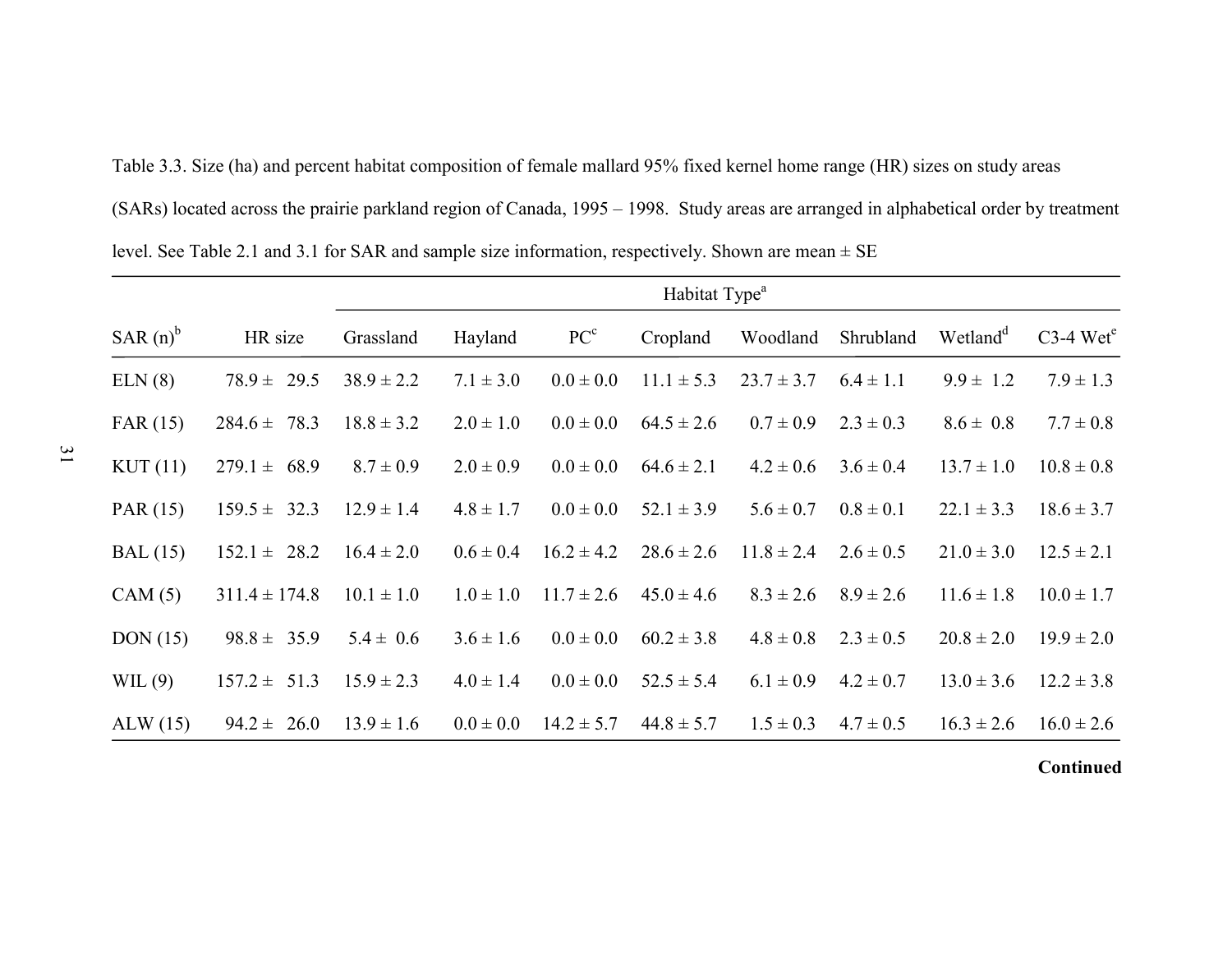#### **Table 3.3 continued.**

|             |                                 |                | Habitat Type <sup>a</sup> |  |          |                                                                                                        |               |                               |                         |  |  |
|-------------|---------------------------------|----------------|---------------------------|--|----------|--------------------------------------------------------------------------------------------------------|---------------|-------------------------------|-------------------------|--|--|
| SAR $(n)^b$ | HR size                         | Grassland      | Hayland $PCc$             |  | Cropland | Woodland Shrubland Wetland <sup>d</sup>                                                                |               |                               | $C3-4$ Wet <sup>e</sup> |  |  |
| JDC(9)      | $98.0 \pm 28.6$ $8.3 \pm 2.4$   |                |                           |  |          | $0.0 \pm 0.0$ $11.9 \pm 4.3$ $39.6 \pm 6.7$ $15.3 \pm 4.2$ $6.5 \pm 1.2$ $17.2 \pm 0.9$ $15.4 \pm 0.6$ |               |                               |                         |  |  |
| MIN(9)      | $115.0 \pm 43.4$ $11.9 \pm 1.3$ |                |                           |  |          | $0.1 \pm 0.1$ $5.6 \pm 2.9$ $47.1 \pm 3.3$ $2.3 \pm 0.7$ $2.5 \pm 0.5$                                 |               | $22.2 \pm 2.6$ $20.0 \pm 2.7$ |                         |  |  |
| MIX(5)      | $205.0 \pm 136.6$               | $12.3 \pm 3.8$ | $1.5 \pm 1.4$             |  |          | $0.0 \pm 0.0$ $56.6 \pm 9.9$ $3.9 \pm 2.2$                                                             | $4.8 \pm 1.5$ | $19.1 \pm 3.2$ $17.5 \pm 3.4$ |                         |  |  |

**Note:** Study areas are arranged in alphabetical order by treatment level (See Table 2.1).

<sup>a</sup> Farmstead and other habitats (e.g., rockpiles, brushpiles, unknown) within HRs averaged  $1.7\% \pm 0.5$  SE (range = 0.5% - 5.3) for

all SARs, and are not shown separately.

<sup>b</sup> Number of radio-marked females used to calculate HR size for each SAR

<sup>c</sup> Planted cover.

- d Total wetland basins that contained water in July
- e Seasonal and semi-permanent wetlands that contained water in July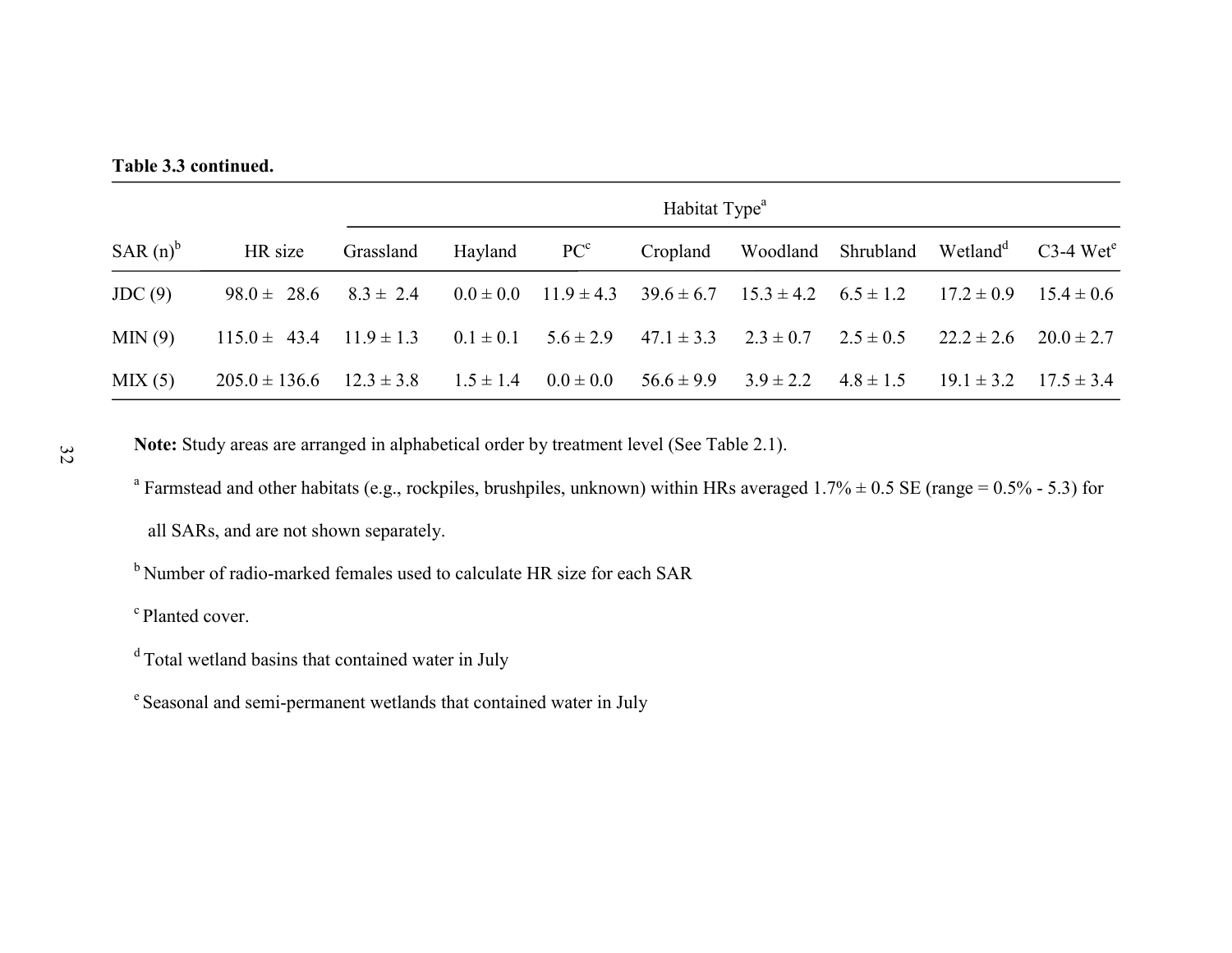Table 3.4 Akaike Information Criterion values, adjusted for small sample size  $(AIC<sub>c</sub>)$ , for top five models evaluating effects of age, study area, and capture date on body size variation for 126 female mallards from 12 study areas in the prairie parkland region of Canada, 1995 - 1998.

| Model                               | NP <sup>a</sup> | AIC <sub>c</sub> | $\Delta$ AIC <sup>b</sup> | $AIC_c$ weight |
|-------------------------------------|-----------------|------------------|---------------------------|----------------|
| Null <sup>c</sup>                   | $\overline{2}$  | 35.74            | 0.00                      | 0.43           |
| Age                                 | 3               | 36.54            | 0.81                      | 0.28           |
| Capture date                        | 3               | 37.83            | 2.09                      | 0.15           |
| Age, capture date                   | $\overline{4}$  | 38.68            | 2.94                      | 0.10           |
| Age, capture date, age*capture date | $\overline{5}$  | 40.71            | 4.97                      | 0.04           |

<sup>a</sup> Number of estimable parameters in analysis of covariance model.

 $b$  Difference between AIC<sub>c</sub> of the current model and the minimum observed value.

<sup>c</sup> Intercept-only model.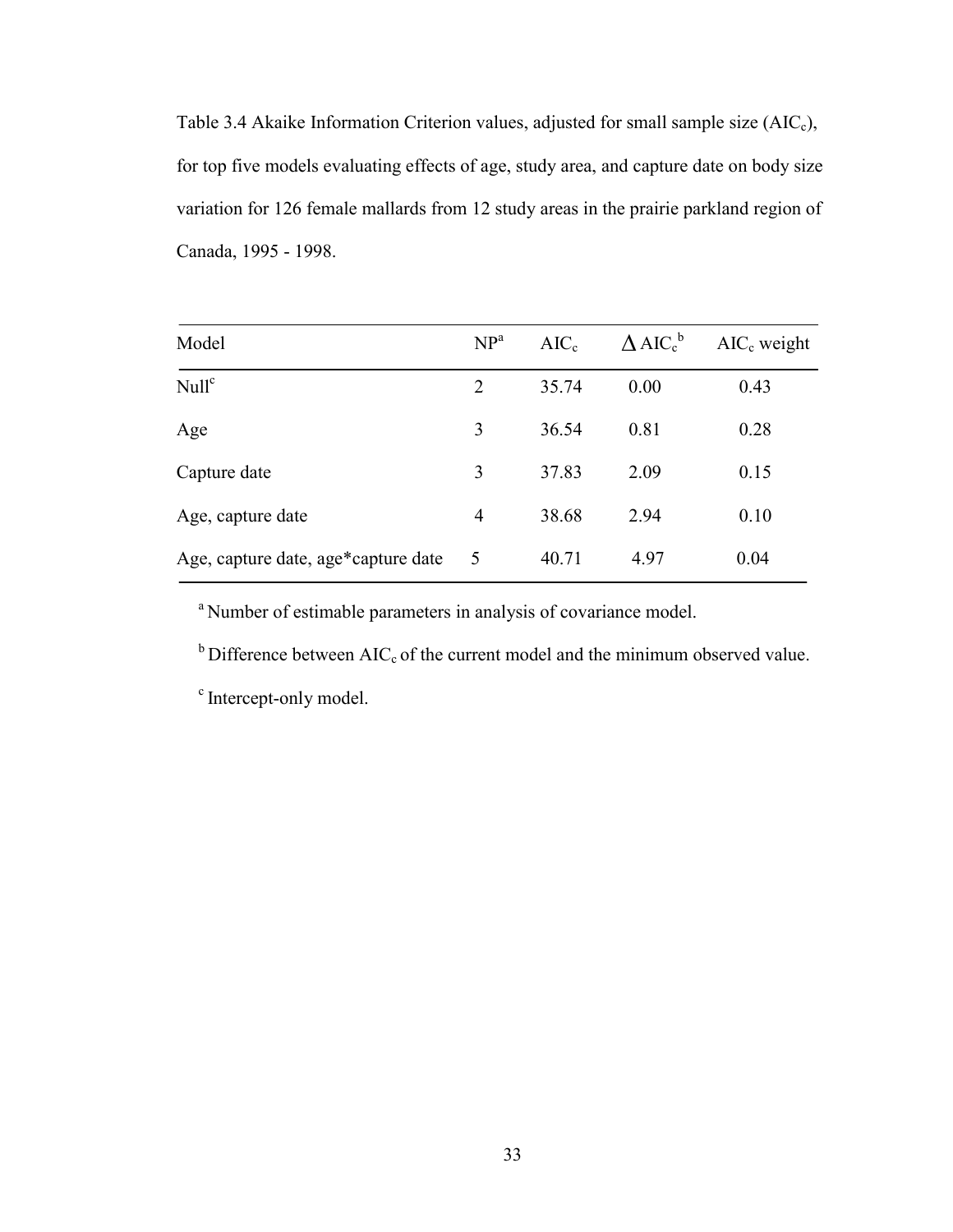Table 3.5. Akaike Information Criterion values, adjusted for small sample size (AICc), for representative models of correlates of female mallard home range size in the prairie parkland region of Canada, 1995 - 1998. Top 5 models are presented along with body size, age and capture date only models.

| Model                                                       | NP <sup>a</sup> | $AIC_c$ |       | $\triangle$ AIC <sub>c</sub> MIC <sub>c</sub> weight |
|-------------------------------------------------------------|-----------------|---------|-------|------------------------------------------------------|
| Class $3-4$ wetlands <sup>c</sup> , Wood-shrub <sup>d</sup> | 4               | 2.55    | 0.00  | 0.27                                                 |
| Class 3-4 wetlands                                          | 3               | 4.42    | 1.87  | 0.11                                                 |
| Class 3-4 wetlands, Wood-Shrub, Age                         | 5               | 4.66    | 2.11  | 0.09                                                 |
| Class 3-4 wetlands, Wood-shrub, $PC^e$                      | 5               | 4.68    | 2.13  | 0.09                                                 |
| Class 3-4 wetlands, Wood-Shrub, Body Size                   | 5               | 4.70    | 2.16  | 0.09                                                 |
| Capture date                                                | 3               | 13.67   | 11.13 | 0.00                                                 |
| <b>Body Size</b>                                            | 3               | 14.51   | 11.96 | 0.00                                                 |
| Age                                                         | 3               | 14.76   | 12.22 | 0.00                                                 |

<sup>a</sup> Number of estimable parameters in model.

 $b$  Difference between AIC<sub>c</sub> of the current model and the minimum observed value.

<sup>c</sup> Percentage of class 3 and 4 wetlands within total home range.

d Percentage of woodland and shrubland within total home range.

<sup>e</sup> Percentage of planted cover within total home range.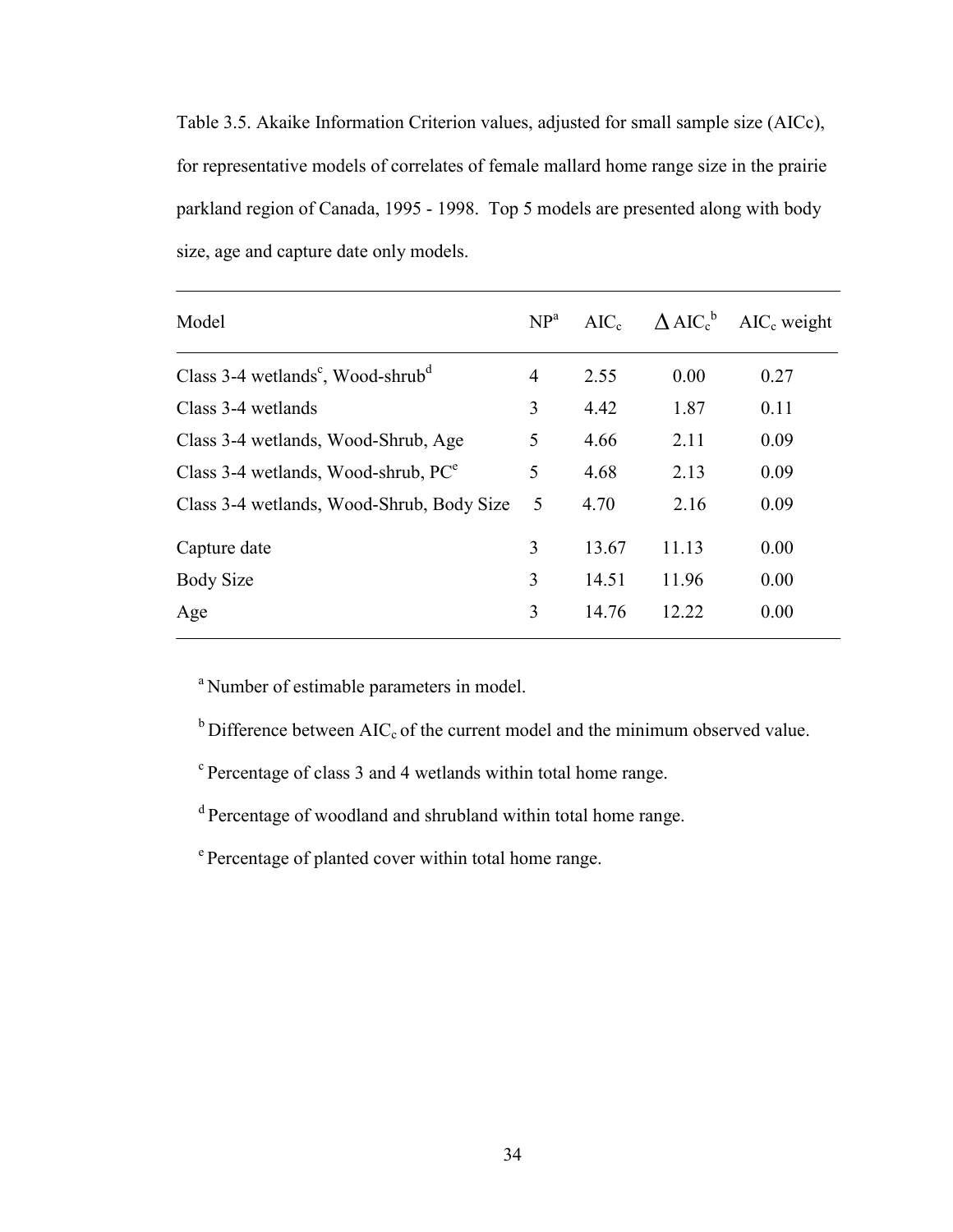home range size variation (Table 3.5) Partial regression coefficients indicated that home range size was negatively related to the percentages of C3-4 wetlands or WDSH,  $β = 0.06 \pm 0.01$  SE,  $\beta = -0.03 \pm 0.01$  SE, respectively. Model-averaged estimates based on re-normalized model weights (see Burnham and Anderson 1998:148) were similar (nearest 0.01) to original estimates, so model-averaging was not used. Although age ( $\beta$  =  $0.41 \pm 0.24$  SE), body size ( $\beta$  = -0.01  $\pm$  0.07 SE), and PC ( $\beta$  = 0.002  $\pm$  0.007 SE) were each present in one of the top five models, these models were not well supported  $(AIC<sub>c</sub>)$ weight < 12%; Table 3.5). Models including only age, body size, or standardized capture date received no support (Table 3.5).

When I further checked relationships among variables it was evident that females from ELN could drive the association between home range size and WDSH. When females from ELN were excluded, rankings of the top two models (C3-4 wetland area, and C3-4 wetland area, WDSH) were reversed (Table 3.6). Home range size was negatively related to C3-4 wetland area ( $\beta$  = -0.06  $\pm$  0.01 SE); however, the negative relationship between home range size and WDSH was weak ( $\beta$  = -0.02  $\pm$  0.01 SE). The remaining top models (Table 3.6) were the same as when ELN was included.

## **3.4 Discussion**

I evaluated four hypotheses about why home range size of breeding female mallards could vary and obtained strong support for one. Female home range size was inversely related to percentage of C3-4 wetlands, likely because intraspecific competition for breeding space is reduced when more C3-4 wetland area is present, as reported in other studies of breeding mallards (Titman 1973; Krapu et al. 1997). To my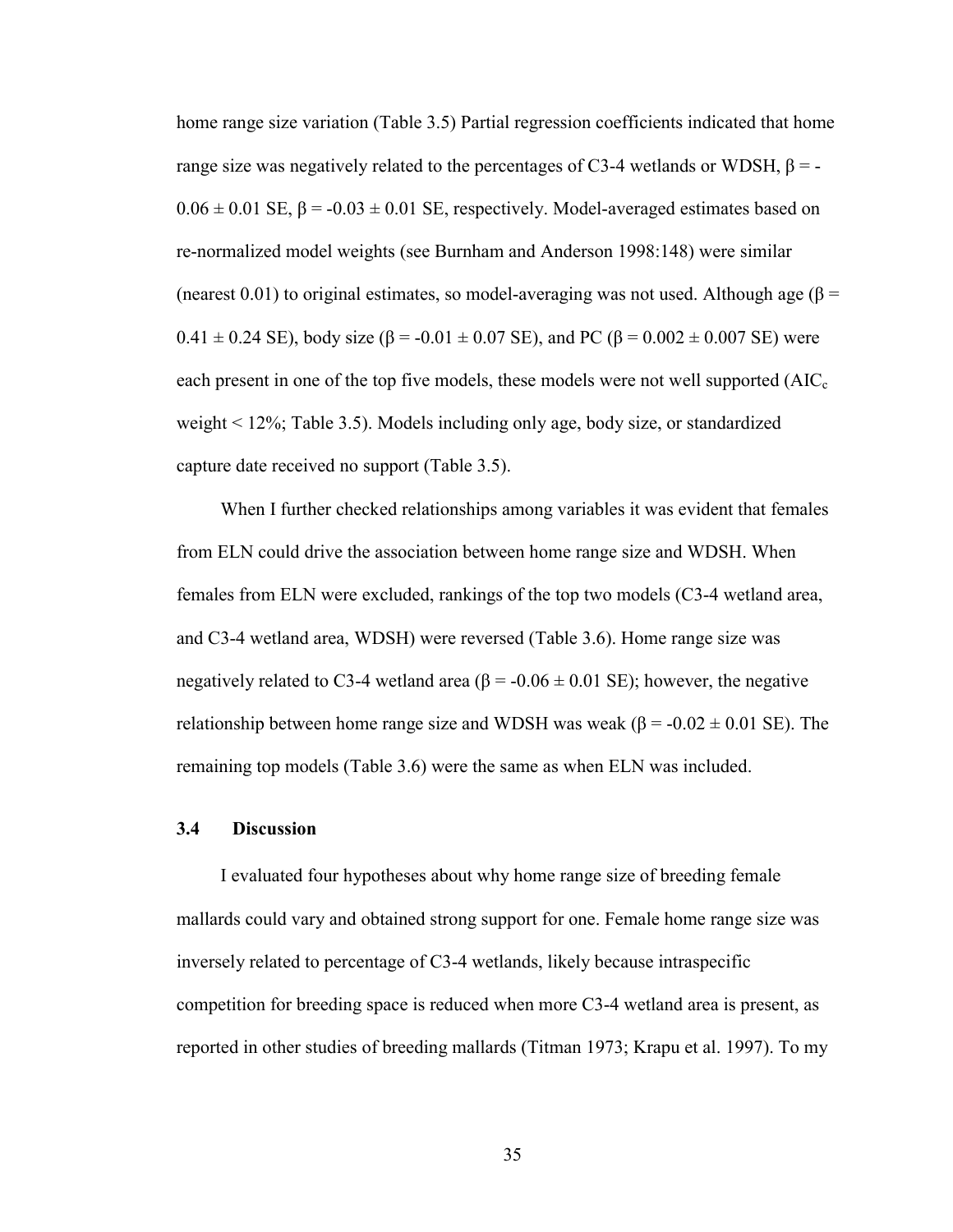Table 3.6. Akaike Information Criterion values, adjusted for small sample size (AICc) for representative models of correlates of female mallard home range size in the prairie parkland region of Canada, 1995 – 1998, with females from Elnora excluded. Top 5 models shown along with the body size and age models.

| Model                                                | NP <sup>a</sup> |       |       | $AIC_c \quad \Delta AIC_c \quad AIC_c$ weight |
|------------------------------------------------------|-----------------|-------|-------|-----------------------------------------------|
| Class $3-4$ wetlands <sup>b</sup>                    | 3               | 3.10  | 0.00  | 0.39                                          |
| Class 3-4 wetlands, Wood-Shrub $\text{C}^{\text{c}}$ | $\overline{4}$  | 4.29  | 1.19  | 0.22                                          |
| Class 3-4 wetlands, Wood-Shrub, Body Size            | 5               | 6.42  | 3.32  | 0.07                                          |
| Class 3-4 wetlands, Wood-Shrub, Age                  | 5               | 6.43  | 3.33  | 0.07                                          |
| Class 3-4 wetlands, Wood-Shrub, $PCd$                | 5               | 6.47  | 3.37  | 0.07                                          |
| Capture date                                         | 3               | 14.00 | 10.89 | 0.0                                           |
| <b>Body Size</b>                                     | 3               | 17.35 | 14.25 | 0.0                                           |
| Age                                                  | 3               | 17.60 | 14.49 | 0.0                                           |

<sup>a</sup> Number of estimatable parameters in model.

 $b$  Percentage of class 3 and 4 wetlands within total home range size.

<sup>c</sup> Percentage of woodland and shrubland within total home range size.

<sup>d</sup> Percentage of planted cover within total home range size.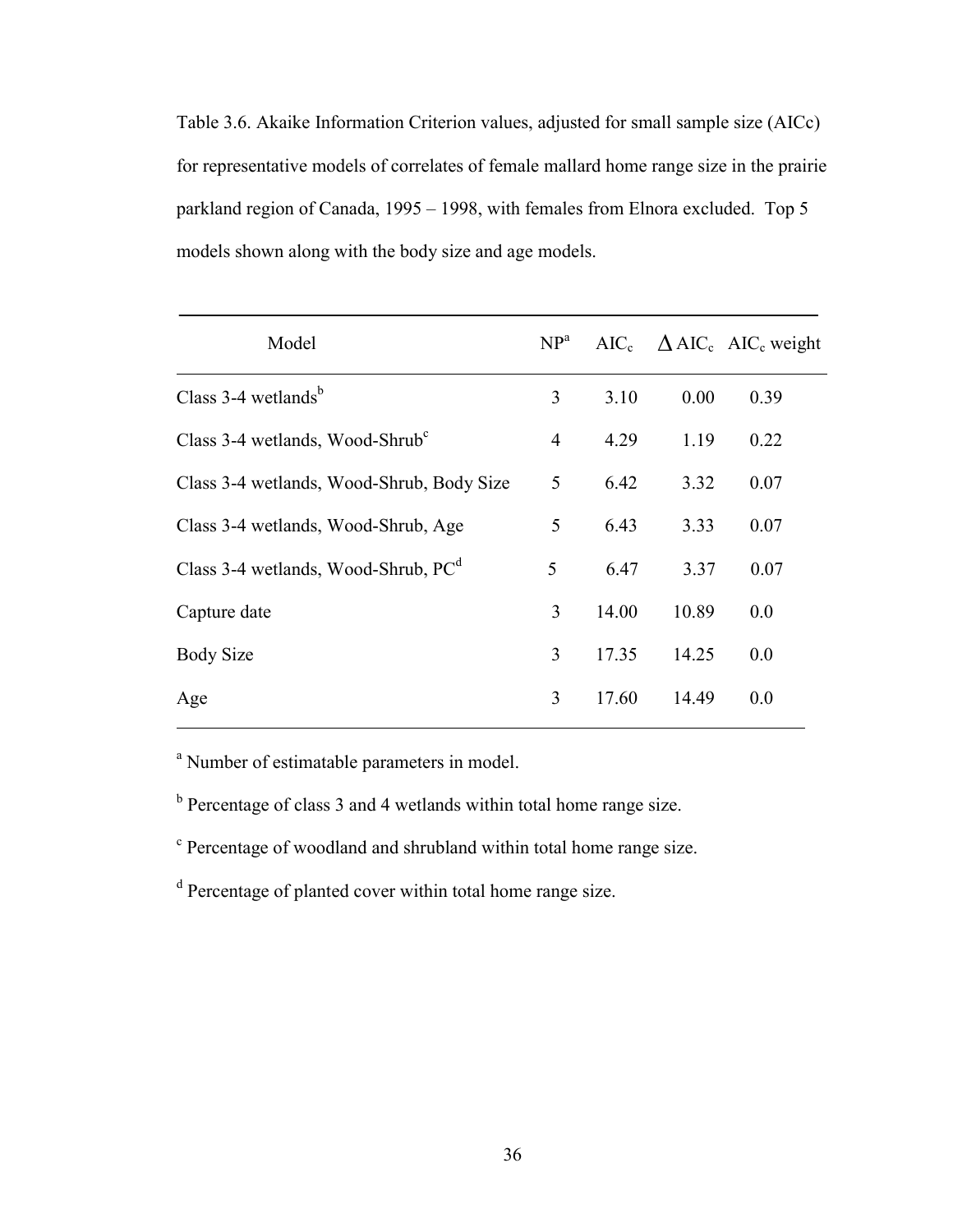knowledge, this study was the first to simultaneously test whether combinations of wetland classes, specific upland habitat components, and female attributes could be used to predict breeding female mallard home range size. Modest support was obtained for my prediction that home range size would decrease as the percent of WDSH increased (Table 3.5). The presence of WDSH in four of the top five models (Table 3.5) suggests that, at the home range level, breeding female mallards space themselves, in part, according to local availability of this preferred upland nesting habitat (Cowardin et al. 1985; IWWR unpubl. data). Wood-shrub habitat may also reduce visual contact among mallard pairs, possibly reducing intraspecific interactions and resulting in smaller home ranges. Although there was some evidence for a WDSH effect, my prediction that home range size would be negatively correlated to PC was not well supported (Table 3.5) and PC was a preferred nesting habitat on PHJV Assessment sites (Howerter 2003). However, since PC is often established in areas with high wetland densities, its importance in predicting home range size may be masked. Alternatively, I may have lacked sufficient data (i.e., PC was only present in home ranges of 36 females) to detect a difference.

There was only weak evidence that female characteristics were associated with home range size when considered in combination with C3-4 wetland area and WDSH (Table 3.5). However, contrary to my predictions, female mallard home range size was not associated with body size variation or age when considered separately (Table 3.5). One possible reason why we did not detect an intraspecific body size difference is that other female attributes, that we were unable to determine (e.g., body condition), played a more important role in determining home range size. Weak evidence for an age effect in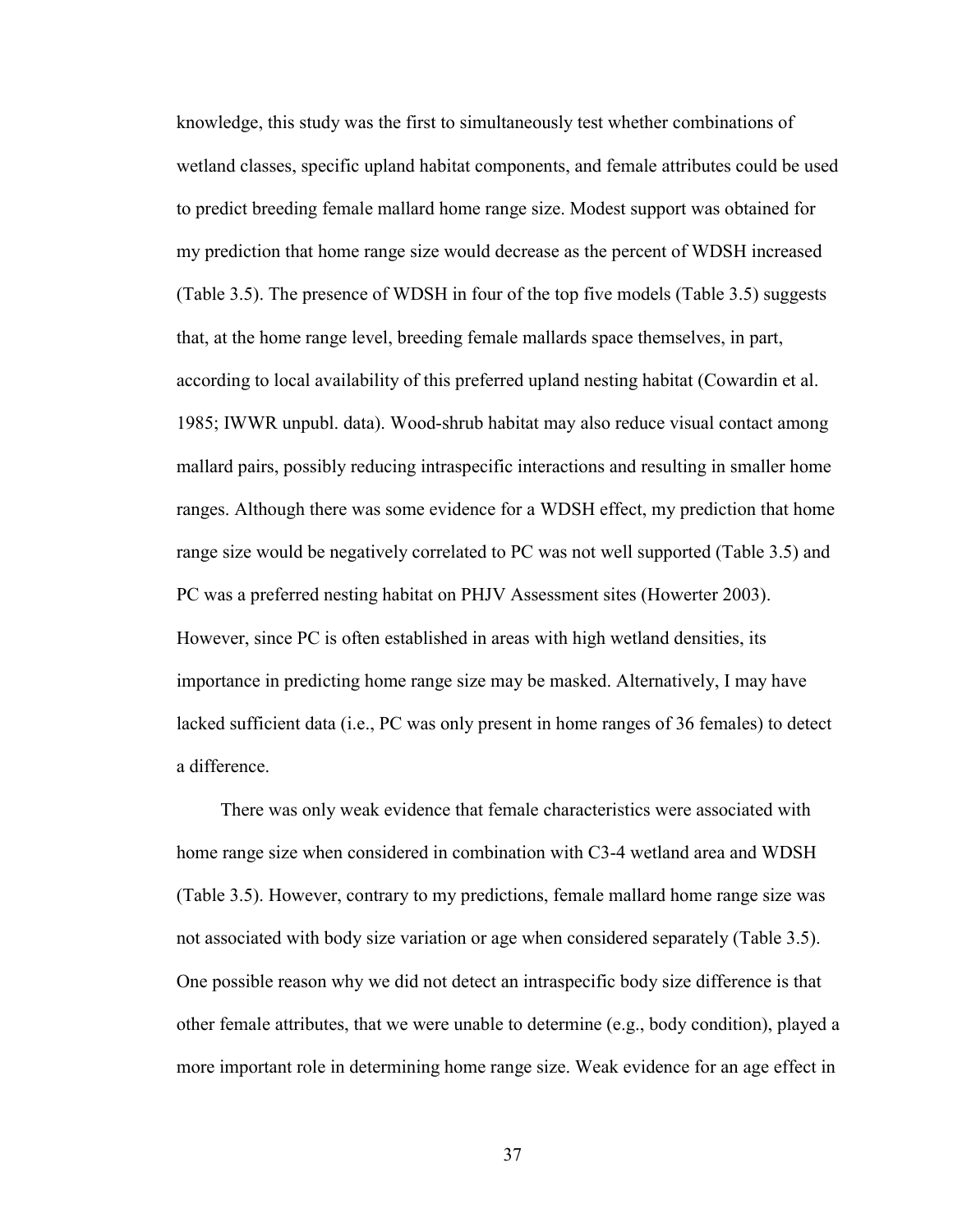our study could be partly explained because most yearling female mallards are able to breed. Perhaps home range size is more strongly related to breeding experience, female quality, or male quality. We were only able to adequately determine female age, but these other ideas warrant further attention.

Although *a priori* associations between home range size and specific upland habitat components were evident, I realize that this does not distinguish cause from effect. Additionally, I was unable to account for effects of food availability (McKinney 1965; Nudds and Ankney 1982), social interactions (Dzubin 1955; McKinney 1965), changes in space use during different reproductive periods (Kirby et al. 1985; Thorpe 1997), and habitat quality. Therefore, these factors and those considered in this study should be evaluated in future studies at varying scales (e.g., home range size, territory size, and local and regional levels).

Home range size of female mallards in the prairie parklands is at least partly related to local availability of C3-4 wetland area and, to a lesser extent, WDSH habitat. The importance of wetlands is not surprising; however, until this study, potential effects of upland habitat or female characteristics on home range size had not been explored simultaneously. Habitat managers typically establish upland conservation projects (e.g., planted cover) in areas of high wetland densities to provide nesting habitat for as many pairs as possible, based on the premise that female mallards use approximately 6.4 km<sup>2</sup> during the nesting season. Home range sizes that I estimated were smaller and negatively associated with WDSH, so fewer pairs than originally thought may be exposed to habitat programs (also see Thorpe 1997, McKinnon and Duncan 1999). Thus, information about within and between-year breeding dispersal among nesting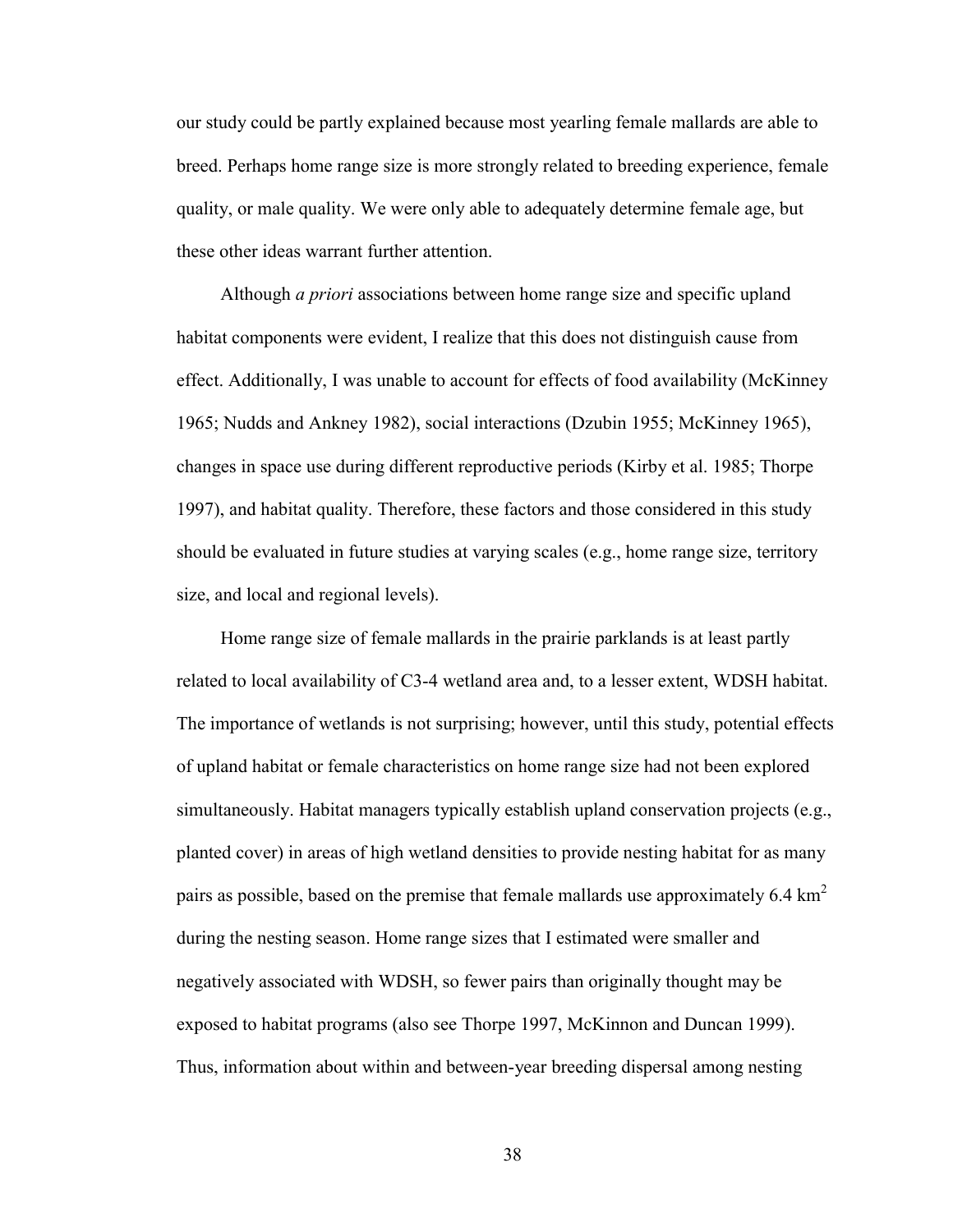habitats by female mallards is urgently needed. Likewise, quantifying the impact of WDSH habitat on use of planted cover by nesting females has clear implications for successful habitat management. For instance, benefits of increased nest success associated with planting cover in areas with widespread perennial cover must be balanced against costs of low use of planted cover if females show high affinity and preference for WDSH or other natural habitats (e.g., Cowardin et al. 1995). This tradeoff deserves further investigation.

Average home range sizes varied across parkland sites and between prairie and parkland ecoregions, so it may be unwise to directly extrapolate findings from one study to other areas. Thus, interactions between birds, habitats and other environmental factors must be evaluated at multiple, widely-separated sites to better inform management; these spatial issues must be given serious consideration in regions like the prairies where breeding habitat is highly variable and fragmented (Plissner et al. 2000:427).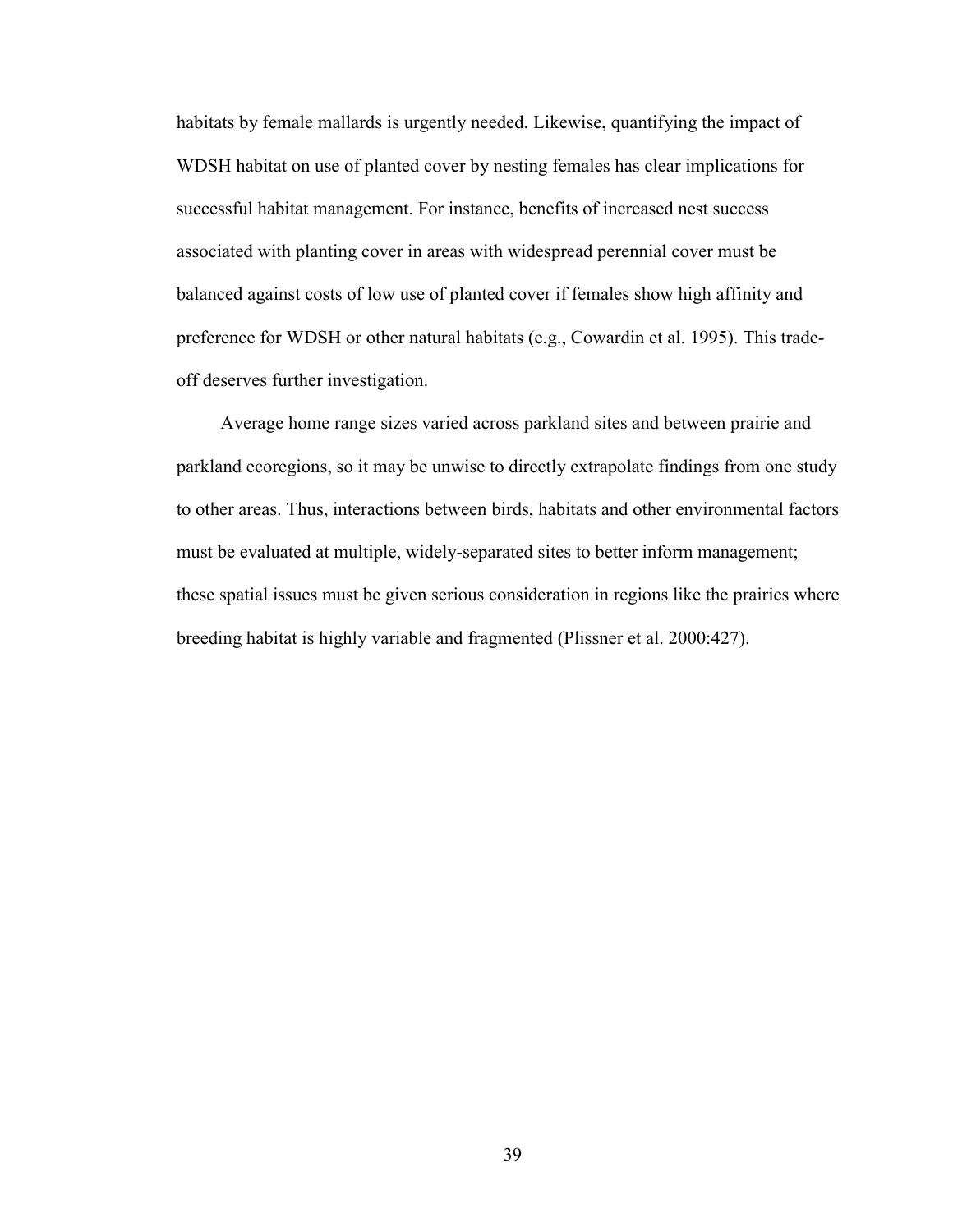# **CHAPTER 4: HOME RANGE CHARACTERISTICS, AGE, BODY SIZE AND BREEDING PERFORMANCE OF FEMALE MALLARDS IN THE PRAIRIE PARKLAND REGION OF CANADA**

#### **4.1 Introduction**

A species' evolutionary biology can be better understood with knowledge of how breeding success and survival are affected by space use (Cody 1985). Therefore, ecologists are often interested in evaluating whether variation in breeding success or survival is related to home range (Greenwood et al. 1987, Rotella and Ratti 1992, Petit et al. 1995) or female (Schoener 1968, Harestad and Bunnel 1979) characteristics. Such knowledge also has important conservation ramifications because wildlife managers commonly attempt to improve these vital rates via habitat manipulations (Johnson et al. 1992, Cowardin et al. 1995, Ball 1996, Reynolds et al. 1996).

Generally, mallard nest success improves as the percentage of perennial upland cover increases in an area (Greenwood et al. 1995, Reynolds et al. 1996, Institute for Wetland and Waterfowl Research [IWWR], unpubl. data), and female mallards may choose home ranges based on a combination of wetland and upland habitat cues (see Chapter 3). Older females may be more experienced in obtaining necessary requirements to successfully reproduce, and therefore should be more successful than younger, less experienced individuals (Dzubin 1969a). Additionally, reproductive success may increase when home range sizes are smaller because individuals can devote more energy to reproduction and less energy to foraging or defending a larger home range (see McNab 1963, Schoener 1968).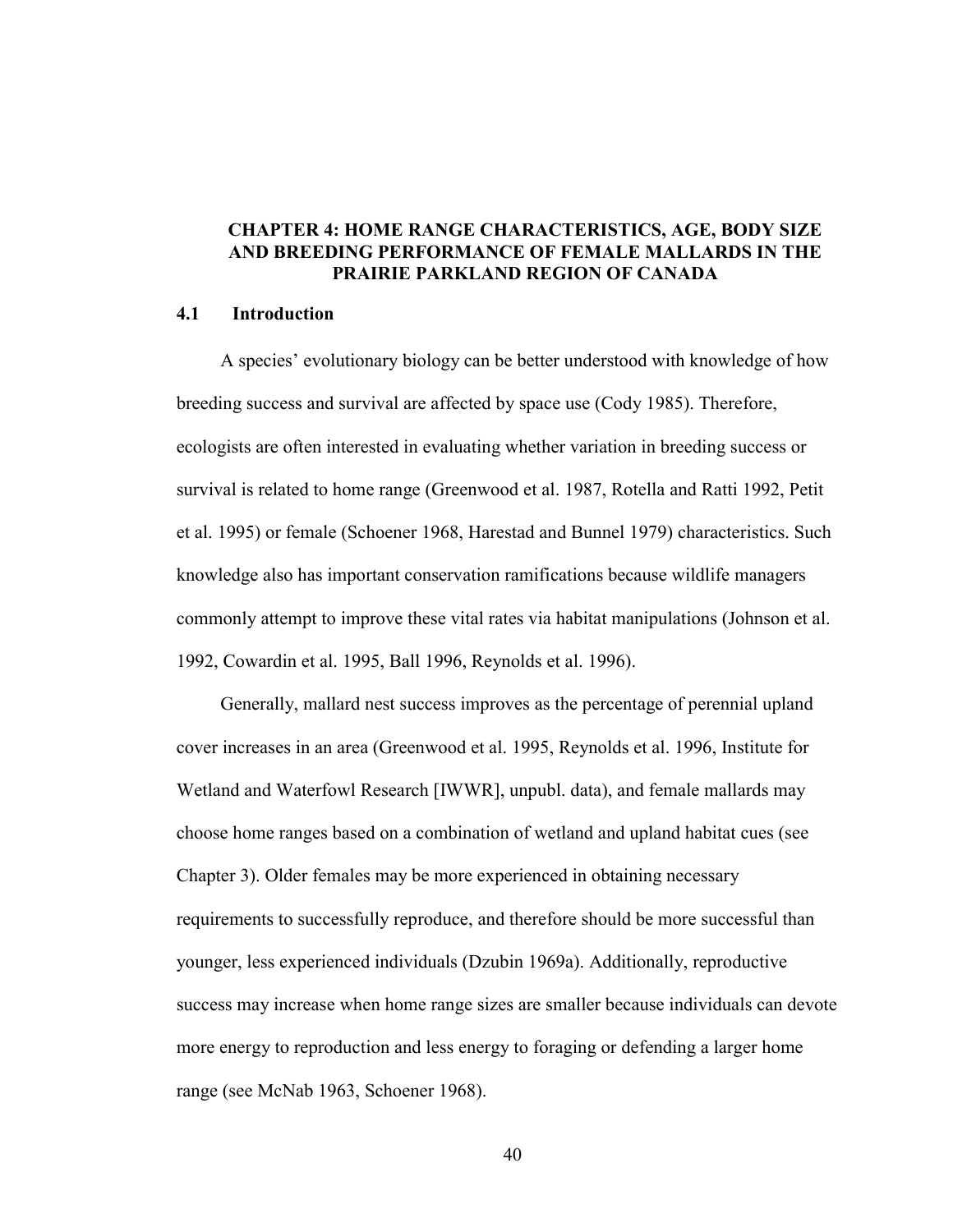Female ducks are believed to experience higher mortality while nesting because of increased susceptibility to predators (Sargeant et al. 1984), and in turn adult females are thought to experience higher mortality than SY females because of greater reproductive investment (Cowardin et al. 1985, Dufour and Clark 2002, Hoekman et al. 2002). Devries et al. (*in press*) examined nesting season survival of female mallards on a regional scale (i.e., throughout the prairie parkland region) and found that survival was positively related to percentage of wetland habitat, longitude and age. However, these studies did not consider how a combination of habitat composition within the home range, and female body size and age may influence nesting season survival. Because survival may be affected differently at different spatial scales (e.g., study area vs. home range levels), as in the case with space use (see Chapter 3), investigating survival at smaller and larger scales could be informative.

While several studies have described home range size variation of female mallards (*Anas platyrhynchos*) (e.g., Dwyer et al. 1979, Kirby 1985, Krapu 1997, Thorpe 1997), to my knowledge no one has investigated potential consequences of this variation using a large data set with spatial replication, measures of landscape characteristics, female morphometric measurements, and recognizable age classes. Therefore, I examined whether specific habitat features of home ranges and/or female attributes were associated with greater breeding success (as measured by nesting success) or nesting season survival of female mallards in the Canadian parklands, 1995-1998. More specifically, I hypothesized that females with smaller home ranges, a higher percentage of seasonal and semi-permanent wetlands (C3-4 wetlands, see Stewart and Kantrud 1971) and perennial upland cover within their home ranges, and older females would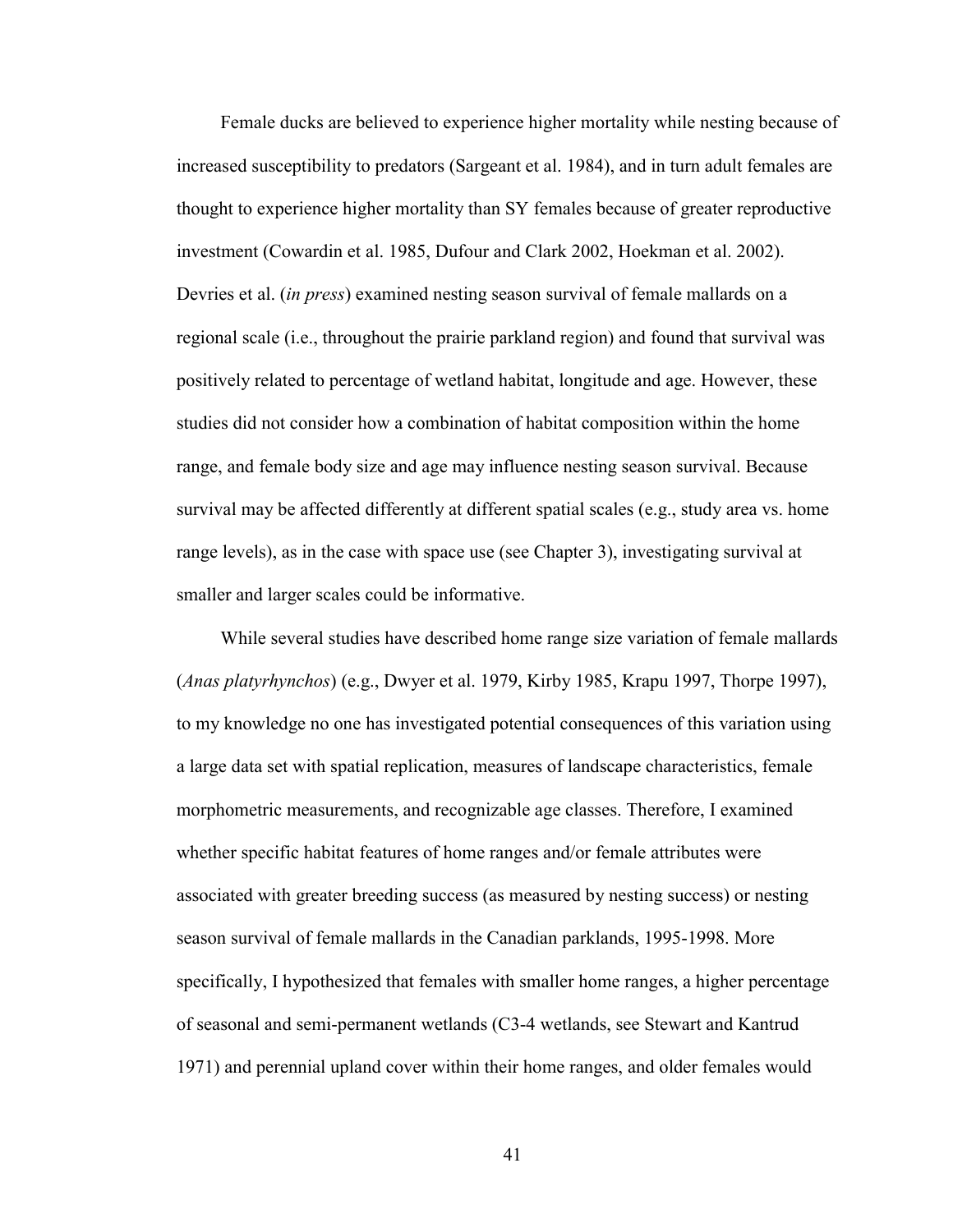have higher reproductive success than yearling females or females with relatively large home ranges and lower percentage of perennial upland cover. I also hypothesized that nesting season survival would be higher for younger females and for all females with higher percentage of C3-4 wetlands, and perennial upland cover within their home range.

### **4.2 Methods**

During 1995-1998, I collected data from 12 study areas in the prairie-parklands. Each study area  $(65 \text{-} \text{km}^2)$  was examined for one year and categorized by one of three Prairie Habitat Joint Venture (PHJV) treatment levels. Detailed descriptions of study areas and field methods are provided in Chapter 2.

## **4.2.1 Data analysis**

I included age and body size characteristics, home range size, two home range level habitat variables (percentage of C3-4 wetlands and WDSH), and three study area level habitat variables (percentage of C3-4 wetlands, WDSH, and treatment) (see Chapter 3) in all analyses. Planted nesting cover was also included initially as a binary variable (present, absent) because of its non-normal distribution. I log transformed home range size to improve normality while normality for all other variables could not be improved through transformation; therefore, original variables were used in all analyses.

I first used principal components analysis to test for multicollinearity among all nine variables. The first principal component explained 28% of variation, lower than by chance alone (34%) (broken stick model; Jackson 1993); therefore, I used the nine original variables in discriminant function analyses (DFA, PROC DISCRIM; SAS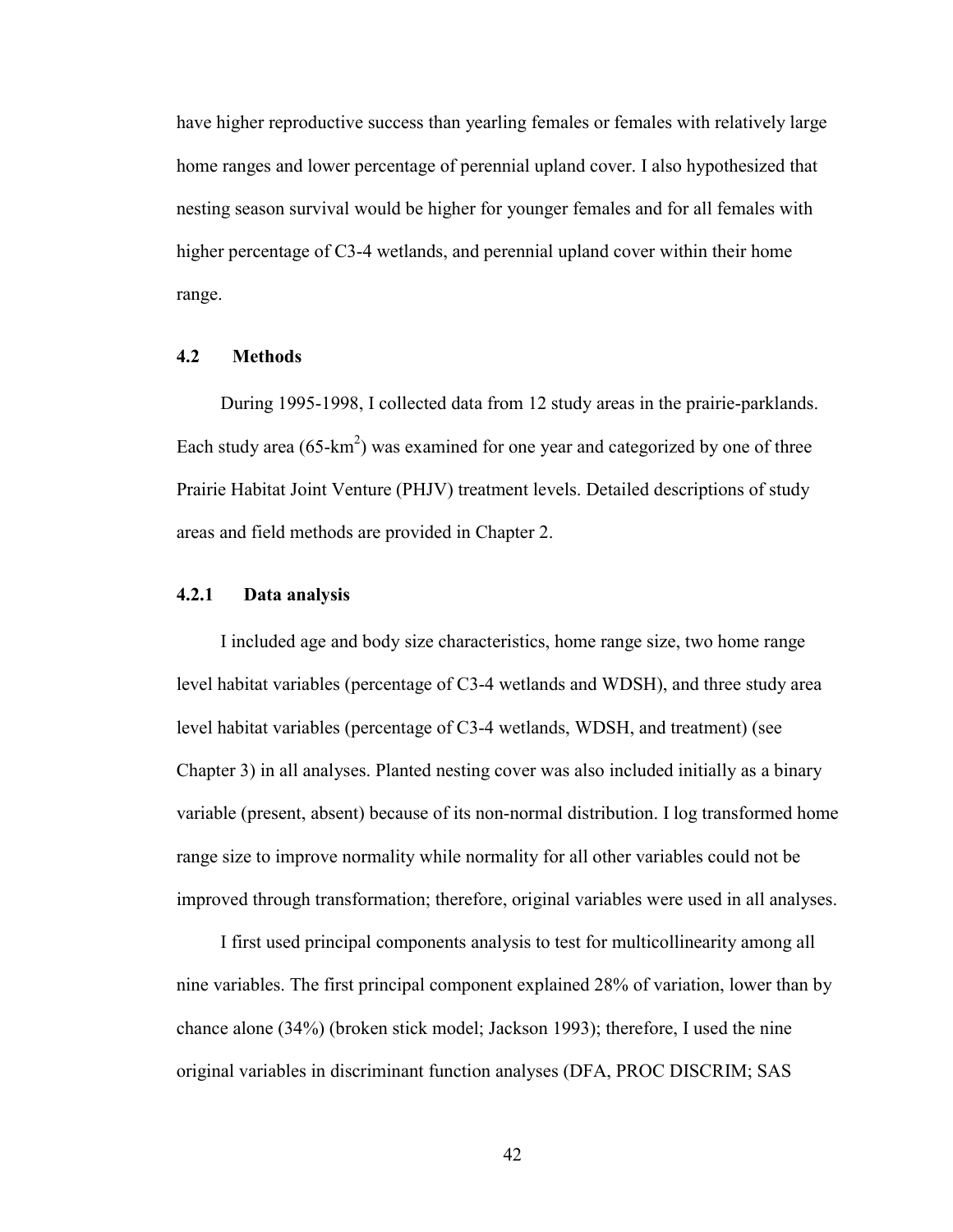Institute 1999) and subsequently excluded planted cover because its inclusion (binary or continuous) greatly reduced classification success. I used DFA to determine whether it was possible to distinguish among three reproductive and between two survival categories. Reproductive status consisted of 126 females that (1) did not nest ( $n = 10$ ) versus those that initiated at least one nest but either (2) failed (nest destroyed;  $n = 94$ ) or (3) nested successfully ( $\geq$  1egg hatched; n = 22). Survival status consisted of 115 females, 96 survivors and 19 non-survivors (see Chapter 3 for distribution of females among study areas). Since reduced breeding effort is thought to bias survival high (Devries et al. *in press*), I excluded non-nesting females from the survival analysis.

Differences between within-group covariance matrices was tested using a chisquare test of homogeneity and quadratic DFA was performed when group covariances were heterogeneous (PROC DISCRIM;SAS Institute 1999). Prior classification probabilities were set to equal group sample sizes (see Williams 1983). Classification success was chance-corrected following Titus et al. (1984).

# **4.3 Results**

Quadratic DFA was used to distinguish females that did not nest from nesting females that failed or were successful (within-class covariance matrices were unequal, P  $<$  0.09). The first discriminant function (Wilk's Lambda = 0.78, df = 16, P = 0.02) provided moderate segregation of all three groups and the second function (Wilk's Lambda =  $0.90$ , df = 7, P =  $0.10$ ) further separated females that did not nest from those that failed (Table 4.1, Figure 4.1). Overall, correct classification rate was 78.6%, 53% better than chance alone ( $z = 5.46$ ,  $P < 0.001$ ). No non-nesting females were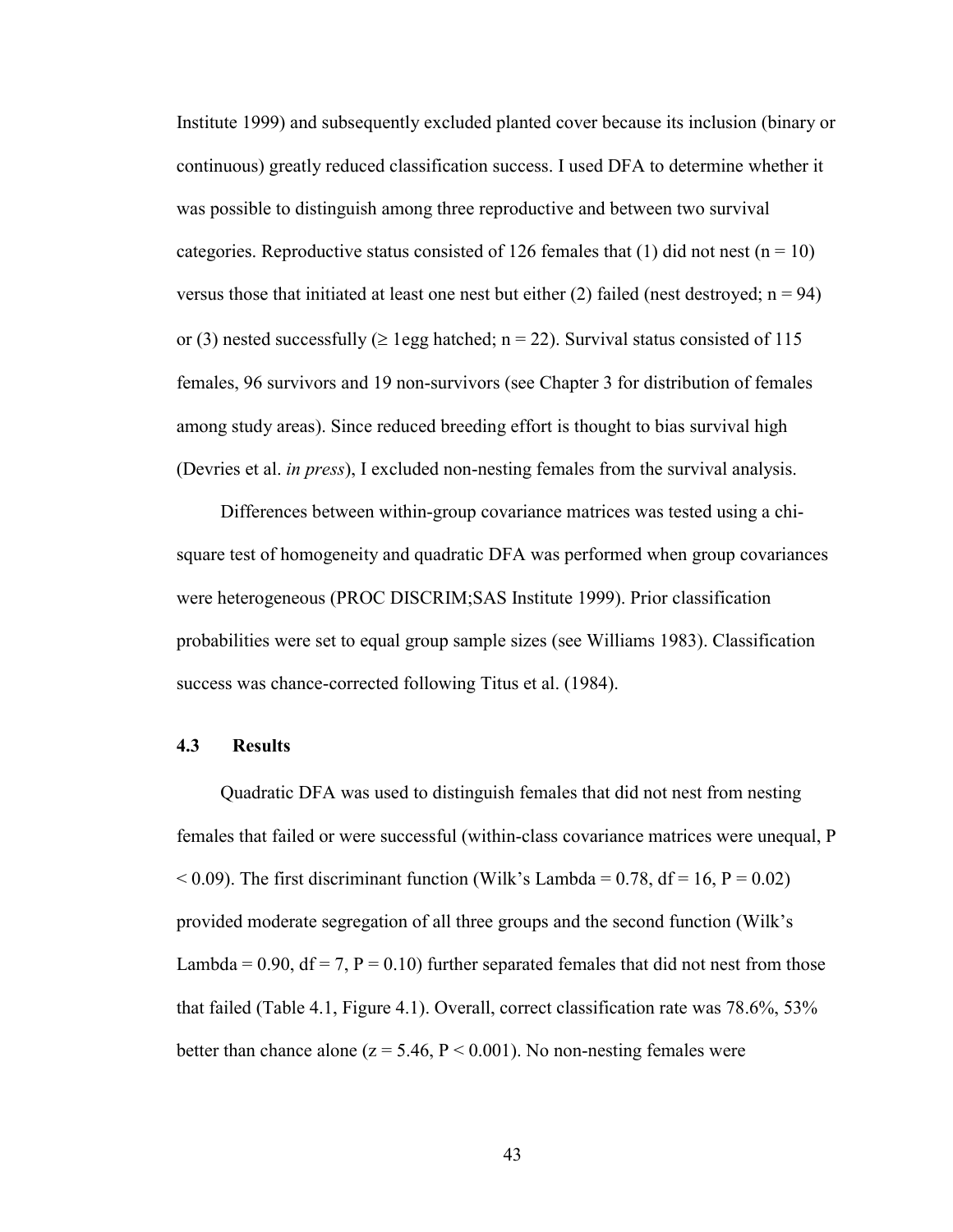Table 4.1. Structure coefficients (loadings) for canonical discriminant function (DF) analysis using three female mallard reproductive groups (did not nest,  $n = 10$ ; nested but failed,  $n = 94$ ; or nested successfully ( $\geq$  1egg hatched),  $n = 22$ ) in the prairie parkland region of Canada, 1995 - 1998.

| Variable                                          | DF1      | DF <sub>2</sub> |
|---------------------------------------------------|----------|-----------------|
| Percent wood-shrub <sup>a</sup>                   | 0.720    | $-0.044$        |
| SAR level wood-shrub <sup>b</sup>                 | 0.673    | $-0.051$        |
| Percent treatment <sup>c</sup>                    | 0.572    | 0.207           |
| SAR level Class 3-4 wetlands <sup>d</sup>         | 0.310    | $-0.177$        |
| Home range size <sup>e</sup>                      | $-0.308$ | 0.011           |
| Class $3-4$ wetlands <sup>f</sup>                 | $-0.112$ | $-0.036$        |
| Age                                               | $-0.003$ | 0.706           |
| <b>Body Size</b>                                  | $-0.126$ | 0.458           |
| Significance of discrimination <sup>g</sup> $(P)$ | 0.022    | 0.102           |

<sup>a</sup> Percentage of woodland and shrubland within the home range.

<sup>b</sup> Percentage of woodland and shrubland within the study area

- <sup>c</sup> Percentage of treatment on study area (see Table 1 for treatment levels).
- <sup>d</sup> Percentage of class 3 and 4 wetlands within the study area.
- e Estimated using 95% fixed kernel; log transformed.
- f Percentage of class 3 and 4 wetlands within the home range.
- <sup>g</sup> Determined by Wilk's Lamda.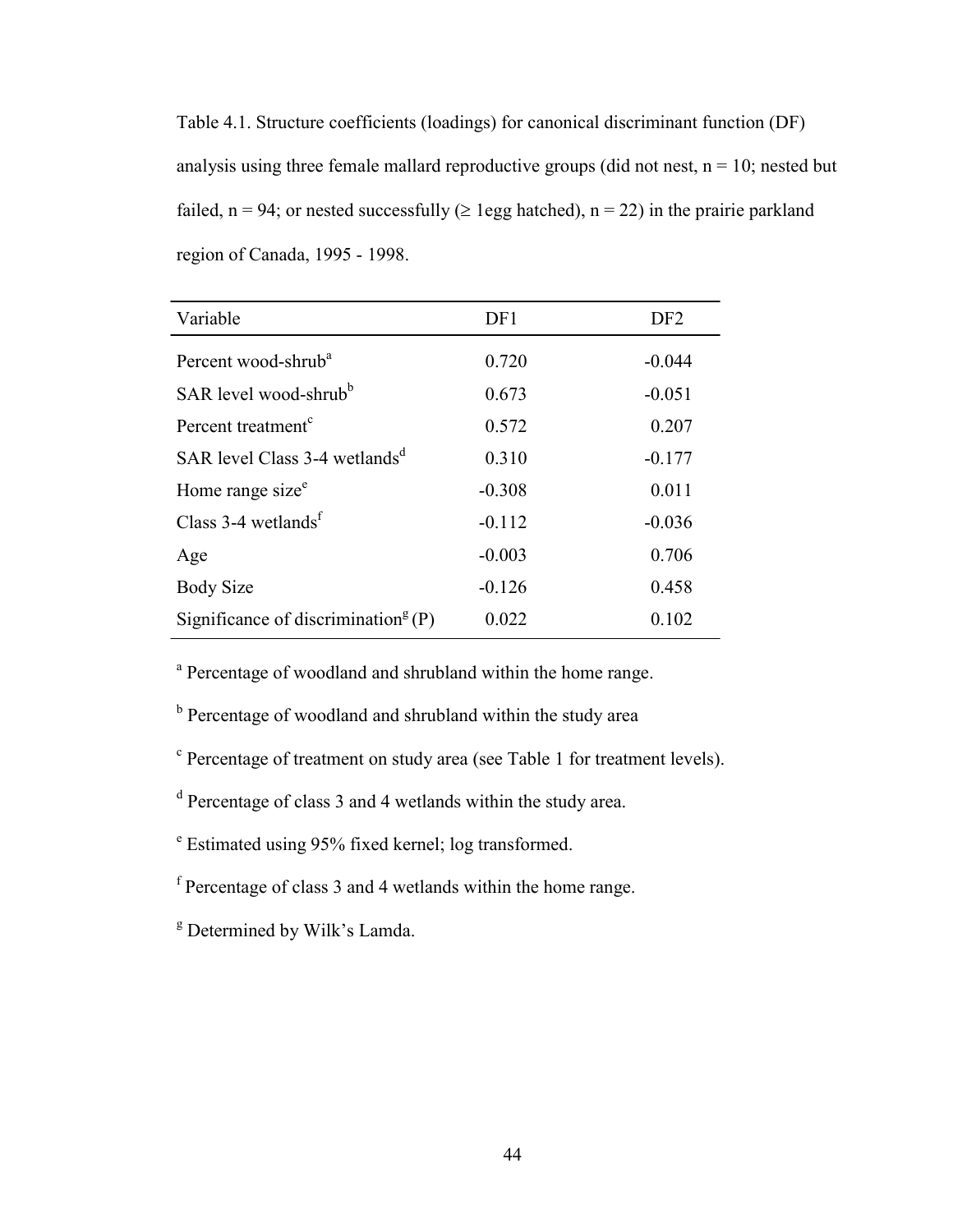

Figure 4.1. General relationships between mallard breeding effort and success versus characteristics of female and home ranges (HR) on 12 study areas in the prairie parkland region of Canada, 1995 - 1998. Shown are mean (symbols) and 95% confidence intervals (horizontal and vertical lines) for scores derived using quadratic discriminant function analysis. Reproductive categories were separated into females that did not nest ( $n = 10$ , square), nested but failed to hatch ( $n = 94$ , circle), or nested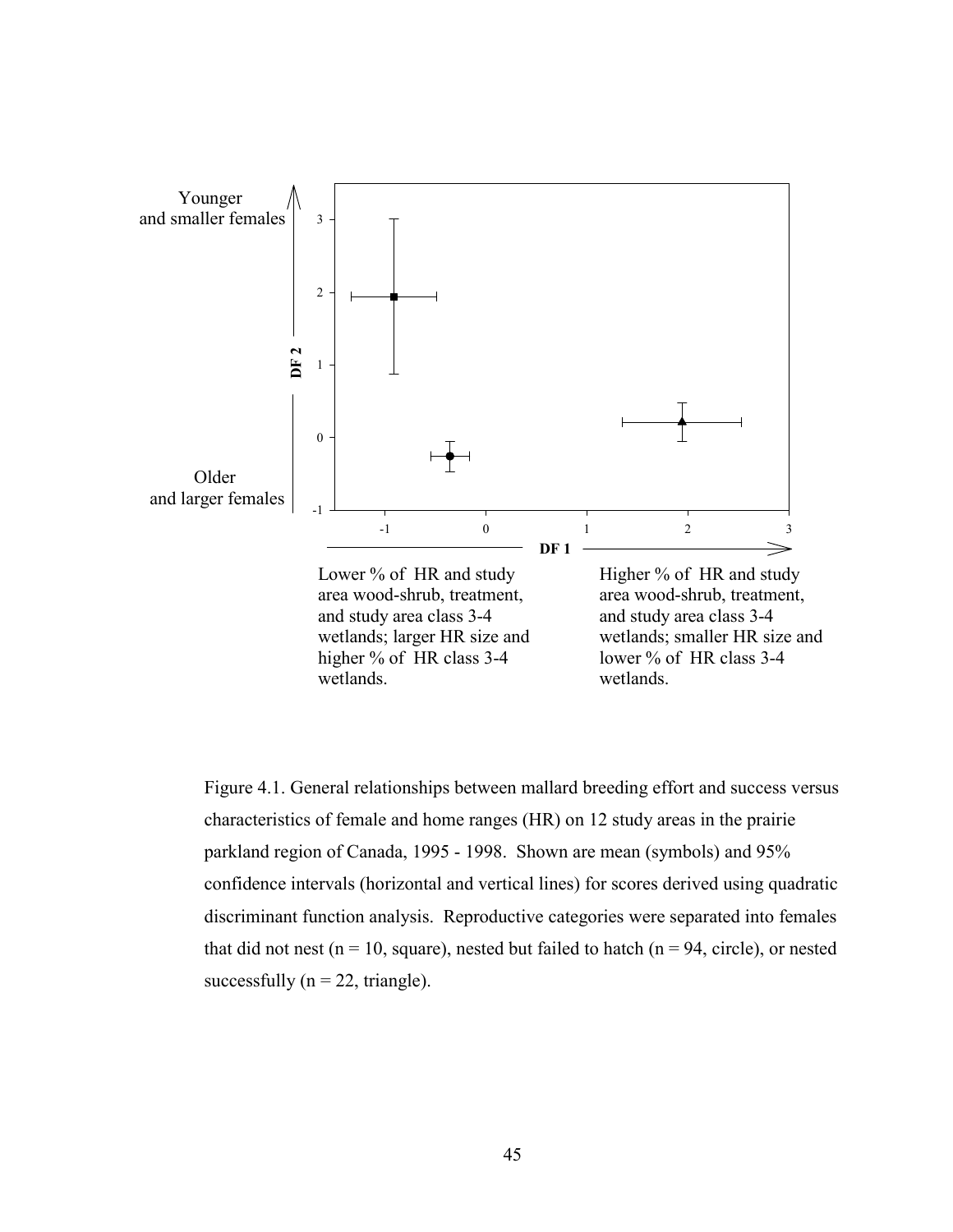misclassified. Females that nested but failed were usually misclassified as being nonnesters (10 of 17), whereas 8 of 10 females with hatched nests were misclassified as failed nesters.

A linear DFA was used to segregate survivors from non-survivors (within-class covariance matrices were equal,  $P > 0.85$ ). However, it was not possible to distinguish these groups (Wilk's Lambda =  $0.96$ , df =  $8$ , P =  $0.87$ ; Figure 4.2).

#### **4.4 Discussion**

Although several studies have investigated mallard home range size variation (e.g., Dwyer et al. 1979, Krapu 1997, Thorpe 1997), to my knowledge, my study was the first to test simultaneously whether home range composition and female attributes could predict reproductive and survival consequences for breeding female mallards. I also evaluated whether reproductive success or nesting season survival was related more to landscape characteristics at the study area versus home range levels. Significant separation existed among reproductive categories (Figure 4.1), but not between survival categories (Figure 4.2).

My results only partially supported my *a priori* hypothesis regarding reproductive consequences. Successful females had smaller home ranges and had relatively higher percentage of home range and study area level WDSH, study area level C3-4 wetlands and treatment within their home range (Figure 4.1). Contrary to my prediction, successful females had relatively lower percentage of home range level C3-4 wetlands within their home range. Successful females did not necessarily nest in WDSH habitat. However, the higher percentage of WDSH habitat within home ranges of successful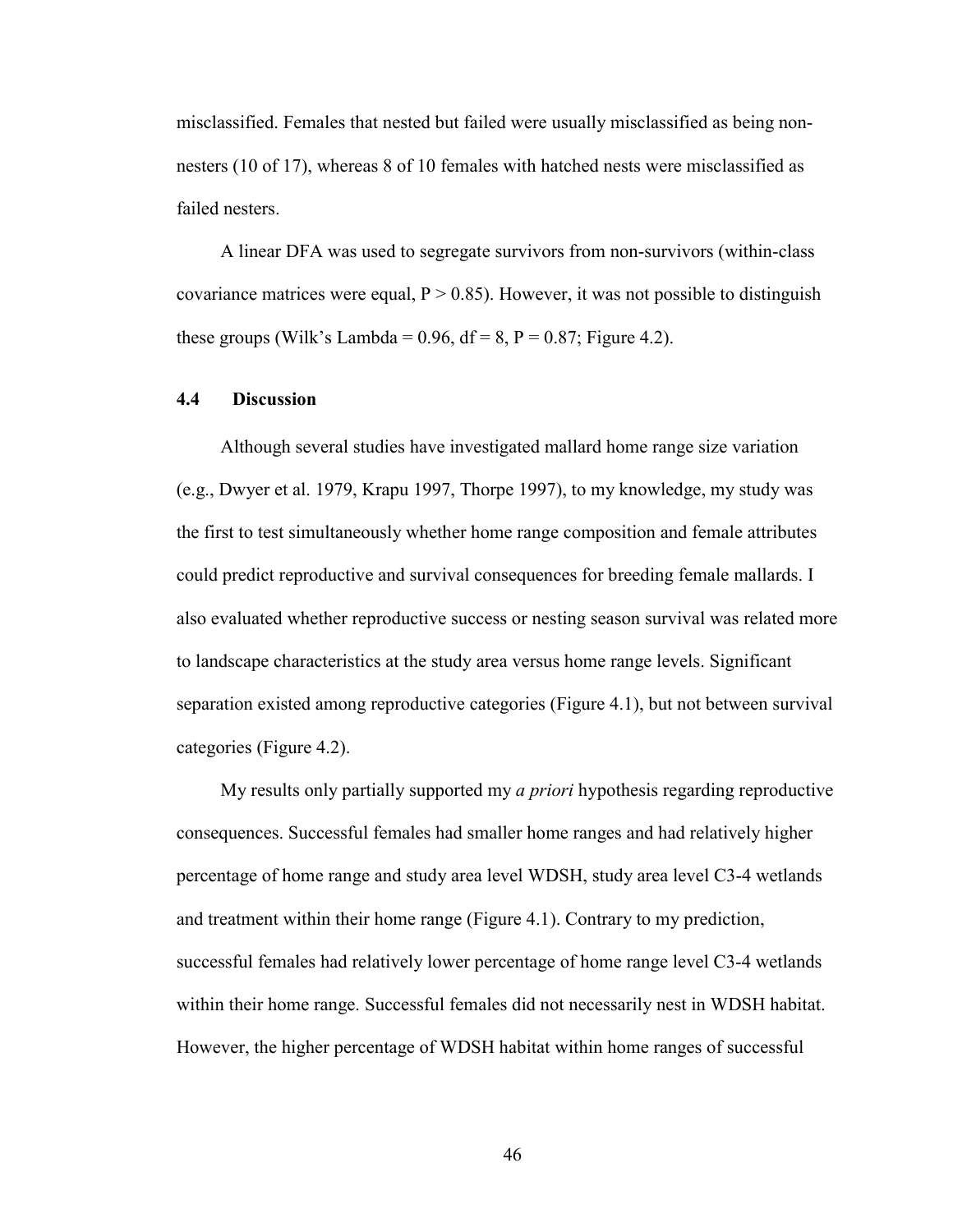

Figure 4.2. General relationships between mallard nesting season survival versus female and home range (HR) characteristics on 12 study areas in the prairie parkland region of Canada, 1995 - 1998. Shown are mean and 95% confidence intervals for scores derived using linear discriminant function analysis. Survival categories were separated into dead ( $n = 19$ ) and alive ( $n = 96$ ).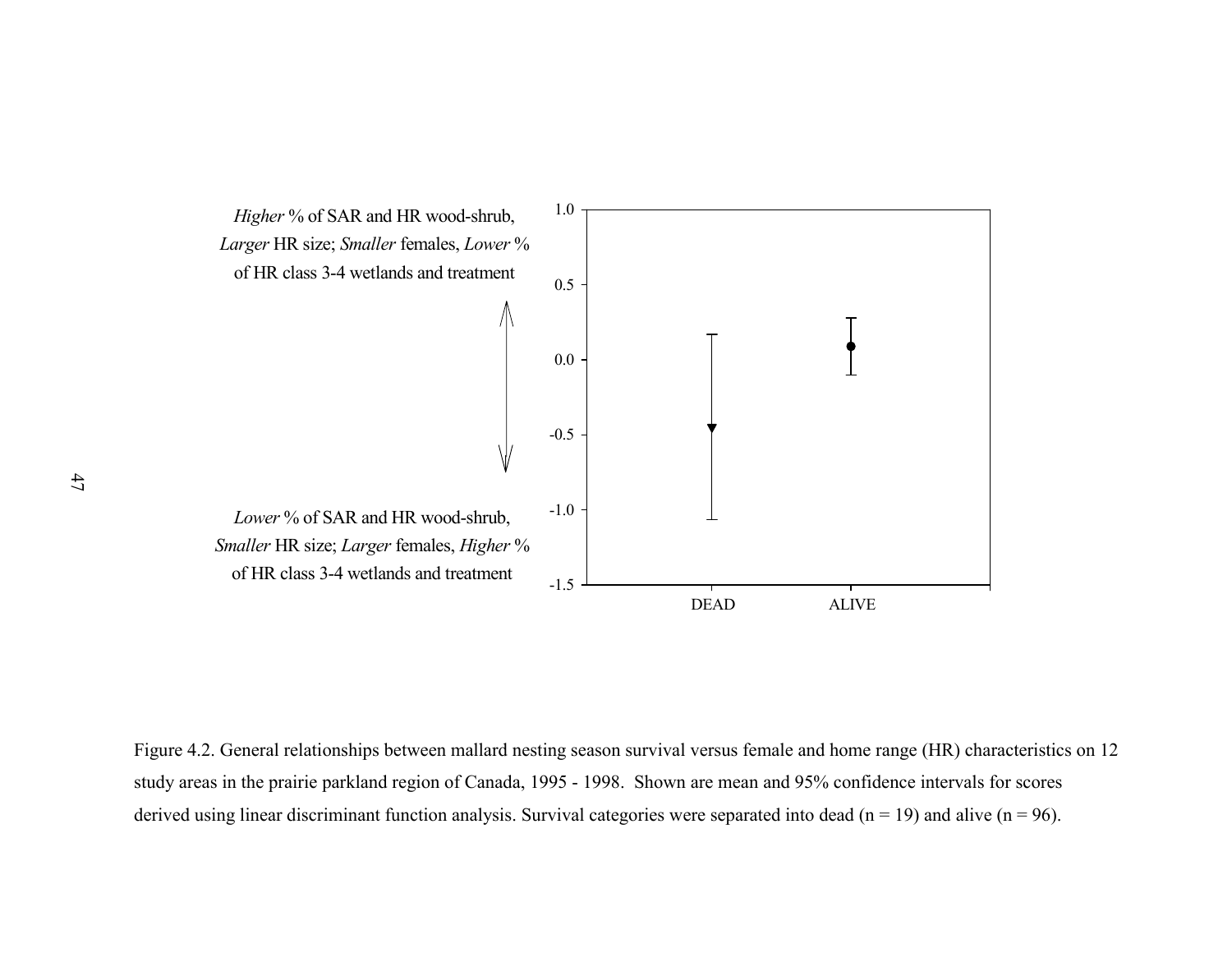females could have affected abundance or interactions among predators and prey producing higher nest success. This hypothesis and related ones warrant further evaluation.

My results indicated that successful females had relatively smaller home ranges than females from either of the other two groups, which supports the hypothesis that animals tend to have higher reproductive success if they can acquire the necessary resources to reproduce in smaller areas (McNab1963, Schoener 1968, this study). Additionally, the fact that successful females had relatively more WDSH at both levels than either of the other two groups adds further support to the evidence that nest success is higher when more perennial upland cover exists (Greenwood et al. 1995, IWWR unpubl. data).

Successful females had a relatively higher percentage of study area level C3-4 wetlands but a lower percentage of home range level C3-4 wetlands present within their home ranges. Although this was contrary to my prediction, it does support the suggestion that behavioral decisions occur at different spatial levels (Orians and Wittenberger 1991, Morrison et al. 1998, Clark and Shutler 1999). One possible explanation for the difference in the percentage of C3-4 wetlands between levels is that females may require different amounts of wetland habitat during different stages of the breeding season (Krapu et al. 1997). For example, if nest predators are associated with wetlands, females may establish a nesting season home range with less wetland area to reduce predator encounters, while at the same time recognizing the need to settle in areas of high wetland density (Johnson and Grier 1988, Austin 2002) to provide adequate brood rearing habitat. Because I did not test whether the composition of brood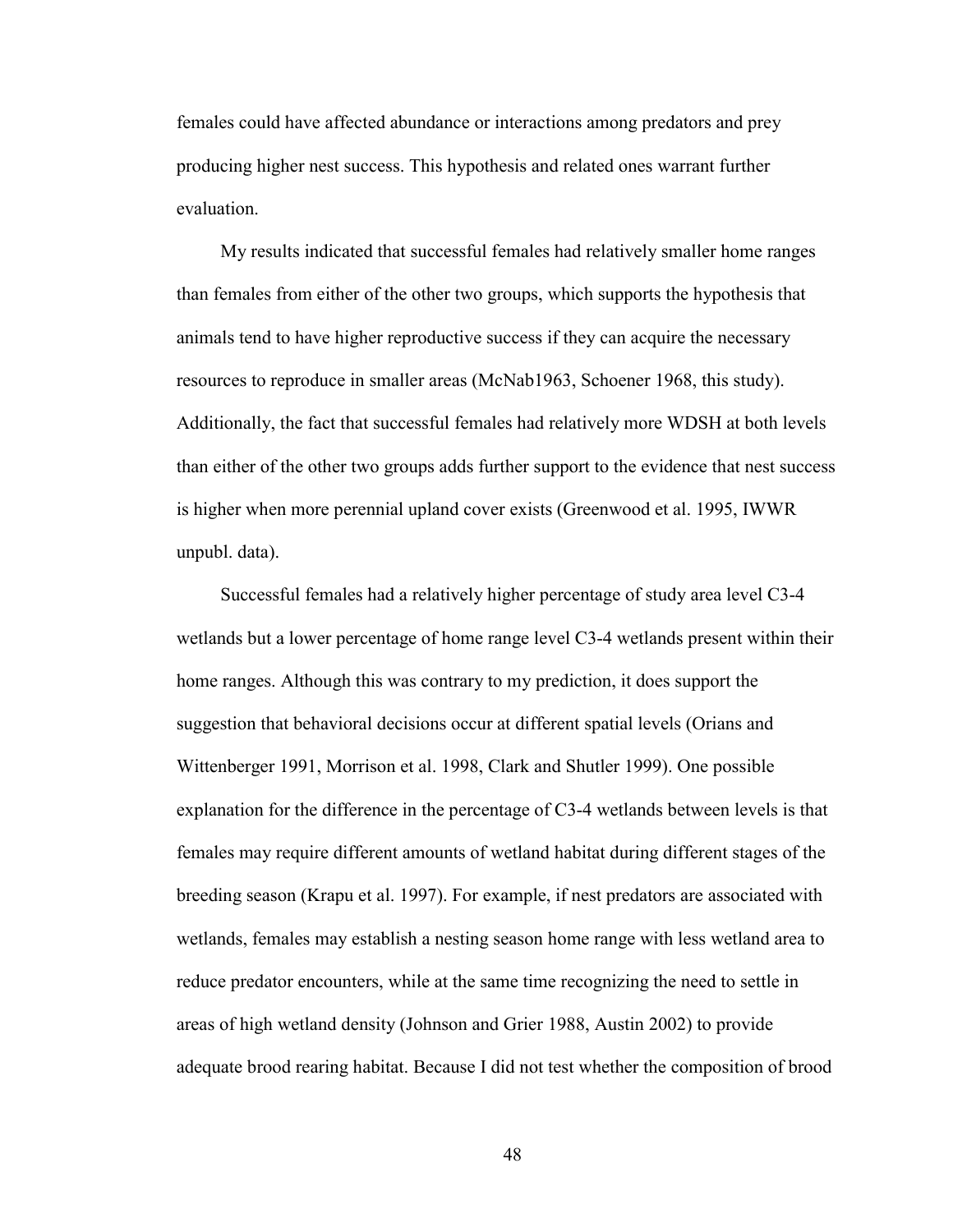rearing home ranges was different than it was at the study area level, I can only speculate that this might be a reason for the difference in C3-4 wetland area at the two spatial levels. However, 17 of the 22 successful females actually fledged at least one duckling. Thus, the trade-off between choosing areas that will provide resources to successfully hatch a nest and fledge offspring must be balanced; presumably, selection should favor females that are able to make this distinction.

Female attributes contributed to the separation between all 3 reproductive categories on discriminant function 2, which supports the hypothesis that older and larger females likely have higher breeding propensity and reproductive success (Figure 4.1). However, the contribution of female attributes to the separation along the first axis is weak. This may be partly explained because of breeding-area philopatry; yearlings or successful females from the previous year often return to the same area regardless of habitat conditions (Krapu 1983 and references within); thus, potentially eliminating any effects of female attributes. However, I had no long-term information that would be needed to test this. Another possible explanation for the lack of contribution of female characteristics to the separation along DF1 is that smaller and younger females usually start nesting later than their larger and older conspecifics (Krapu and Doty 1979); therefore, they may be able to utilize a portion of a nesting (incubating) female's home range, possibly resulting in higher nesting success.

I did not detect a difference of habitat composition of home ranges or female attributes between survivors and non-survivors; however, the variation indicates there could be a difference if sample sizes were more equal (Figure 4.2). For example, the weak indication that non-surviving females were likely larger and had a higher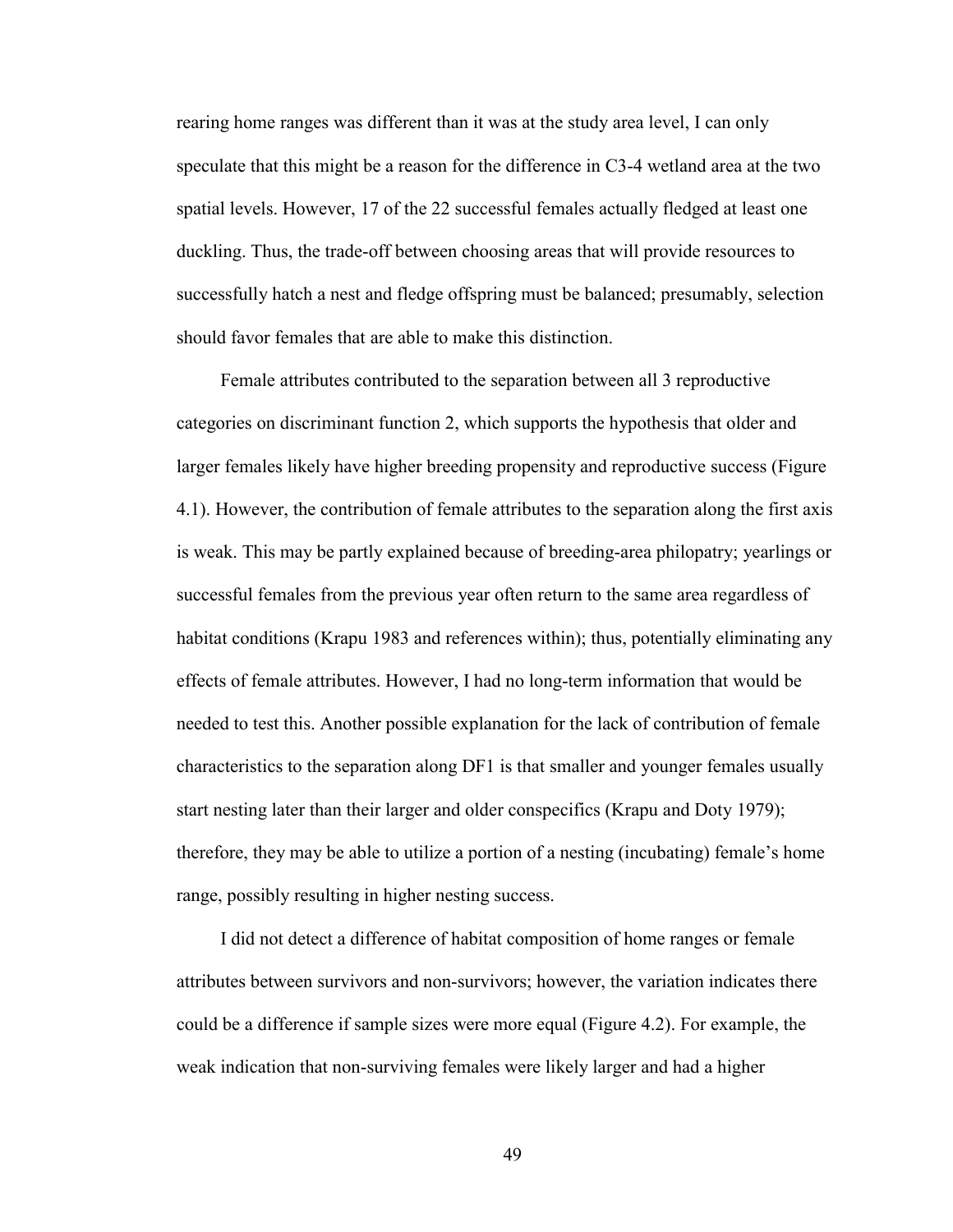percentage of home range level C3-4 wetlands and treatment within their home range (Figure 4.2) supports the idea (noted above) that nesting mallards may be more susceptible to predation when nesting in areas with a relatively high percentage of wetlands; however, this needs to be investigated further.

Using DFA does not allow me to distinguish cause from effect (Klecka 1980); rather, it identifies "correlates" (variables) that could be important. I also recognize there are factors I was unable to include or measure that could also be important and these should be considered in future studies. For example, changes in home range size and composition with each reproductive period (e.g., pre-laying, laying, incubating, brood rearing) (Kirby et al. 1985, Thorpe 1997) and successive nesting attempt (R. Brua, Environment Canada, unpubl. data), as well as temporal (year-to-year) variation. Additionally, there is strong evidence that predator composition and abundance affects nesting success (Sargeant et al. 1985, Sargeant and Raveling 1992, Greenwood et al. 1995), but it is not known if female mallards are able to assess predator communities and abundance when deciding where to establish a home range. Although I could not determine cause and effect, my results provide for an excellent foundation for future experimental manipulations of resources or duck density and for understanding the consequences of home range size variation for breeding female mallards in the prairie parklands of Canada.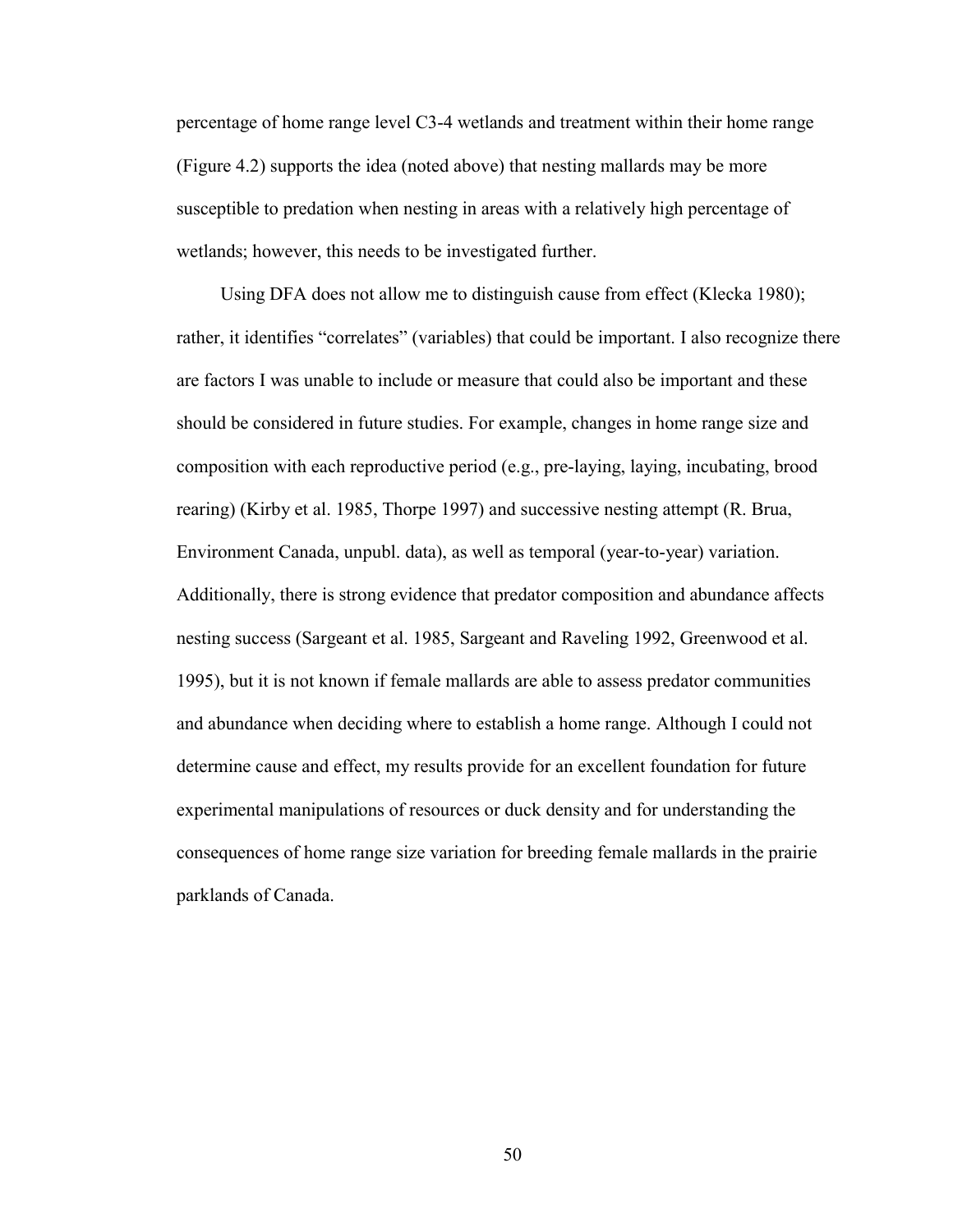# **CHAPTER 5: SYNTHESIS**

# **5.1 Home range characteristics**

Knowledge of space use is critical for understanding the biology and management needs of waterfowl (Johnson and Grier 1988, Anderson and Titman 1992). Despite an unprecedented research effort conducted on waterfowl, on mallards in particular, over the last 30 years (see Ratti et al. 1982, Batt et al. 1992, Drilling et al. 2002) for a comprehensive literature review) few studies have examined mallard use of space (Titman 1973, Dwyer et al. 1979, Krapu et al. 1983, Thorpe 1997), likely because of logistical and technical challenges. Furthermore, to my knowledge only two studies (see Titman 1973, Thorpe 1997) were conducted in the prairie parkland region of Canada, an area that is critical for breeding mallards (CWS and USFWS 1986). The PHJV Assessment Study (Sankowski et al. 1991, 1995) provided an unprecedented opportunity to investigate correlates of home range size and, more importantly, potential consequences of this variation. Large numbers of female mallards were radio-marked prior to breeding on a large number of sites in widely separated, contrasting landscapes, creating an ideal template for evaluating mallard space use patterns.

The wide range of individual female home range sizes I reported is similar to earlier studies (see Titman 1973, Dwyer et al. 1979, Krapu et al. 1983, Thorpe 1997) and is consistent with the observation that female mallard home range sizes vary substantially within and among geographic landscapes. Although I used a different home range size estimation technique from that of previous studies, an approach that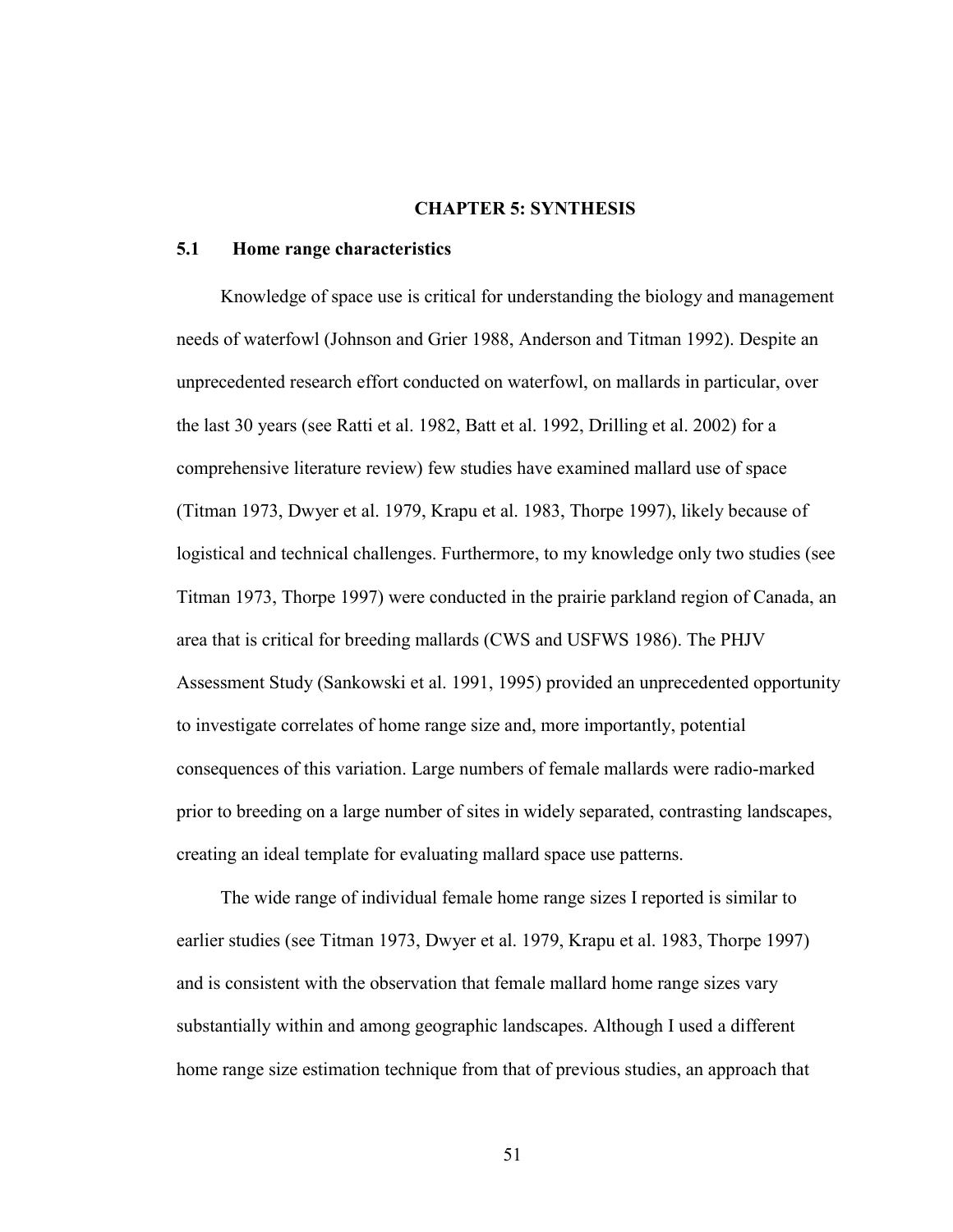should be superior to other estimation methods (Seaman and Powell 1996, Worton 1989), the range of home range sizes should still be comparable. However, for this methodological reason, some caution should be exercised when comparing mean female mallard home range sizes. Given this caveat, mean home range sizes in my study were at least 3 times smaller than that  $(6.4 \text{ km}^2)$  typically regarded as the average area used by a female mallard during the nesting season. This general finding has a strong bearing on habitat program delivery (see below).

At the study area level, pair density was a better correlate of home range size than was wetland density, suggesting that social interactions were affecting home range size variation at this scale. At the home range level, my results demonstrated that percentage of WDSH habitat was associated with home range size, probably because of its importance for nesting females (see Greenwood et al. 1995. Clark and Shutler 1999, IWWR, unpubl. data). Although this is a preferred nesting habitat, nest success tends to be low (Howerter 2003). On the other hand, nest success is apparently higher in this habitat and in planted cover early in the nesting season (IWWR, unpubl. data) when compared with other habitat types; thus, WDSH habitat could make a greater contribution to local production than previously recognized owing to higher survival and recruitment probability of earlier hatched ducklings (Rotella and Ratti 1992, Dzus and Clark 1998, Krapu et al. 2000).

Contrary to my initial predictions, female age and body size did not contribute to variation in home range size or composition. Therefore, these female characteristics may not need to be considered in future mallard home range studies, at least in the prairie parkland region.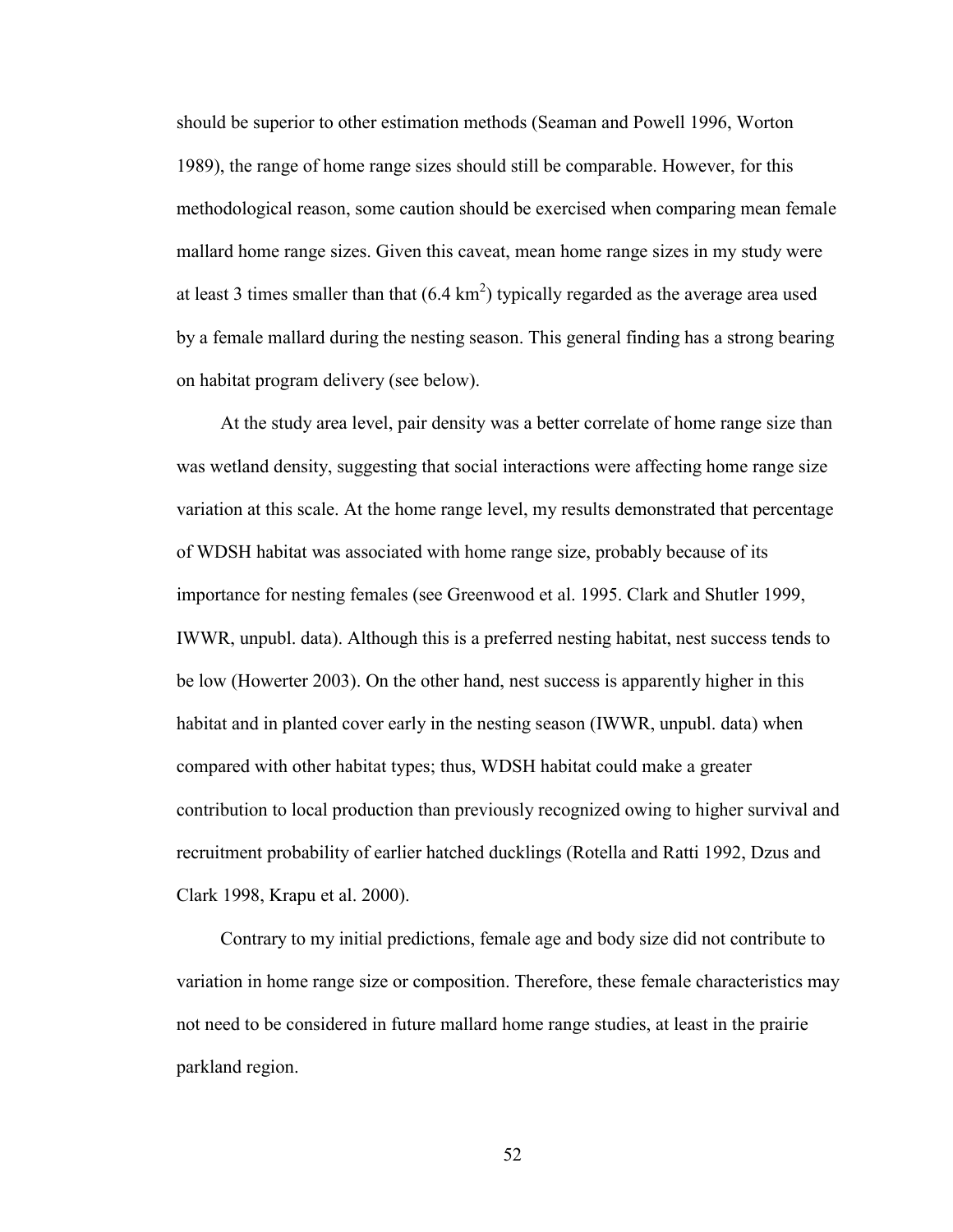Previous research concerning mallard home ranges focused primarily on size variation but neglected breeding or survival consequences of variation in size or other features. My study was the first attempt to determine consequences of home range size variation for female mallards. One clear pattern was that the high proportion of nonbreeders were yearling females. Admittedly, single breeding attempts could have been missed but these females certainly exhibited low breeding propensity. Non-breeding is believed to be uncommon in mallards (e.g., Rohwer 1992) but younger females may have lower breeding probability than older birds (e.g., Batt and Prince 1978, Dufour and Clark 2002).

My results also indicated that successful females had smaller home ranges, a higher percentage of WDSH upland cover and, to a lesser extent, less C3-4 wetland area. Smaller home ranges and more WDSH upland cover are consistent with hypotheses that (1) it is beneficial for individuals to acquire concentrated, necessary resources (McNab 1963, Schoener 1968) and (2) nest success is higher when more perennial cover is present (Greenwood et al 1987, 1995, Reynolds 1994). However, lower amounts of C3-4 wetland area within successful female home ranges is suggestive of a trade-off in which benefits of wetlands for pair settling (Johnson and Grier 1988) and brood-rearing could be balanced against costs of being near preferred predator foraging areas around wetlands. I did not find unequivocal evidence for this trade-off but obtained sufficient support to encourage further testing of this idea.

Finally, I did not detect any difference in home range composition between females that survived and those that did not, indicating that uncontrolled environmental factors (e.g., weather, prey base) and chance events could be more important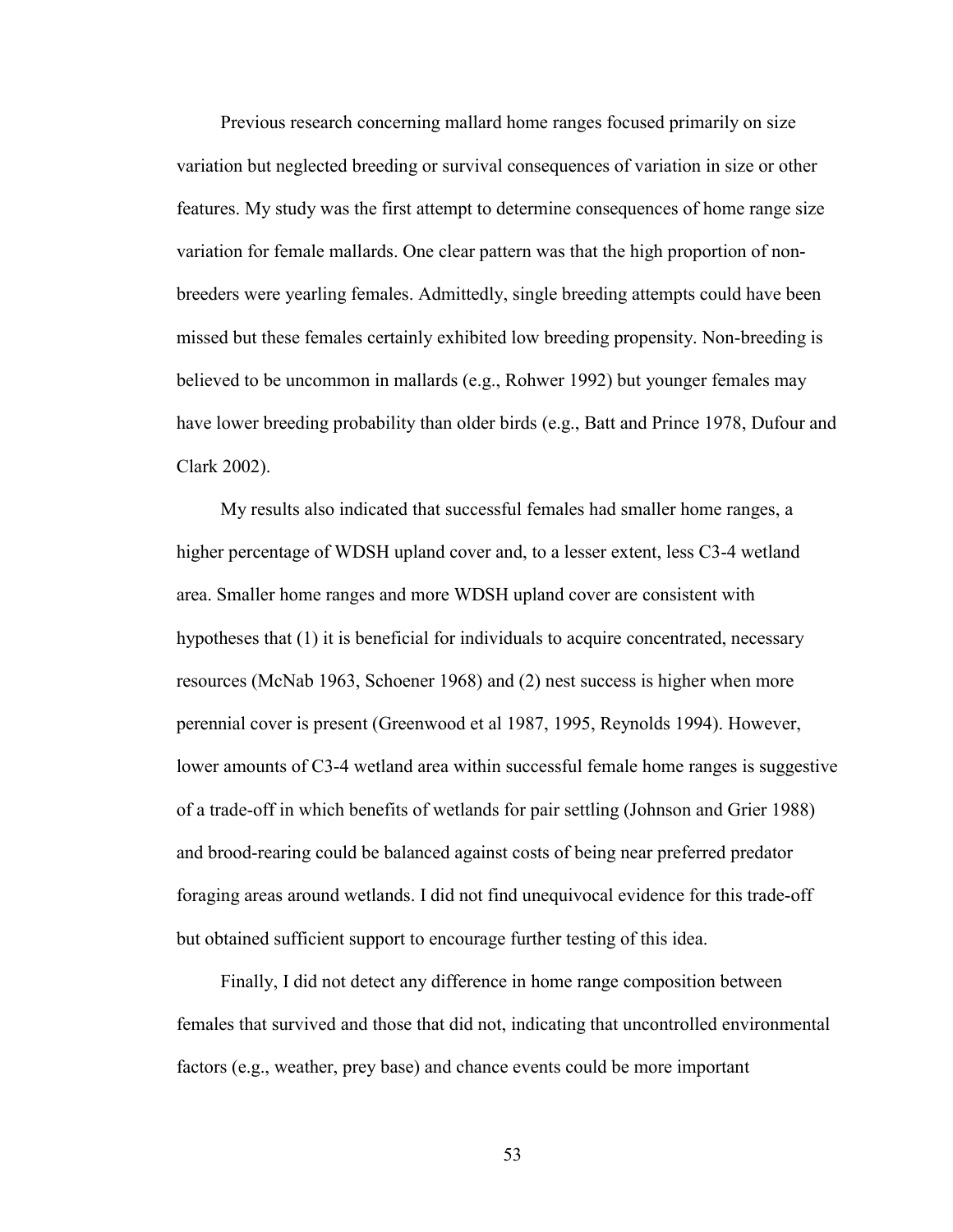determinants of nesting season survival than female or local habitat characteristics. This issue requires further investigation.

# **5.2 Implications for management and conservation of mallard nesting habitat in the prairie parkland region of Canada**

Protecting and restoring habitat is a central objective of most wildlife conservation agencies including those involved in the NAWMP. The PHJV has focused on increasing waterfowl production by converting cultivated land to planted nesting cover or protecting idle native cover since these natural habitats typically have higher nest success (Reynolds et al. 1994, 1996). Previous work showed that it would be difficult to attract many breeding female mallards to managed cover within the PHJV target areas unless *much* larger areas were planted (Thorpe 1997, McKinnon and Duncan 1999); my home range size estimates are consistent with this view because they suggest that females use much smaller areas than previously believed. Unfortunately, the socioeconomic costs associated with planting large areas to managed cover make this scenario impossible for wildlife agencies in the absence of either agricultural greencover programs or market shifts that could trigger increased forage production. Therefore, other management scenarios must and are being considered to attain PHJV habitat and population goals.

My results suggest that land managers should continue to focus on conserving and restoring wood and shrublands, and seasonal and semi-permanent wetlands. The importance of wetlands is obvious for pairs and broods. My results, however, also showed that females were more successful when their home ranges consisted of a relatively lower percentage of C3-4 wetlands but higher percentage of WDSH. These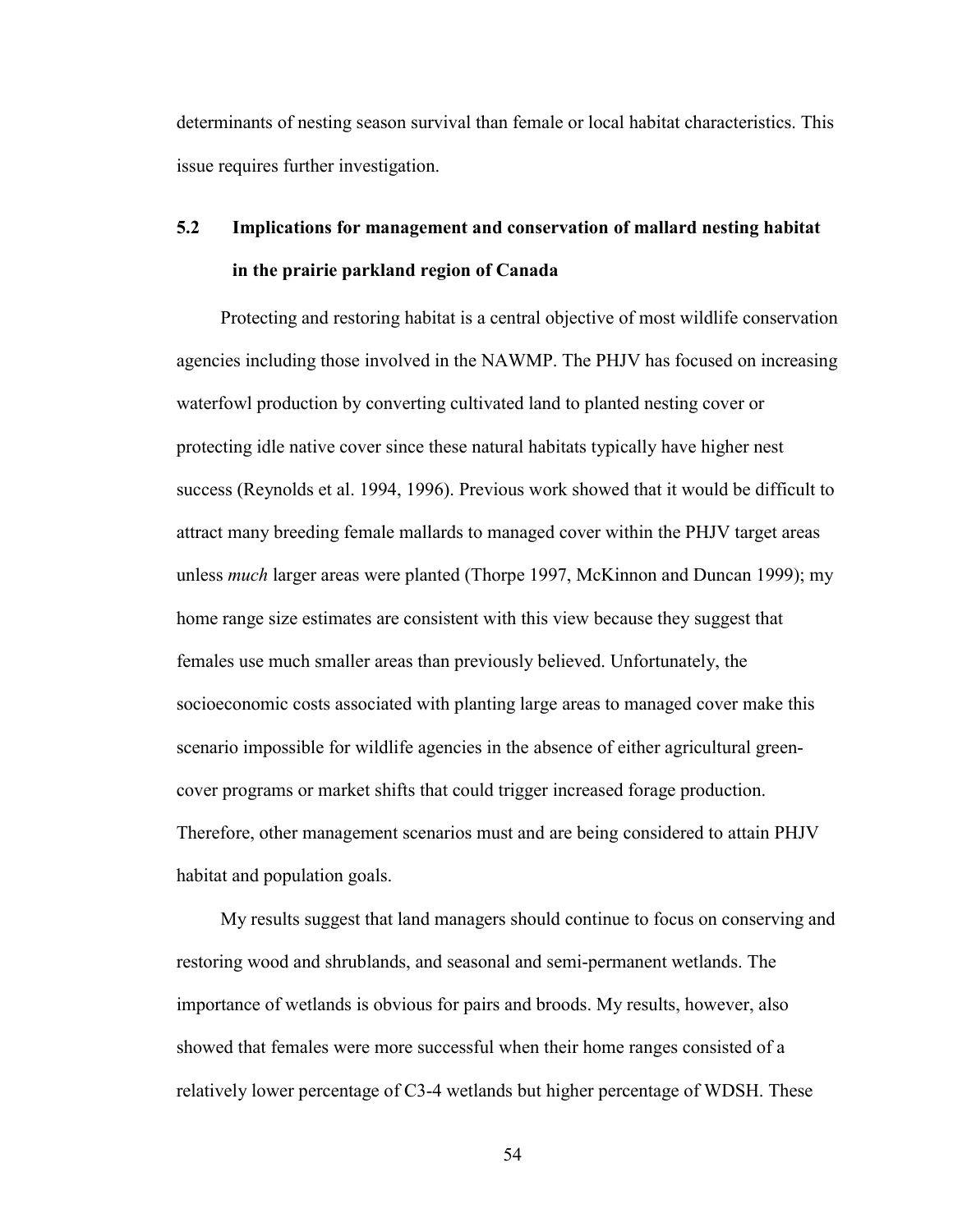findings suggest a new management regime that could be tested, possibly with existing field data. It could be more cost-effective to protect or acquire upland habitat adjacent to these wetlands. Likewise, restoring wetlands within existing or planned upland habitat projects could be detrimental. Because most brood-rearing female ducks are highly mobile (Talent et al. 1982, Rotella and Ratti 1992), with virtually no evidence of a direct survival cost associated with brood movement, this approach probably would not reduce productivity.

Converting cultivated land to perennial cover by traditional methods (e.g., leasing and purchasing land) is costly and often socially unacceptable when farmland is removed from production (McKinnon and Duncan 1999). Therefore, habitat managers have begun to develop alternate methods of securing perennial upland habitat (e.g., easements on native habitat, converting cropland to pasture). Although having more of the landscape in pasture than cropland has been recommended (e.g., Greenwood et al. 1995), I caution that if pastures are poorly managed (i.e., overgrazed) the benefit of having more perennial cover may be lost. Thus, I suggest managers attempt to conserve and restore existing patches of wood and shrub habitat, especially in areas where my study was conducted. Since space requirements for mallards are highly variable from region to region, management recommendations for regions other than the prairie parklands should be based on information obtained from the region of interest. Finally, management efforts in the Canadian prairie parklands should focus on changing agriculture policy to one similar to that of the Conservation Reserve Program in the United States, which may have longer lasting effects not only for mallards but other species as well.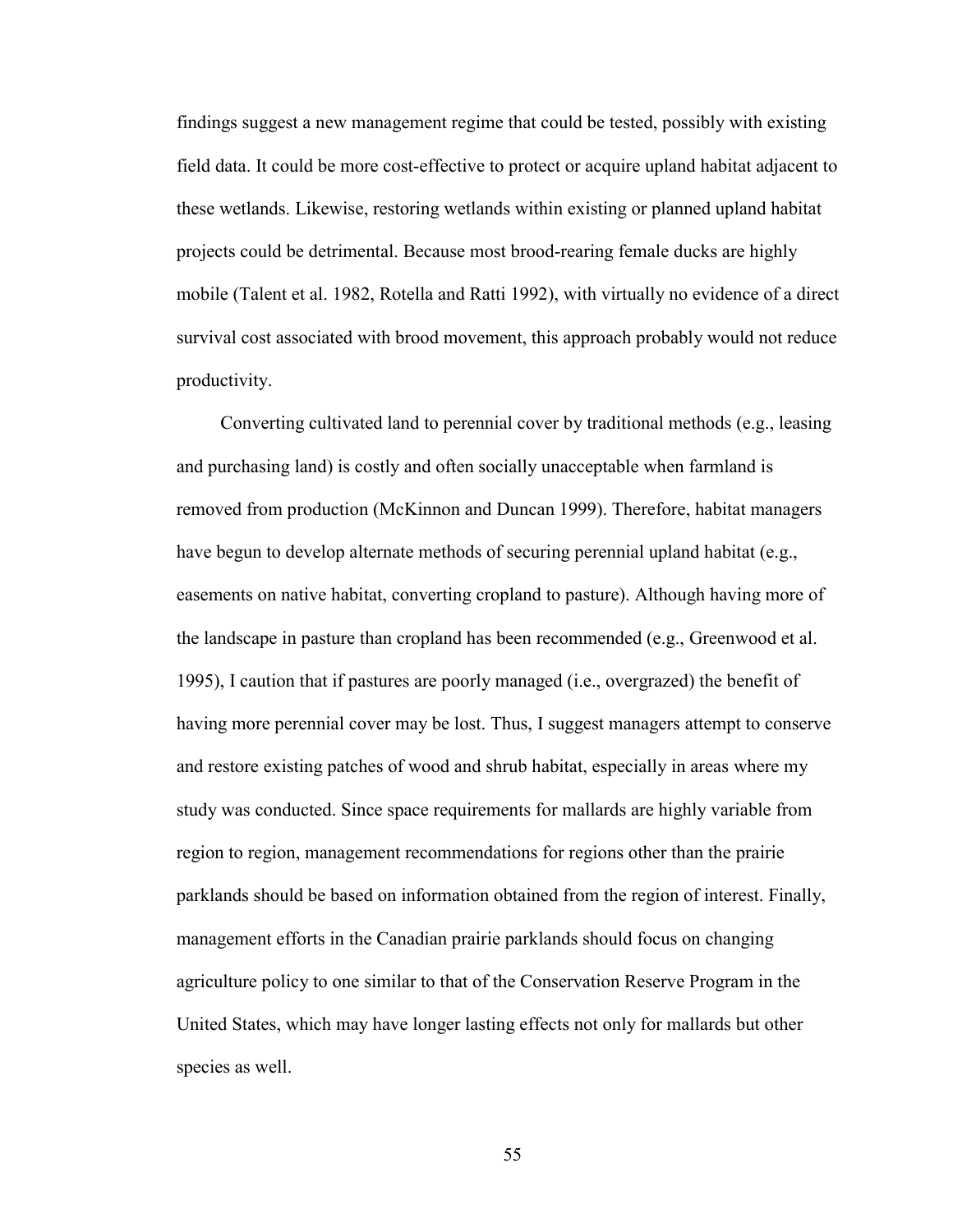# **5.3 Recommendations for future research**

Results from this study provide much needed insight (see Anderson and Titman 1992) into correlates of female mallard home range size variation and the consequences for breeding females in the prairie parkland region of Canada; however, unresolved questions remain. First, my results could be tested by using data from remaining PHJV Assessment sites to further test hypotheses and models developed in this study. Also, since my study only examined spatial aspects of home range size variation, there is still a need to understand how females adapt their spacing strategies from year to year and within season (e.g., pre-laying, laying, incubation, brood rearing) depending on past breeding success. This could be accomplished by using long-term studies that encompass a wide array of habitat conditions.

My results and those of other recent studies (Krapu et al. 1997, Thorpe 1997) are based on movements of breeding female mallards and do not consider possible impacts of intra- or interspecific social interactions. Because of dramatic changes in habitat conditions over the past 30 years and the spatial variability in home range composition found in this study, I believe studying social interactions could provide valuable insight into changes in mallard spacing behavior, especially because this was last examined by Titman (1973). Additionally, since males play an important role in social interactions, mate and home range defense (McKinney 1965), investigating how mate quality influences spacing behavior could also improve our understanding of the dynamics of mallard social interactions during the breeding season. Furthermore, other waterfowl species should be examined to provide clues about the role of interspecific interactions.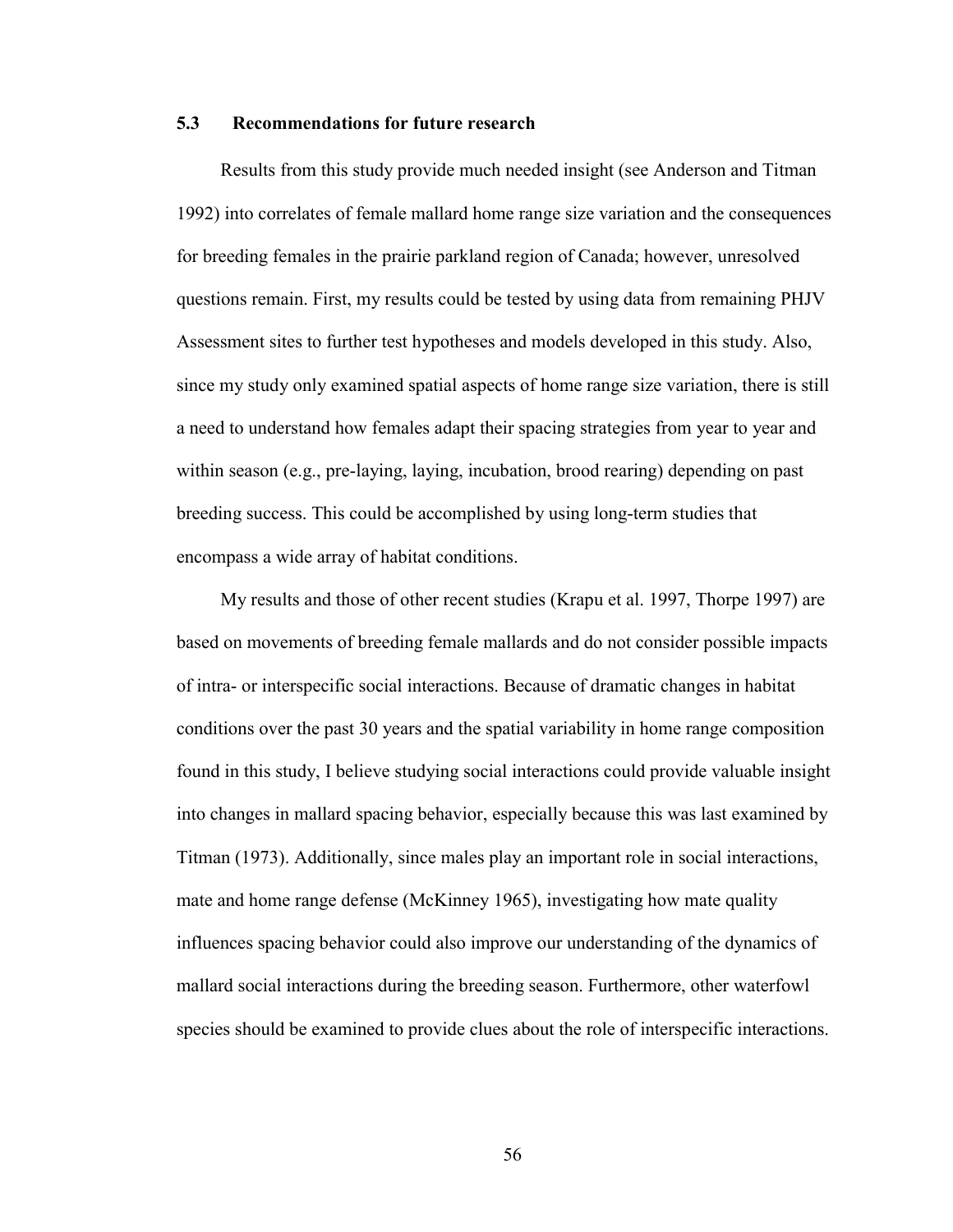Food abundance and availability are recognized as proximate factors that determine individual space use (Christman 2001, Jonsson et al. 2002) but measuring food resources in waterfowl spacing studies is logistically difficult (e.g., spatio-temporal changes in food resources, expense); therefore it has not been attempted. However, such information would greatly increase our understanding of female mallard spacing behavior.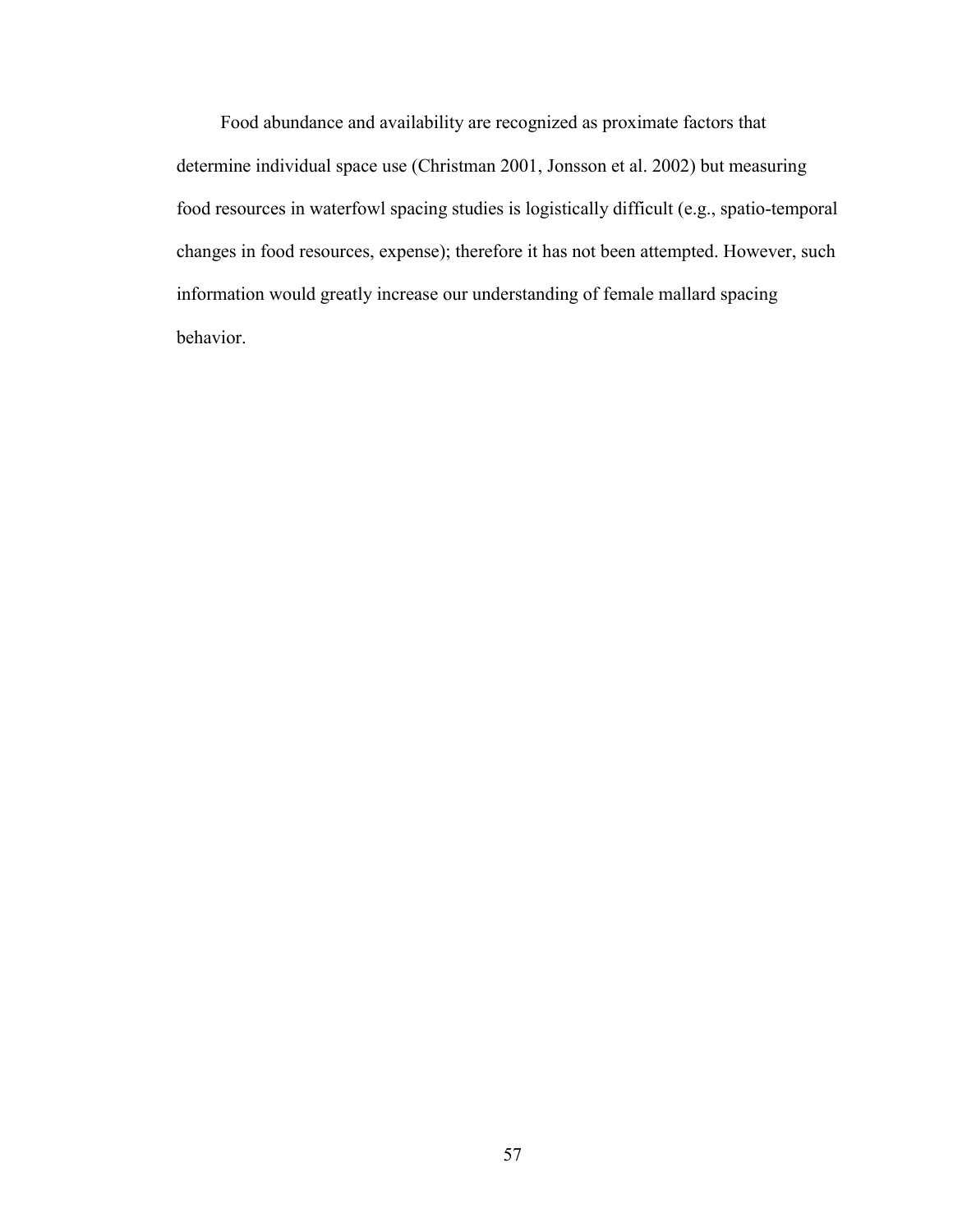#### **LITERATURE CITED**

- Anderson, D. J. 1982. The home range: a new nonparametric estimation technique. Ecology 63:10.3-112.
- Anderson, M. G. and R. D. Titman. 1992. Spacing Patterns. Pages 251-289 *in* B. D. J. Batt, A. D. Afton, M. G. Anderson, C. D. Ankney, D. H. Johnson, J. A. Kadlec, and G. L. Krapu, eds. The ecology and management of breeding waterfowl. University of Minnesota Press, Minneapolis.
- Andren, H. 1992. Corvid density and nest predation in relation to forest fragmentation: a landscape perspective. Ecology 73:794-804.
- Austin, J. E. 2002. Responses of dabbling ducks to wetland conditions in the Prairie Pothole Region. Waterbirds 25:465-473.
- Badyaev, A. V., W. J. Etges, and T. E. Martin. 1996a. Ecological and behavioral correlates of variation in seasonal home ranges of wild turkeys. Journal of Wildlife Management. 60:154-164.
- Badyaev, A. V., T. E. Martin, and W. J. Etges. 1996b. Habitat sampling and habitat selection by female wild turkeys: ecological correlates and reproductive consequences. Auk 113:636-646.
- Ball, I. J. 1996. Managing habitat to enhance avian recruitment. Transactions North American Wildlife and Natural Resource Conference 61:109-117.
- Batt, B. D. J. Preface. 1992 Pages xi xxi *in* B. D. J. Batt, A. D. Afton, M. G. Anderson, C. D. Ankney, D. H. Johnson, J. A. Kadlec, and G. L. Krapu, eds. The ecology and management of breeding waterfowl. University of Minnesota Press, Minneapolis.
- Batt, B. D. J., and H. H. Prince. 1978. Some reproductive parameters of mallards in relation to age, captivity, and geographic origin. Journal of Wildlife Management 42:834-842.
- Bellrose, F. C. 1980. Ducks, Geese, and Swans of North America. Stackpole Books. Harrisburg, Pennsylvania. 543pp.
- Blundell, G. M., J. A. K. Maier, and E. M. Debevec. 2001. Linear home ranges: effects of smoothing, sample size, and autocorrelation on kernel estimates. Ecological Monographs 71:469-489.
- Burger, L. D., L. W. Burger, and J. Faaborg. 1994. Effects of prairie fragmentation on artificial nests. Journal of Wildlife Management 58:249-254.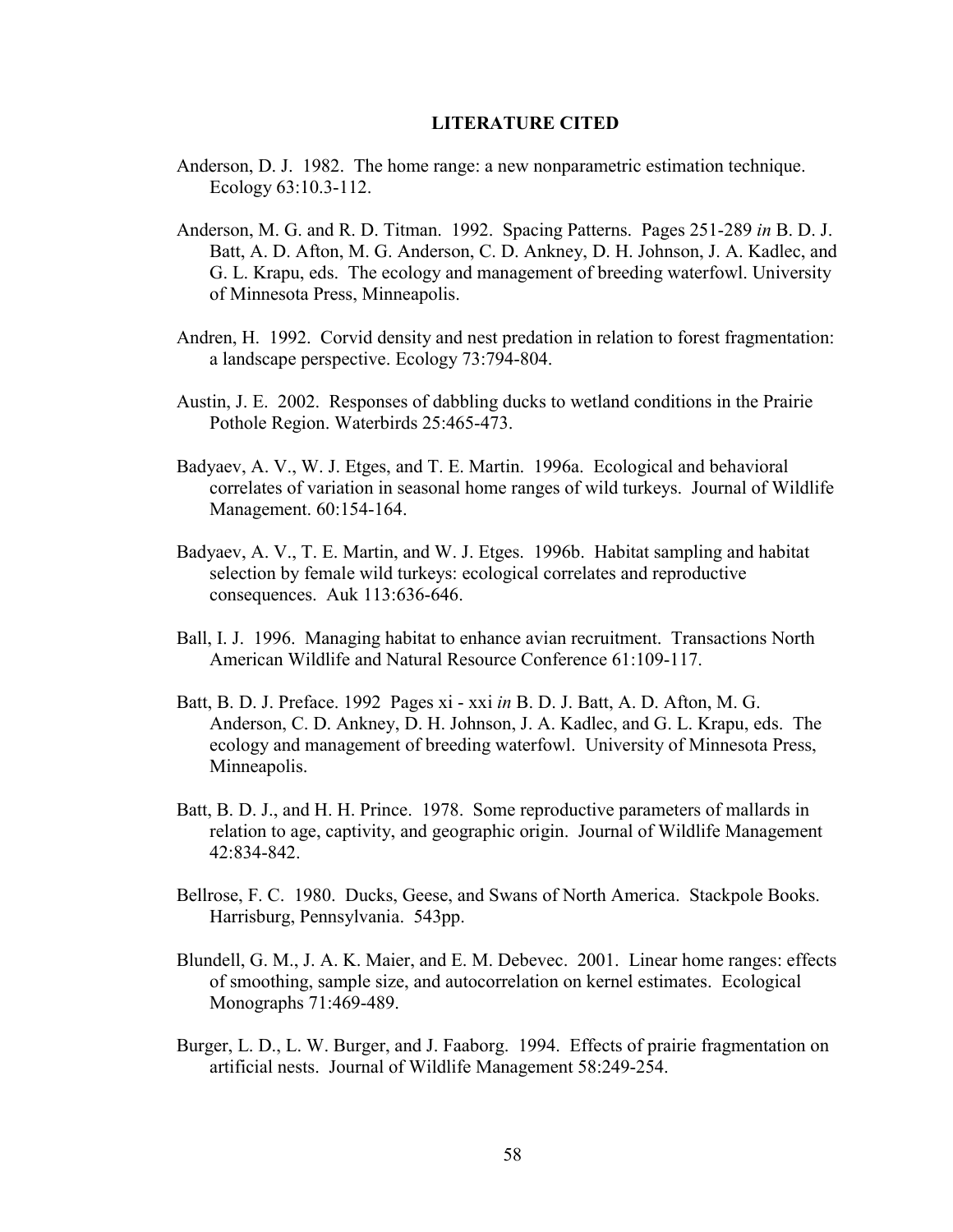- Burnham, K. P., and D. R. Anderson. 1998. Model selection and inference: a practical information-theoretic approach. Springer, New York. 153pp.
- Burt, W. H. 1943. Territoriality and home range concepts as applied to mammals. Journal of Mammology 24:346-352.
- Canadian Wildlife Service and U.S. Fish and Wildlife Service. 1986. North American Waterfowl Management Plan: a strategy for cooperation. U.S. Department of Interior. Washington D.C. 19pp.
- Christman, B. J. 2001. Factors influencing pair territoriality in the juniper titmouse. Condor 103:361-369.
- Clark, R. G., and T. D. Nudds. 1991. Habitat patch size and duck nesting success: the crucial experiments have not been performed. Wildl. Soc. Bull. 19:534-543.
- Clark, R. G., and D. Shutler. 1999. Avian habitat selection: Pattern from process in nest-site use by ducks? Ecology 80: 272-287.
- Cody, M. L. 1985. Habitat selection in birds. Academic Press, New York.
- Cody, R. P., and J. K. Smith. 1997. Applied statistics and the SAS® Programming Language, Fourth Edition. Prentice-Hall, Inc. Upper Saddle River, New Jersey. 445pp.
- Cowardin, L. M., D. S. Gilmer and C. W. Shaiffer. 1985. Recruitment in the agricultural environment of North Dakota. Wildlife Monographs 92:37pp.
- Cowardin, L. M., T. L. Schaffer, and K. M. Kraft. 1995. How much habitat management is needed to meet mallard production objectives? Wildlife Society Bulletin 23:48-55.
- Derrickson, S. R. 1979. Social interactions and breeding behaviour in breeding dabbling ducks. 45pp *in* T. A. Bookhout, editor. Waterfowl and wetlands-an intregrated review. LaCross Printing Company, Lacross, Wisconsin.
- Devries, J. H., J. J. Citta, M. S. Lindberg, D. W. Howerter, and M. G. Anderson. *In press*. Breeding-season survival of mallard females in the prairie pothole region of Canada. Journal of Wildlife Management
- Donaghey, R. H. 1975. Spacing behaviour of breeding buffleheads on ponds in the southern boreal forest. Masters Thesis, University of Alberta, Edmonton. 216pp.
- Drilling, N., R. Titman, and F. McKinney. 2002. Mallard (*Anas platyrhynchos*). *In* The Birds of North America, 658: 44pp.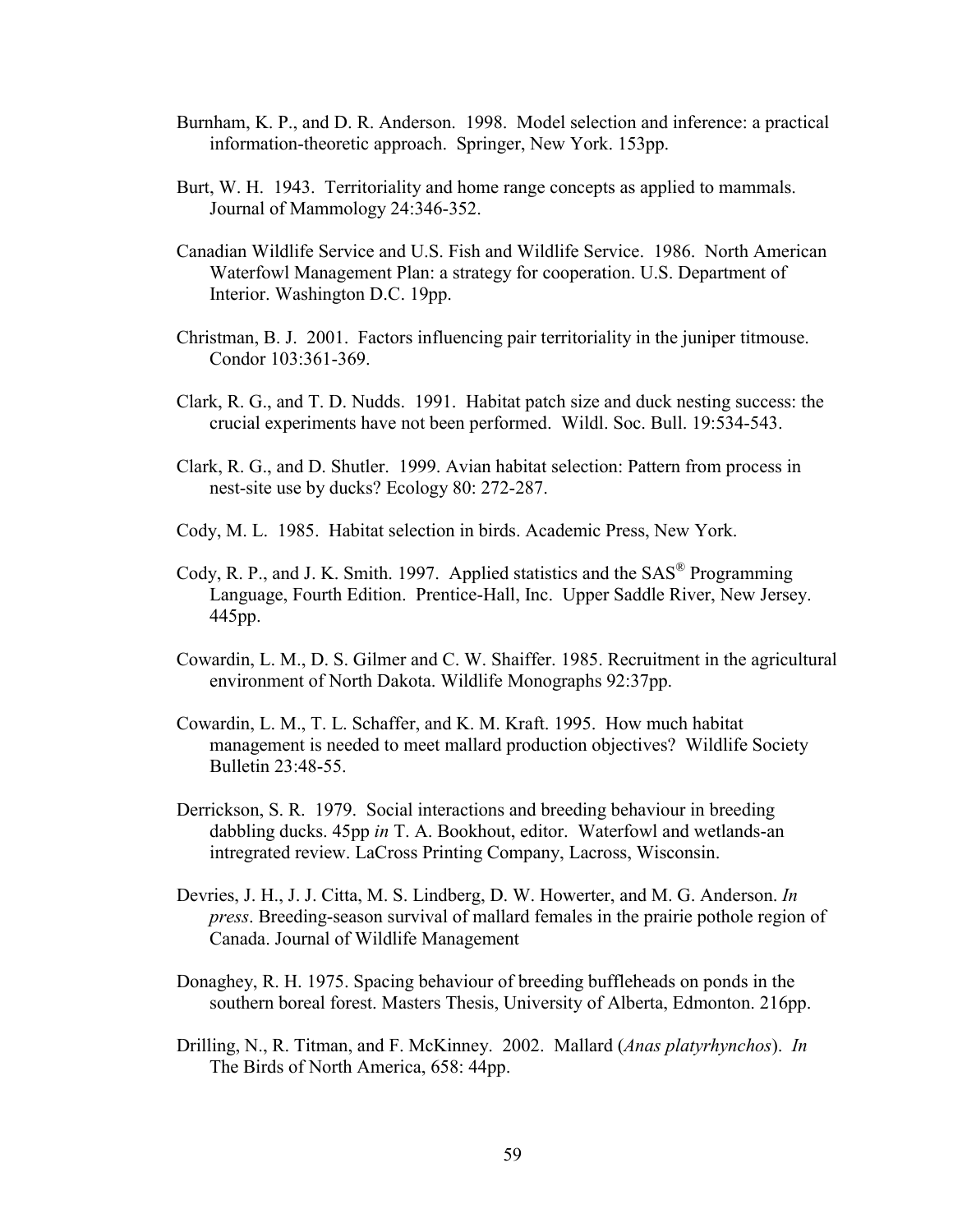- Dufour, K. W., C. D. Ankney, and P. J. Weatherhead. 1993. Nonrepresentative sampling during waterfowl banding: emphasis on body condition. Journal of Wildlife Management 57:741-751.
- Dufour, K. W., and R. G. Clark. 2002. Differential survival of yearling and adult female mallards and its relation to breeding habitat conditions. Condor 104:297- 308.
- Dwyer, T. J., G. L. Krapu, and D. M. Janke. 1979. Use of prairie pothole habitat by breeding mallards. Journal of Wildlife Management. 43:526-531.
- Dzubin, A. 1955. Some evidences of home range in waterfowl. Transactions of North American Wildlife Conference. 20:278-298.
- Dzubin, A. 1969a. Comments on carrying capacity of small ponds for ducks and possible effects of density on mallard production. Pages 138-160 *in* Saskatoon Wetland Seminar. Canadian Wildlife Service Report Series 6.
- Dzubin, A. 1969b. Assessing populations of ducks by ground counts. Pages 178-230 *in* Saskatoon Wetland Seminar. Canadian Wildlife Service Report Series 6.
- Dzus, E. H., and R. G. Clark. 1998. Brood survival and recruitment of mallards in relation to wetland density and hatching date. Auk 115:311-318.
- Emery, R. B., B. L Joynt, J. H. Devries, D. W. Shaw, D. W. Howerter, and T. P. Sankowski. 1997. Preliminary results from the 1996 study sites in Alberta, Saskatchewan and Manitoba. Institute for Wetland and Waterfowl Research, Stonewall, MB, Unpubl. Rep. 55pp.
- Forero, M. G., J. A. Donázar, J. Blas, F. Hiraldo. 1999. Causes and consequences of territory change and breeding dispersal distance in the black kite. Ecology 80: 1298-1310.
- Frazer, C., J. R. Longcore, and D. G. McAuley. 1990. Home range and movements of postfledging American black ducks in eastern Maine. Canadian Journal of Zoology 68:1288-1291.
- Gallerani Lawson, E. J. G., and A. R. Rodgers. 1997. Differences in home-range size computed in commonly used software programs. Wildlife Society Bulletin 25:721- 729.
- Ganey, J. L., and R. P. Balda. 1989. Home range characteristics of Spotted Owls in Arizona. Journal of Wildlife Management 53:1159-1165.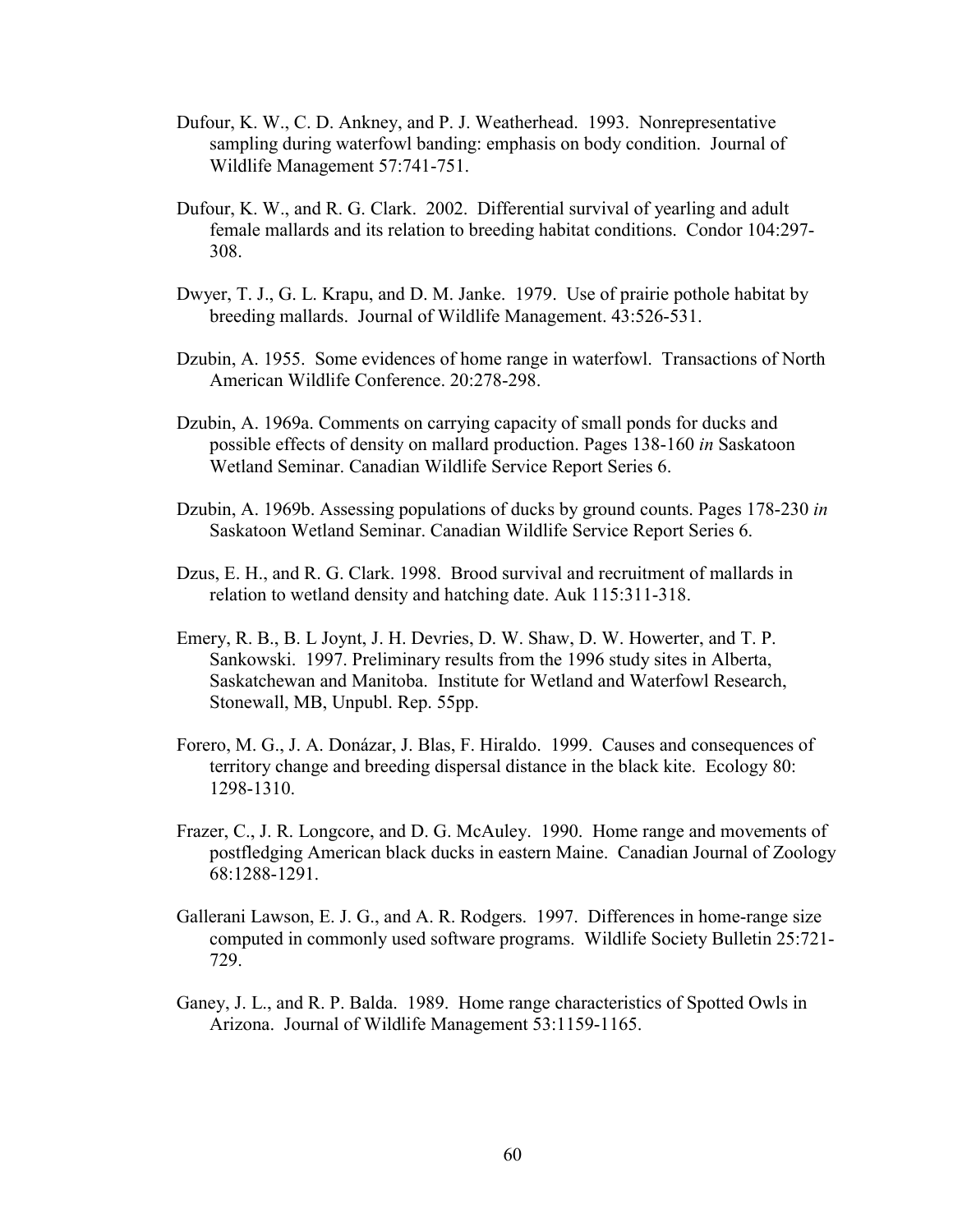- Gilmer, D. S., I. J. Ball, L. M. Cowardin, J. H. Riechmann, and J. R. Tester. 1975. Habitat use and home range of mallards breeding in Minnesota. Journal of Wildlife Management 39:781-789.
- Greenwood, R. J., A. B. Sargeant, D. H. Johnson, L. M. Cowardin, and T. L. Schaffer. 1987. Mallard nest success and recruitment in prairie Canada. Transactions of the North American Wildlife and Natural Resource Conference 52:298-309.
- Greenwood, R. J., A. B. Sargeant, D. H. Johnson, L. M. Cowardin and T. L. Shaffer. 1995. Factors associated with duck nest success in the prairie pothole region of Canada. Wildlife Monographs 128:57p.
- Harestad, A. S. and F. L. Bunnell. 1979. Home range and body weight a reevaluation. Ecology 60:389-402.
- Hooge, P. N., and B. Eichenlaub. 1997. Animal Movement Extension to ArcView. Ver. 1.1. Alaska Biological Science Center, U. S. Geological Survey, Anchorage, AK, USA.
- Hoekman, S. T., L. S. Mills, D. W. Howerter, J. H. Devries, and I. J. Ball. 2002. Sensitity analyses of the life cycle of midcontinent mallards. Journal of Wildlife Management 66:883-900.
- Howerter, D.W. 2003. Factors affecting duck nesting in the aspen parklands: a spatial analysis. Ph.D. dissertation, Montana State University, Bozeman, Montana. 138pp.
- Institute for Wetland and Waterfowl Research. 2000. Nest Card Instruction Manual. Institute for Wetland and Waterfowl Research, Ducks Unlimited Canada, Stonewall, Manitoba. Unpublished Manual 24pp.
- Jackson, D. A. 1993. Stopping rules in principal components analysis: a comparison of heuristical and statistical approaches. Ecology 74: 2204-2214.
- Johnson, D. H. and J. W. Grier. 1988. Determinants of breeding distributions of ducks. Wildl. Monogr. 100:1-37.
- Johnson, D. H., J. D. Nichols, M. D. Schwartz. 1992. Population Dynamics of Breeding Waterfowl. pages 446-485 *in* B. D. J. Batt, A. D. Afton, M. G. Anderson, C. D. Ankney, D. H. Johnson, J. A. Kadlec, and G. L. Krapu, eds. The ecology and management of breeding waterfowl. Univ. Minnesota Press, Minneapolis.
- Jonsson, P., T. Hartikainen, E. Koskela, T. Mappes. 2002. Determinants of reproductive success in voles: Space use in relation to food and litter size manipulation. Evolutionary Ecology 16: 455-467.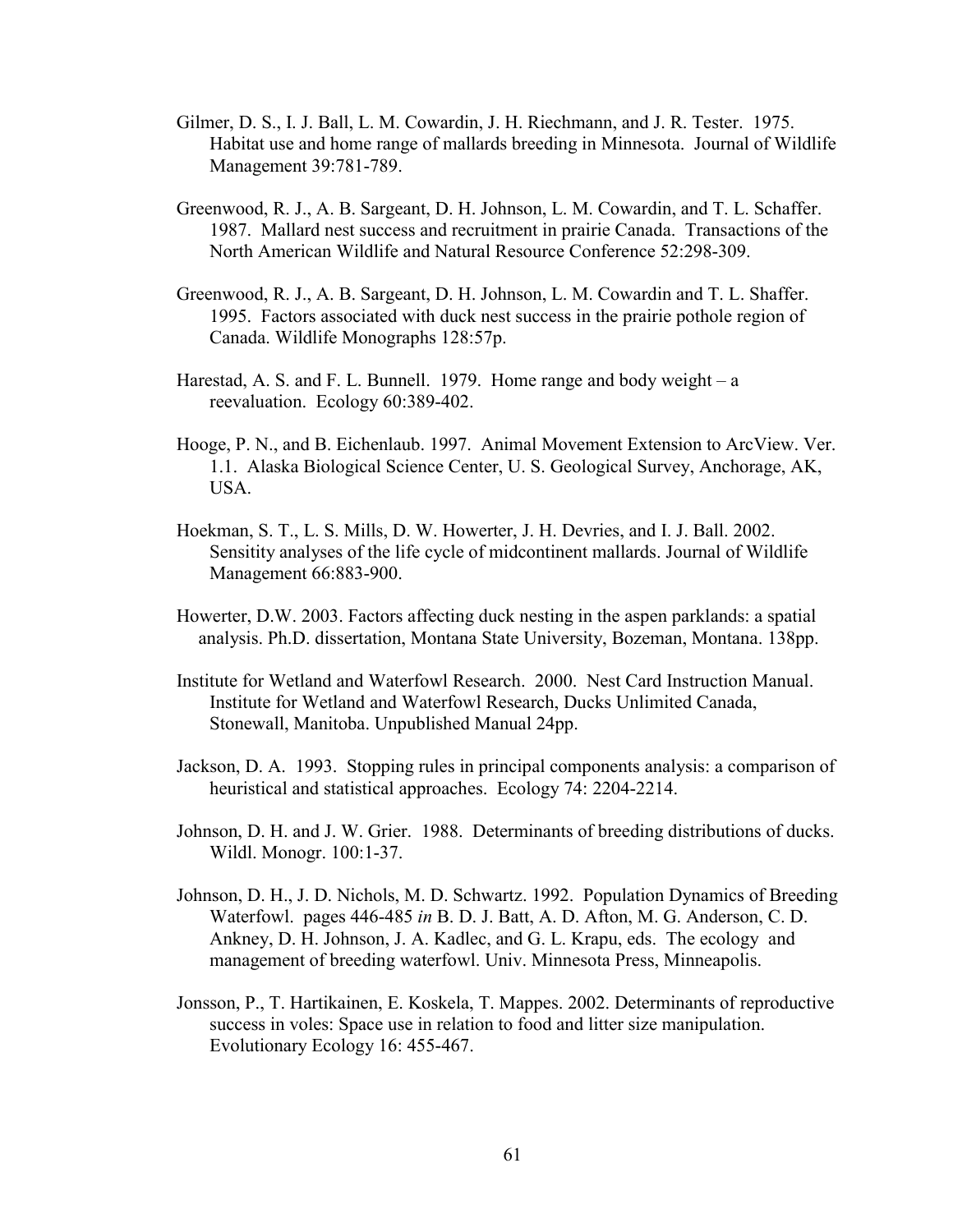- Joynt, B. L., M. G. Anderson, J. H. Devries, F. E. Dezeeuw, R. B. Emery, D. W. Howerter, P. E. Gudehus and G. G. Mack. 1999. Preliminary results from the 1998 study sites in Alberta, Saskatchewan and Manitoba. Institute for Wetland and Waterfowl Research, Stonewall, MB, Unpubl. Rep. 44pp.
- Joynt, B. L., M. G. Anderson, J. H. Devries, R. B. Emery, D. W. Howerter, G. G. Mack, and D. W. Shaw. 1998. Preliminary results from the 1997 study sites in Alberta and Saskatchewan. Institute for Wetland and Waterfowl Research, Stonewall, MB, Unpubl. Rep. 45pp.
- Joynt, B. L, R. B. Emery, J. H. Devries, D. W. Howerter, T. P. Sankowski. 1996. Preliminary results from the 1995 study sites in Alberta, Saskatchewan and Manitoba. Institute for Wetland and Waterfowl Research, Stonewall, MB, Unpubl. Rep. 55pp.
- Kenward, R. E., R. T. Clarke, K. H. Hodder, and S. S. Walls. 2001. Density and linkage estimators of home range: nearest-neighbor clustering defines multinuclear cores. Ecology 82:1905-1920.
- Kirby, R. E., J. H. Riechmann, and L. Cowardin. 1985. Home range and habitat use of forest-dwelling mallards in Minnesota. and Wilson Bull. 97:215-219.
- Klecka, W. R. 1980. Discriminant analysis: Quantitative applications in the social sciences. Sage University Paper, Sage Publications. Beverly Hills, California 71pp.
- Korpimäki, E. 1990. Body mass of breeding Tengmalm's owls *Aegolius funereus*: seasonal, between year, site and age-related variation. Ornis Scandinavica 21:169- 178.
- Korschgen, C. E., S. J. Maxson, and V. B. Kuechle. 1984. Evaluation of implanted radio transmitters in ducks. Journal of Wildlife Management 48:982-987.
- Krapu, G. L., and H. A. Doty. 1979. Age-related aspects of Mallard reproduction. Wildfowl 30:35-39.
- Krapu, G. L., R. J. Greenwood, C. P. Dwyer, K. M. Kraft, and L. M. Cowardin. 1997. Wetland use, settling patterns, and recruitment in mallards. Journal of Wildlife Management 61:736-746.
- Krapu, G. L., D. H. Johnson, and C. W. Dane. 1979. Age determination of mallards. Journal of Wildlife Management 43:384-393.
- Krapu, G. L., A. T. Klett, D. G. Jorde. 1983. The effect of variable spring water conditions on mallard reproduction. The Auk 100:689-698.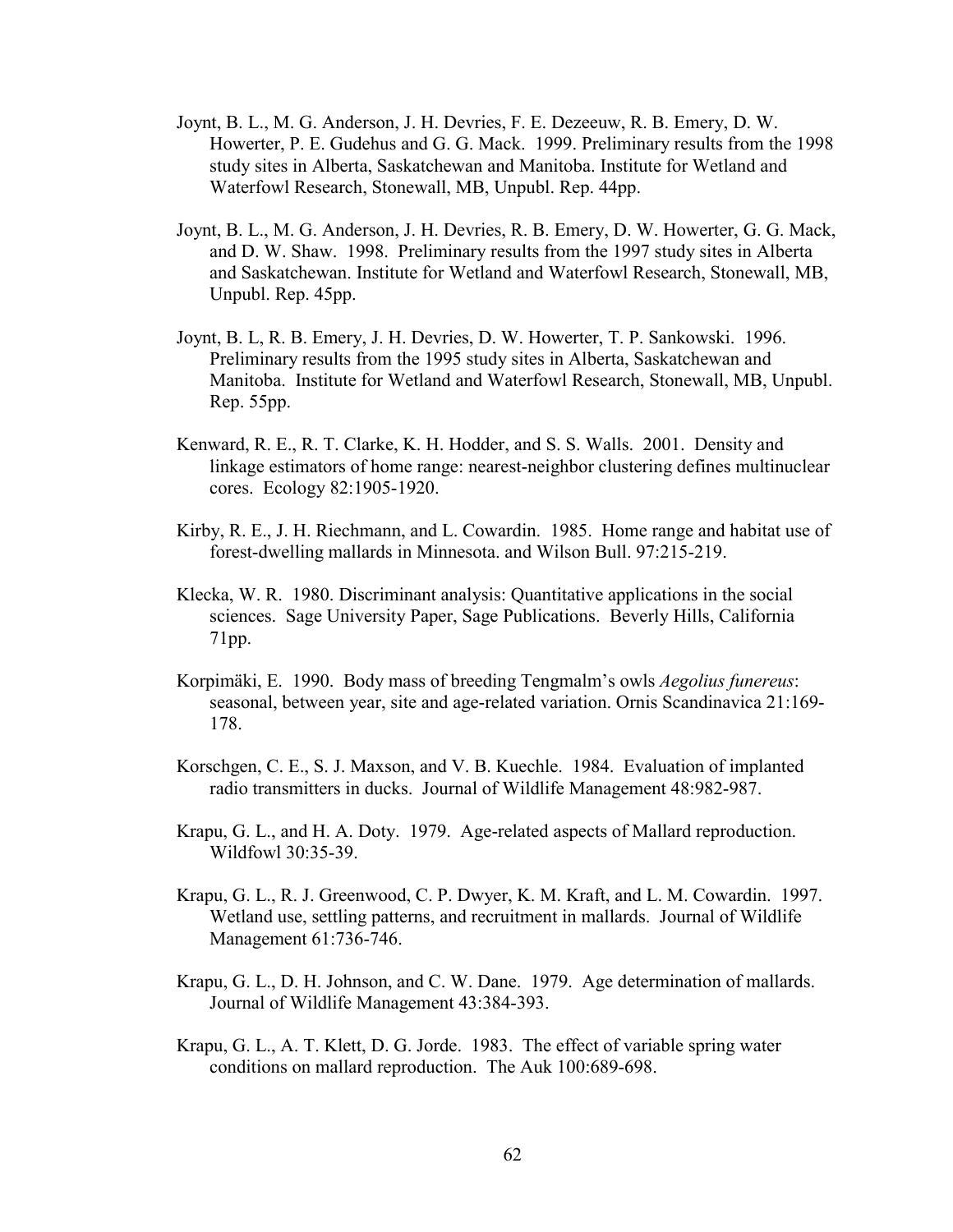- Krapu, G. L., P. J. Pietz, D. A. Brandt, and R. R. Cox. 2000. Factors limiting mallard brood survival in prairie pothole landscapes. Journal of Wildlife Management 64:553-561.
- Lair, H. 1987. Estimating the location of the focal center in red squirrel home ranges. Ecology 68:1092-1101.
- Larkin, R. P., and D. Halkin. 1994. A review of software packages for estimating animal home ranges. Wildlife Society Bulletin 22:274-287.
- Lindstedt, S. L., B. J. Miller, and S. W. Buskirk. 1986. Home range, time, and body size in mammals. Ecology 67:413-418.
- Lokemoen, J. T., H. F. Duebbert, and D. E. Sharp. 1990. Homing and reproductive habits of mallards, gadwall, and blue-winged teal. Wildlife Monographs. 106:1-28.
- Mazur, K. M., S. D. Frith, and P. C. James. 1998. Barred owl home range and habitat selection in the boreal forest of central Saskatchewan. The Auk 115:746-754.
- McKinney, F. 1965. Spacing and chasing in breeding ducks. The Wildfowl 16:92-106
- McKinnon, D. T. and D. C. Duncan. 1999. Effectiveness of dense nesting cover for increasing duck production in Saskatchewan. Journal of Wildlife Management 63:382-389.
- McNab, B. K. 1963. Bioenergetics and the determinations of home range size. American Naturalists 97:133-140.
- Morrison, M. L., B. G. Marcot, and R. W. Mannan. 1998. Widlife-habitat relationships: concepts and applications. The University of Wisconsin Press, Madison, Wisconsin. 435 pp.
- Naef-Danzer, B. 1993. A new transmitter for small animals and enhanced methods of home-range analysis. Journal of Wildlife Management 57:680-689.
- Nelson, J. W. and R. A. Wishart. 1988. Management of wetland complexes for waterfowl production: planning for the Prairie Habitat Joint Venture. Transactions of the North American Wildlife and Natural Resource Conference 53:444-453.
- Nudds, T. D., and C. D. Ankney. 1982. Ecological correlates of territory and home range size in North American dabbling ducks. Wildfowl 33:58-62.
- Odum, E. P. and E. J. Kuenzler. 1955. Measurement of territory and home range size in birds. Auk 72:128-137.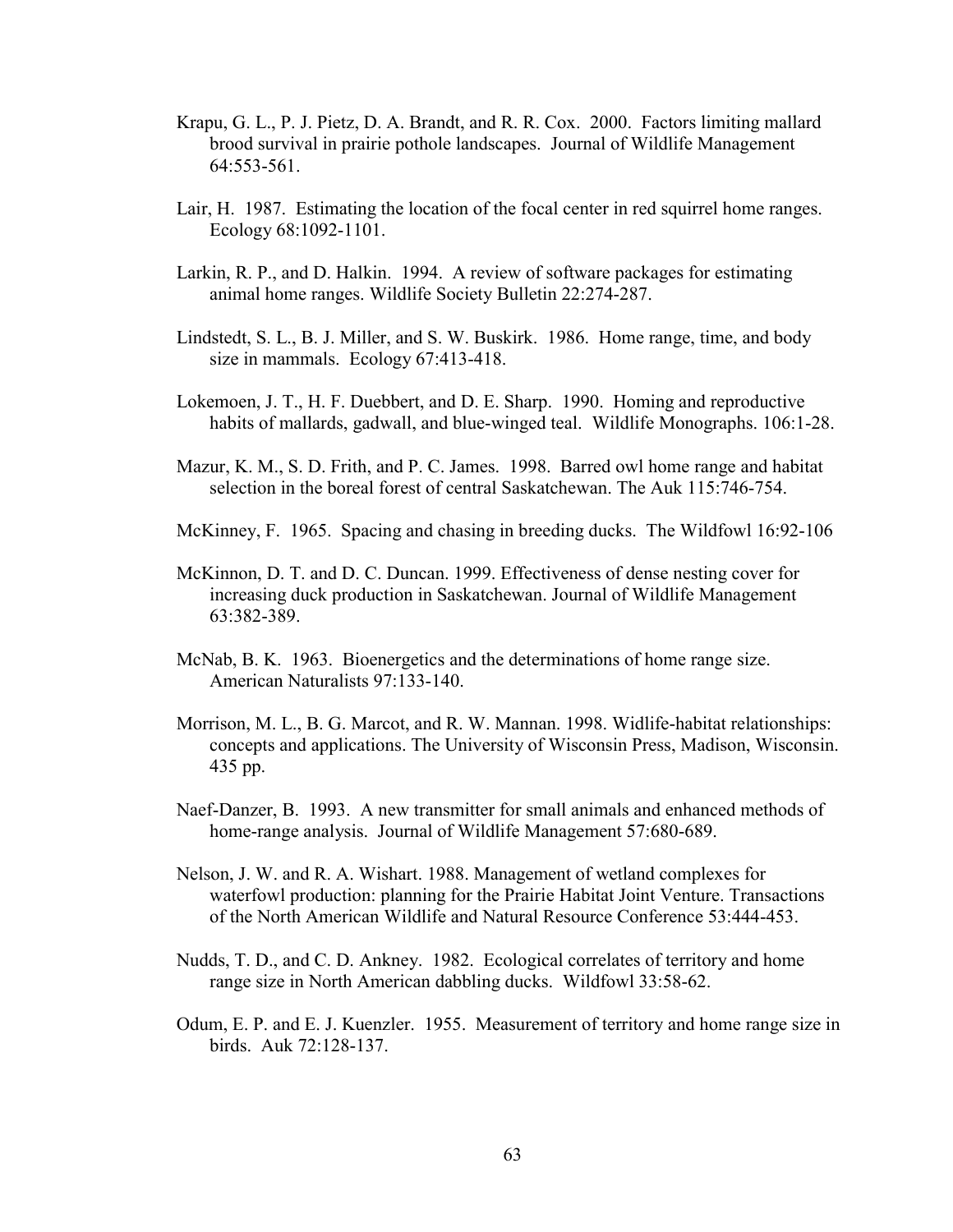- Olsen, G. H., F. J. Dein, G. M. Haramis, and D. G. Jorde. 1992. Implanting radio transmitters in wintering canvasbacks. Journal of Wildlife Management 56:325- 328.
- Orians, G. H., and J. F. Wittenberger. 1991. Spatial and temporal scales in habitat selection. The American Naturalist 137:S29-S49.
- Paquette, G. A., J. H. Devries, R. B. Emery, D. W. Howerter, B. L. Joynt, and T. P. Sankowski 1997. Effects of transmitters on reproduction and survival of wild mallards. Journal of Wildlife Management 61:953-961.
- Petit, L. J., D. R. Petit, and T. E. Martin. 1995. Landscape-level management of migratory birds: looking past the trees to see the forest. Wildlife Society Bulletin 23:420-429.
- PHJV Assessment Program: Procedure Manual. 1999 (revised). Institute for Wetland and Waterfowl Research, Stonewall, Manitoba.
- Pietz, P. J., G. L. Krapu, R. J. Greenwood, and J. T. Lokemoen. 1993. Effects of harness transmitters on behavior and reproduction of wild mallards. Journal of Wildlife Management 57:696-703.
- Plissner, J. H., L. W. Oring, and S. M. Haig. 2000. Space use of killdeer at a great basin breeding area. Journal of Wildlife Management 64:421-429.
- Pospahala, R. S., D. R. Anderson and C. J. Henry. 1974. Population ecology of the mallard. II: Breeding habitat conditions, size of the breeding populations, and production indices. U.S. Fish and Wildl. Serv. Resour. Pub. 115.
- Poston, H. J. 1974. Home range and breeding biology of the Shoveler. Canadian Wildlife Service Report Series: 25.
- Pöysä, H, J. Elmberg, K. Sjöberg, and P. Nummi. 1998. Habitat selection rules in breeding mallards (*Anas platyrhynchos*): a test of two competing hypotheses. Oecologia 114:283-287.
- Ptashynski, M., Lamey, C., Shaw, D W., Mooney, B. G. 2001 (revised). Procedures Manual: A Summary of Photogrammetric, Digitizing and GIS Techniques. Unpublished Manual. Institute for Wetland and Waterfowl Research, Stonewall, Manitoba.
- Ratti, J. T., L. D. Flake, and W. A. Wentz. 1982. Waterfowl ecology and management: selected readings. The Wildlife Society, Bethesda, Md. 1328pp.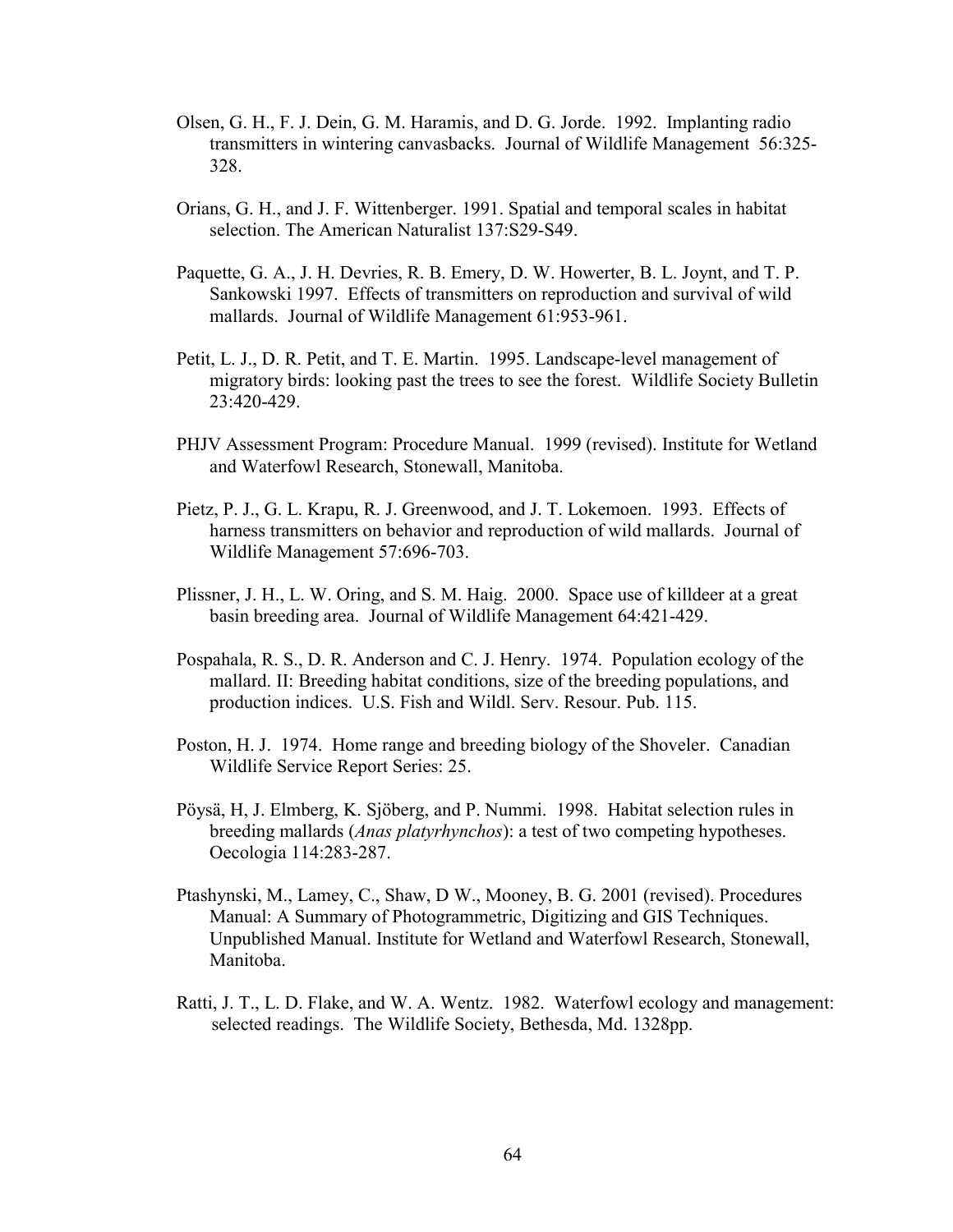- Reynolds, R. E., D. R. Cohan, and M. J. Johnson. 1996. Using Landscape Information Approaches to Increase Duck Recruitment in the Prairie Pothole Region. Trans. 61st No. Am. Wildl. And Natur. Resour. Conf. pp 86-92.
- Reynolds, R. E., T. L. Shaffer, J. R. Sauer, and B. G. Peterjohn. 1994. Conservation Reserve Program: benefit for grassland birds in the northern plains. Transactions of the North American Wildlife and Natural Resources Conference 59:328-336.
- Rohwer, F. C. 1992. The evolution of reproductive patterns in waterfowl. Pages 486- 539 *in* B. D. J. Batt, A. D. Afton, M. G. Anderson, C. D. Ankney, D. H. Johnson, J. A. Kadlec, and G. L. Krapu, eds. The ecology and management of breeding waterfowl. University of Minnesota Press, Minneapolis.
- Rotella, J. J., J. H. Devries, and D. W. Howerter. 1995. Evaluation of methods for estimating density of breeding female mallards. Journal of Field Ornithology 66:391-399.
- Rotella, J. J., D. H. Howerter, T. P. Sankowski, and J. H. Devries. 1993. Nesting effort by wild mallards with 3 types of radio transmitters. Journal of Wildlife Management 57:690-695.
- Rotella, J. J., and J. T. Ratti. 1992. Mallard brood movements and wetland selection in southwestern Manitoba. Journal of Wildlife Management 56:508-515.
- Samuel, M. D., D. J. Pierce, and E. O. Garton. 1985. Identifying areas of concentrated use within the home range. Journal of Animal Ecology 54:711-719.
- Sankowski, T., D. W. Howerter, and P. Caldwell. 1991. Prairie Habitat Joint Venture Proposed Assessment Study Design. Inst. Wetl. And Water. Res., Stonewall, MB, Unpubl. Rep. 26pp.
- Sankowski, T., D. W. Howerter, and M. G. Anderson. 1995. Prairie Habitat Joint Venture Addendum to the Assessment Study Design. Inst. Wetl. And Water. Res., Stonewall, MB, Unpubl. Rep. 15pp.
- Sargeant, A. B., S. H. Allen, and R. T. Eberhardt. 1984. Red fox predation on breeding ducks in the midcontinent North America. Wildlife Monograph 89:1−41.
- Sargeant, A. B., and D. G. Raveling. 1992. Mortality during the breeding season. *In* The ecology and management of breeding waterfowl. *Edited by* B.D.J. Batt, A.D. Afton, M.G. Anderson, C.D. Ankney, D.H. Johnson, J.A. Kadlec, and G.L. Krapu, eds. University of Minnesota Press, Minneapolis pp. 396-422.

SAS Institute Inc. 1999. SAS/STAT User's Guide, Version 8.2, Cary, N.C.

Schoener, T. W. 1968. Sizes and feeding territories among birds. Ecology 49:123-141.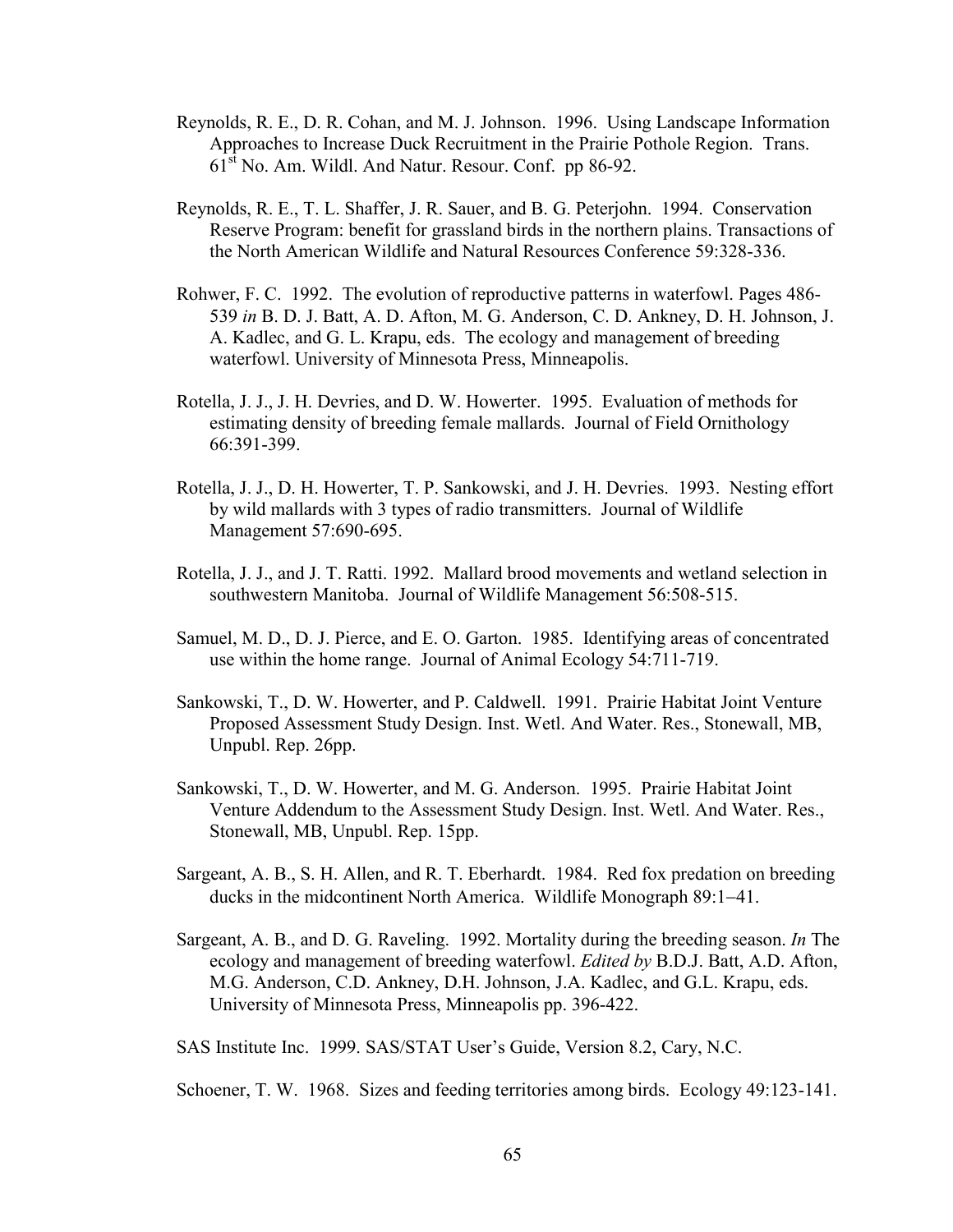- Seaman, D. E., J. J. Millspaugh, B. J. Kernohan, G. C. Brundige, K. J. Raedeke, and R. A. Gitzen. 1999. Effects of sample size on kernel home range estimates. Journal of Wildlife Management 63:739-747.
- Seaman, D. E., and R. A. Powell. 1996. An evaluation of the accuracy of kernel density estimators for home range analysis. Ecology 77:2075-2085.
- Selonen, V., I. K. Hanski, and P. C. Stevens. 2001. Space use of the Siberian flying squirrel *Pteromys volans* in fragmented forest landscapes. Ecography 24:588-600.
- Sharp, D. E., and J. T. Lokemoen. 1987. A decoy trap for breeding season mallards in North Dakota. Journal of Wildlife Management 51:711-715.
- Smith, A. G. 1971. Ecological factors affecting waterfowl production in the Alberta parklands. United States Fish and Wildlife Service Resource Publication 98.
- Squires, J. R., S. H. Anderson, and R. Oakleaf. 1993. Home range size and habitat-use patterns of nesting prairie falcons near oil developments in northeastern Wyoming. Journal of Field Ornithology 64:1-10.
- Staus, N. L. 1998. Habitat use and home range of west Indian whistling-ducks. Journal of Wildlife Management 62:171-178.
- Stewart, R. E., and H. A. Kantrud. 1971. Classification of natural ponds and lakes in the glaciated prairie region. U.S. Fish and Wildlife Resource Publication 92:57pp.
- Swihart, R. K., and N. A. Slade. 1985. Testing for independence of observations in animal movements. Ecology 66:1176-1184.
- Talent, L. G., G. L. Krapu, and R. L. Jarvis. 1982. Habitat use by mallard broods in south central North Dakota. Journal of Wildlife Management 46:629-635.
- Taulman, J. F., and D. E. Seaman. 2000. Assessing southern flying squirrel, *Glaucomys volans*, habitat selection with kernel home range estimation and GIS. Canadian Field Naturalist 114:591-599.
- Telleria, J. L., and T. Santos. 1992. Spatiotemporal patterns of egg predation in forest islands: an experimental approach. Biological Conservation 62:29-33.
- Thogmartin, W. E. 2001. Home-range Size and Habitat Selection of Female Wild Turkeys (*Meleagris gallopavo*) in Arkansas. American Midland Naturalist 145:247-260.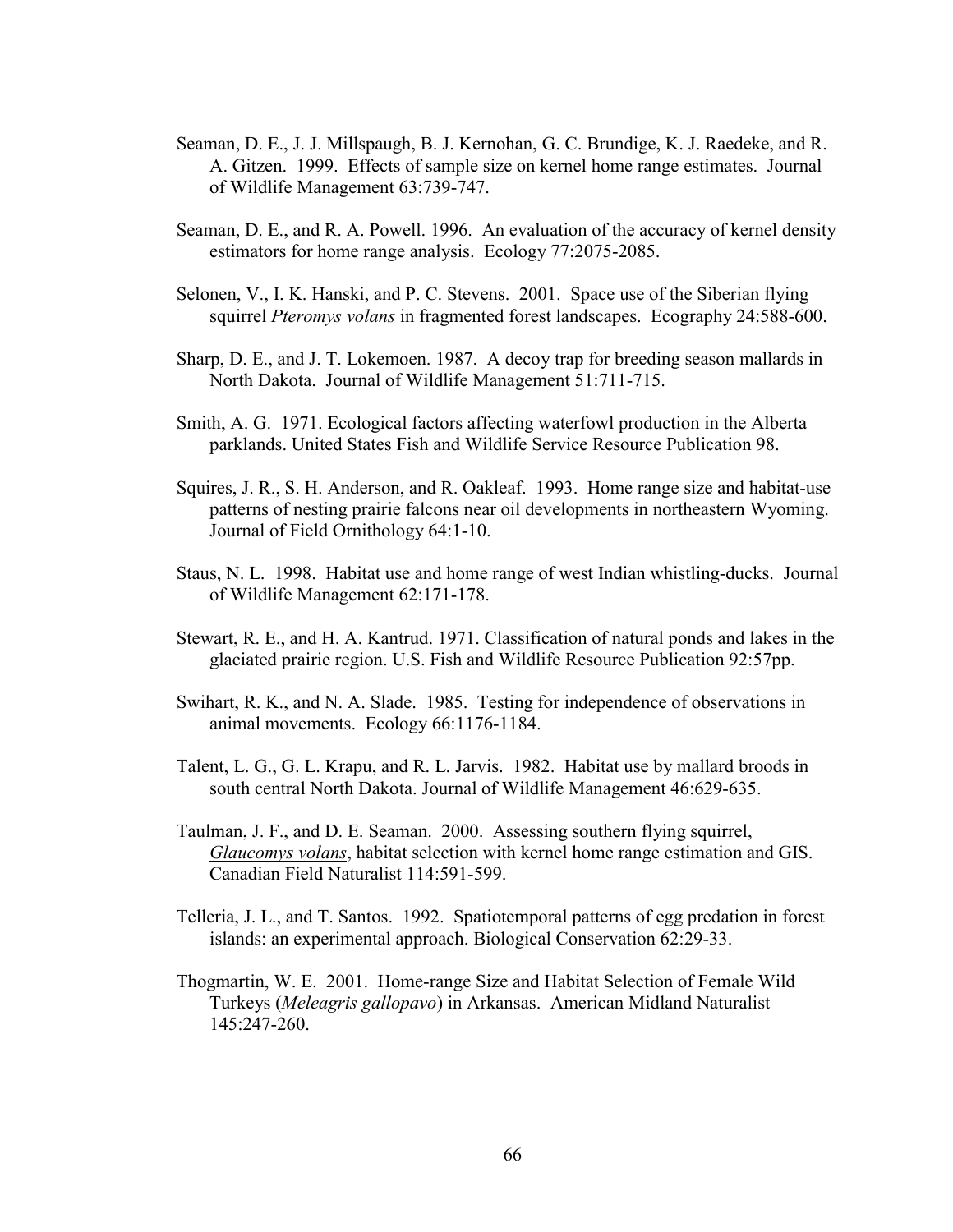- Thorpe, P. P. Jr. 1997. Temporal and spatial variation in habitat selection and movements of female mallards in the parklands of Canada. M. S. Thesis, Montana State Univ., Bozeman. 52pp.
- Titman, R.D. 1973. The role of the pursuit flight in the breeding biology of the mallard. PhD. Dissertation, University of New Brunswick, Fredericton. 201pp.
- Titus, K., J. A. Mosher, and B. K. Williams. 1984. Chance-corrected classification for use in discriminate analysis: ecological applications. American Midland Naturalist 111:1-7.
- Turner, B. C.; G. S. Hochbaum; F. D. Caswell, and D. J. Nieman. 1987. Agricultural impacts on wetland habitats on the Canadian prairies, 1981-85. Transactions of the North American Wildlife and Natural Resources Conference 52:206-215.
- White, G. C., and R. A. Garrott. 1990. Analysis of radio-tracking data. Academic Press, San Diego, CA. 383pp.
- Williams, B. K. 1983. Some observations on the use of discriminant analysis in ecology. Ecology 64:1283-1291.
- Worton, B. J. 1987. A review of models of home range for animal movement. Ecological Modeling 38:277-28.
- Worton, B. J. 1989. Kernel methods for estimating the utilization distribution in homerange studies. Ecology 70:164-168.
- Worton, B. J. 1995. Using Monte Carlo simulation to evaluate kernel-based home range estimators. Journal of Wildlife Management 59:794-800.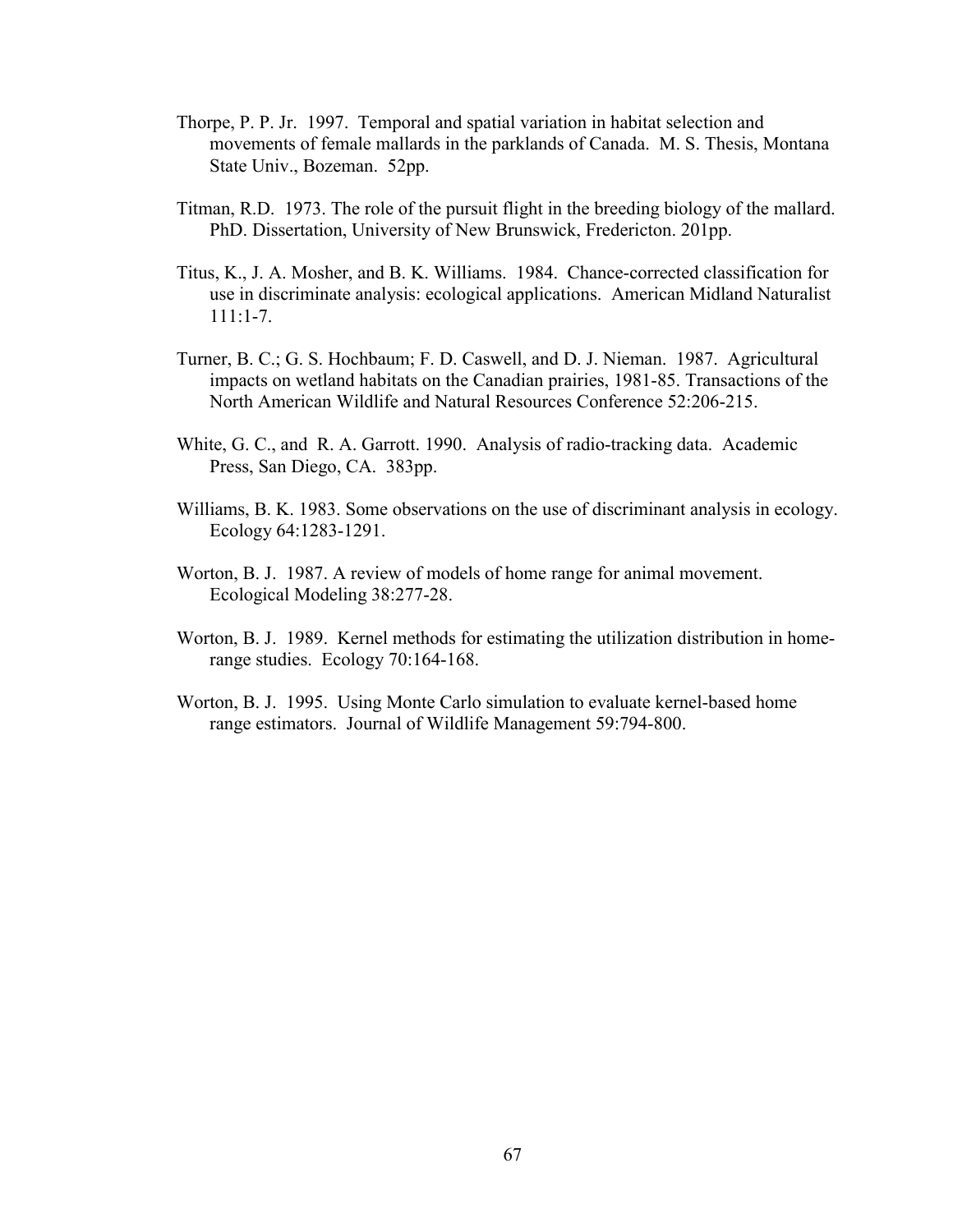## **APPENDICES**

Appendix 2.1. This section contains detailed habitat class descriptions, taken directly from the Ducks Unlimited, Institute for Wetland and Waterfowl Research Nest Card Manual (IWWR 2000).

**Grassland** (GR) – Areas vegetated with mixtures of grasses, forbs, and often short (<0.5m) woody species such a buckbrush (*Symphoricarpos occidentalis*), silverberry (*Eleagnus argentea*), or Wood's rose (*Rosa woodsii*). Introduced species such as Kentucky bluegrass (*Poa pratensis*) and brome (*Bromus spp.*) may also be present. Most areas in this class have never been tilled; however, some areas may have been tilled and reverted to native species, frequently mixed with introduced species such as quackgrass (*Agropyron repens*), or they may be planted to introduced grasses. This situation is in contrast to the hayland and planted cover classes, where the area has been tilled and planted to grasses or legumes in order to establish grass/legume forage. Land use on grassland is predominantly pasture, but some non-use areas may occur. In much of the Prairie Pothole Region, grasslands are confined to areas with sufficient relief to prevent farming. Grasses are typically warm season species and will show little growth in May.

**Hayland** (HA)– Areas that have been tilled and seeded to mixtures of grasses and legumes for forage production and that are hayed annually. This class is typically represented by alfalfa (*Medicago sativa*) on private land.

**Planted Cover** (PC)– Planted cover includes mixtures of grasses and legumes planted for wildlife cover or soil conservation. Species include introduced cool season grasses such as wheatgrasses (*Agropyron spp*.) and bromegrass, legumes such as alfalfa and sweet clover (*Melilotus spp*.), and various mixes of native cool season grasses such as tall wheatgrass (*Agropyron caninum*) and green needlegrass (*Stipa viridula*).

**Cropland** (CR) – Areas that are typically tilled and planted to cereal or oil-seed crops, or that are tilled and left fallow, or contain crop residue.

**Woodland** (WD) – Areas with woody plants (trees or tall shrubs)  $\geq 6$  m (20 ft.) in height having an areal cover of  $\geq 30\%$ .

**Shrubland** (SH) – Areas of shrubs 0.5 to 6 m (1.5 to 19 ft.) tall having an areal cover of  $\geq$  30%. If areal shrub cover is < 30%, the habitat is considered to be grassland.

**Wetland** (WE) **–** All areas, regardless of size, mapped as wetland according to definitions in (Stewart and Kantrud 1971). Only islands covered with emergent hydrophytes are classified as wetland habitat; islands bearing upland vegetation are placed in the appropriate upland class. Nests in nest baskets, nest culverts, artificial floating structures, hay bales, brushpiles, etc., in wetlands are classified as wetland nests.

**Other** (OT1) – Includes all habitats that don't fit into any of the previously listed habitats (e.g., rock-piles, brush-piles, stick nests hay-bales, unknown).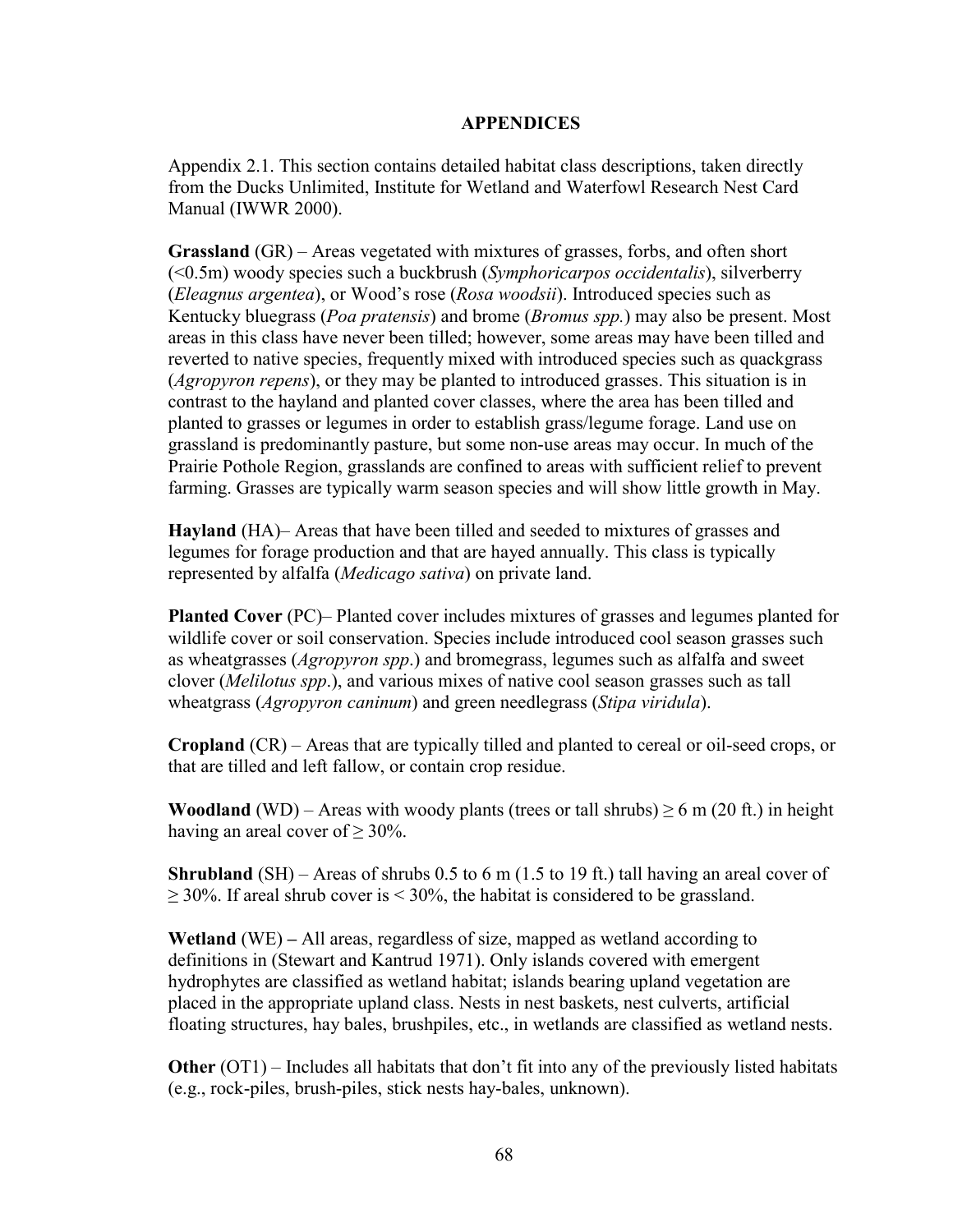Appendix 2.2. Fixed Kernel (95%) home range sizes as a function of the number of locations for 3 female mallards from Baldur, 1996. Mean  $\pm$  95% CI are based on 100 bootstrap estimates for each sample size listed. The minimum number of locations for each radio-marked female mallard used in this study was 50 (as indicated).